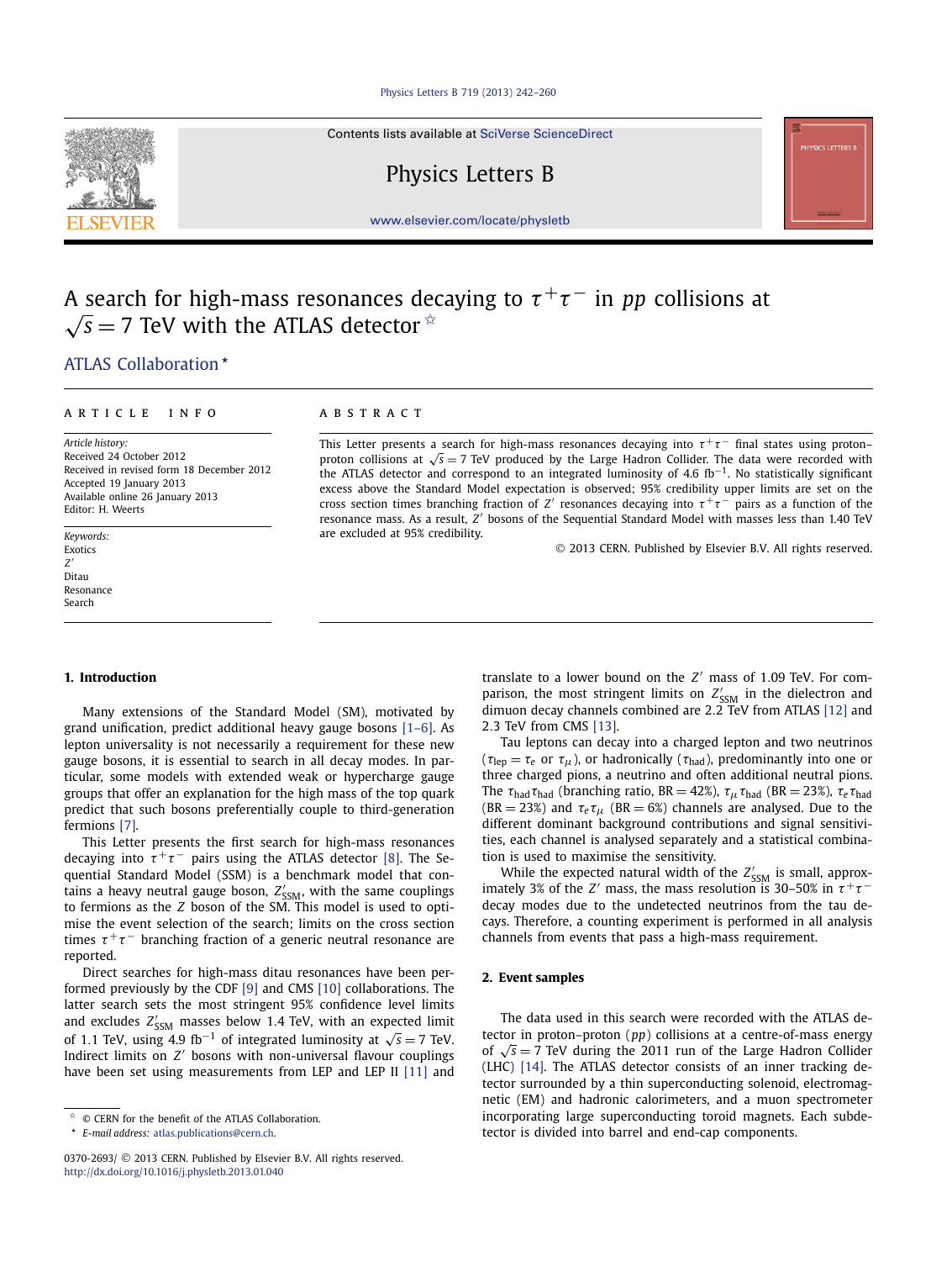Only data taken with *pp* collisions in stable beam conditions and with all ATLAS subsystems operational are used, resulting in an integrated luminosity of 4.6 fb<sup>-1</sup>. The data were collected using a combination of single-tau and ditau triggers, designed to select hadronic tau decays, and single-lepton triggers. The *τ*had*τ*had channel uses events passing either a ditau trigger with transverse energy  $(E_T)$  thresholds of 20 and 29 GeV, or a single-tau trigger with an  $E_T$  threshold of 125 GeV. The  $\tau_\mu \tau_{\text{had}}$  and  $\tau_e \tau_\mu$  channels use events passing a single-muon trigger with a transverse momentum  $(p_T)$  threshold of 18 GeV, which is supplemented by accepting events that pass a single-muon trigger with a  $p<sub>T</sub>$  threshold of 40 GeV that operates only in the barrel region but does not require a matching inner detector track. The *τ<sup>e</sup> τ*had channel uses events passing a single-electron trigger with  $p<sub>T</sub>$  thresholds in the range 20–22 GeV, depending on the data-taking period. Events that pass the trigger are selected if the vertex with the largest sum of the squared track momenta has at least four associated tracks, each with  $p_T > 0.5$  GeV.

Monte Carlo (MC) simulation is used to estimate signal efficiencies and some background contributions. MC samples of background processes from  $W$  + jets and  $Z/\gamma^*$  + jets (enriched in high-mass  $Z/\gamma^* \to \tau \tau$ ) events are generated with ALPGEN 2.13 [\[15\],](#page-6-0) including up to five additional partons. Samples of  $t\bar{t}$ , Wt and diboson (*W W* , *W Z*, and *Z Z*) events are generated with MC@NLO 4.01 [\[16,17\].](#page-6-0) For these MC samples, the parton showering and hadronisation is performed by HERWIG 6.520 [\[18\]](#page-6-0) interfaced to JIMMY 4.31 [\[19\]](#page-6-0) for multiple parton interactions. Samples of *s*-channel and *t*-channel single top-quark production are generated with AcerMC 3.8 [\[20\],](#page-6-0) with the parton showering and hadronisation performed by PYTHIA 6.425 [\[21\].](#page-6-0) Samples of Z'<sub>SSM</sub> signal events are generated with PYTHIA 6.425, for eleven mass hypotheses ranging from 500 to 1750 GeV in steps of 125 GeV. In all samples photon radiation is performed by PHOTOS [\[22\],](#page-6-0) and tau lepton decays are generated with TAUOLA [\[23\].](#page-6-0) The choice of parton distribution functions (PDFs) depends on the generator: CTEQ6L1 [\[24\]](#page-6-0) is used with ALPGEN, CT10 [\[25\]](#page-6-0) with MC@NLO and MRST2007 LO\* [\[26\]](#page-6-0) with PYTHIA and AcerMC.

The *Z*/*γ*<sup>\*</sup> cross section calculated at next-to-next-to-leading order (NNLO) using PHOZPR [\[27\]](#page-6-0) with MSTW2008 PDFs [\[28\]](#page-6-0) is used to derive mass-dependent *K*-factors that are applied to the leading order  $Z/\gamma^*$  + jets and  $Z' \rightarrow \tau \tau$  cross sections. The  $W$  + jets cross section is calculated at NNLO using FEWZ 2.0 [\[29,30\].](#page-6-0) The  $t\bar{t}$  cross section is calculated at approximate NNLO [\[31–33\].](#page-6-0) The cross sections for single-top production are calculated at next-tonext-to-leading logarithm for the *s*-channel [\[34\]](#page-6-0) and approximate NNLO for *t*-channel and *Wt* production modes [\[35\].](#page-6-0)

The detector response for each MC sample is simulated using a detailed GEANT4 [\[36\]](#page-6-0) model of the ATLAS detector and subdetector-specific digitisation algorithms [\[37\].](#page-6-0) As the data are affected by the detector response to multiple *pp* interactions occurring in the same or in neighbouring bunch crossings (referred to as pile-up), minimum-bias interactions generated with PYTHIA 6.425 (with a specific LHC tune [\[38\]\)](#page-6-0) are overlaid on the generated signal and background events. The resulting events are re-weighted so that the distribution of the number of minimum-bias interactions per bunch crossing agrees with data. All samples are simulated with more than twice the effective luminosity of the data, except *W* + jets, where an equivalent of<br>approximately 1.5 fb<sup>−1</sup> is simulated.

# **3. Physics object reconstruction**

Muon candidates are reconstructed by combining an inner detector track with a track from the muon spectrometer. They are required to have  $p_T > 10$  GeV and  $|\eta| < 2.5$ .<sup>1</sup> Muon quality criteria are applied in order to achieve a precise measurement of the muon momentum and reduce the misidentification rate [\[39\].](#page-6-0) These quality requirements correspond to a muon reconstruction and identification efficiency of approximately 95%.

Electrons are reconstructed by matching clustered energy deposits in the EM calorimeter to tracks reconstructed in the inner detector [\[40\].](#page-6-0) The electron candidates are required to have  $p_T > 15$  GeV and to be within the fiducial volume of the inner detector, |*η*| *<* <sup>2</sup>*.*47. The transition region between the barrel and end-cap EM calorimeters, with  $1.37 < |\eta| < 1.52$ , is excluded. The candidates are required to pass quality criteria based on the expected calorimeter shower shape and amount of radiation in the transition radiation tracker. These quality requirements correspond to an electron identification (ID) efficiency of approximately 90%. Electrons and muons are considered isolated if they are away from large deposits of energy in the calorimeter, or tracks with large  $p_T$ consistent with originating from the same vertex.<sup>2</sup> In the  $\tau_e \tau_{\text{had}}$ channel, isolated electrons are also required to pass a tighter identification requirement corresponding to an efficiency of approximately 80%.

Jets are reconstructed using the anti-*kt* algorithm [\[41,42\]](#page-6-0) with a radius parameter value of 0.4. The algorithm uses reconstructed, noise-suppressed clusters of calorimeter cells [\[43\].](#page-7-0) Jets are calibrated to the hadronic energy scale with correction factors based on simulation and validated using test-beam and collision data [\[44\].](#page-7-0) All jets are required to have  $p_T > 25$  GeV and  $|\eta| < 4.5$ . For jets within the inner detector acceptance  $(|\eta| < 2.4)$ , the *jet vertex fraction* is required to be at least 0.75; the jet vertex fraction is defined as the sum of the  $p<sub>T</sub>$  of tracks associated with the jet and consistent with originating from the selected primary vertex, divided by the sum of the  $p<sub>T</sub>$  of all tracks associated with the jet. This requirement reduces the number of jets that originate from pile-up or are heavily contaminated by it. Events are discarded if a jet is associated with out-of-time activity or calorimeter noise [\[45\].](#page-7-0)

Candidates for hadronic tau decays are defined as jets with either one or three associated tracks reconstructed in the inner detector. The kinematic properties of the tau candidate are reconstructed from the *visible* tau lepton decay products (all products excluding neutrinos). The tau charge is reconstructed from the sum of the charges of the associated tracks and is required to be  $\pm 1$ . The charge misidentification probability is found to be negligible. Hadronic tau decays are identified with a multivariate algorithm that employs boosted decision trees (BDTs) to discriminate against quark- and gluon-initiated jets using shower shape and tracking information [\[46\].](#page-7-0) Working points with a tau identification efficiency of about 50% (*medium*) for the  $\tau_{\mu} \tau_{\text{had}}$  and  $\tau_{e} \tau_{\text{had}}$  channels and 60% (*loose*) for the *τ*had*τ*had channel are chosen, leading to a rate of false identification for quark- and gluon-initiated jets of a few percent [\[47\].](#page-7-0) Tau candidates are also required to have  $p_T > 35$  GeV and to be in the fiducial volume of the inner detector,  $|\eta|$  < 2.47

<sup>1</sup> ATLAS uses a right-handed coordinate system with its origin at the nominal interaction point (IP) in the centre of the detector and the *z*-axis along the beam pipe. The *x*-axis points from the IP to the centre of the LHC ring, and the *y*-axis points upward. Cylindrical coordinates *(r,φ)* are used in the transverse plane, *φ* being the azimuthal angle around the beam pipe. The pseudorapidity is defined in terms of the polar angle *θ* as *η* = −ln tan(*θ*/2). Separation in the *η*-*φ* plane is defined as  $\Delta R = \sqrt{(\Delta \eta)^2 + (\Delta \phi)^2}$ .

<sup>&</sup>lt;sup>2</sup> Lepton isolation is defined using the sum of the  $E_T$  deposited in calorimeter cells within  $\Delta R < 0.2$  of the lepton,  $E_{\text{T}}^{0.2}$ , and the scalar sum of the  $p_{\text{T}}$  of tracks with  $p_T > 0.5$  GeV consistent with the same vertex as the lepton and within  $\Delta R$  < 0.4,  $p_{\rm T}^{0.4}$ . Muons are considered isolated if they have  $E_{\rm T}^{0.2}/p_{\rm T} < 4\%$  (and  $p_{\rm T}^{0.4}/p_{\rm T} <$  $6\%$  in the  $\tau_e \tau_\mu$  channel). Isolated electrons must have  $p_T^{0.4}/p_T < 5\%$  and  $E_T^{0.2}/p_T < 0$  $5\%$  if  $p_T < 100$  GeV or  $E_T^{0.2} < 5$  GeV otherwise  $(E_T^{0.2}/p_T < 6\%$  and  $p_T^{0.4}/p_T < 8\%$  in the *τ<sup>e</sup> τμ* channel).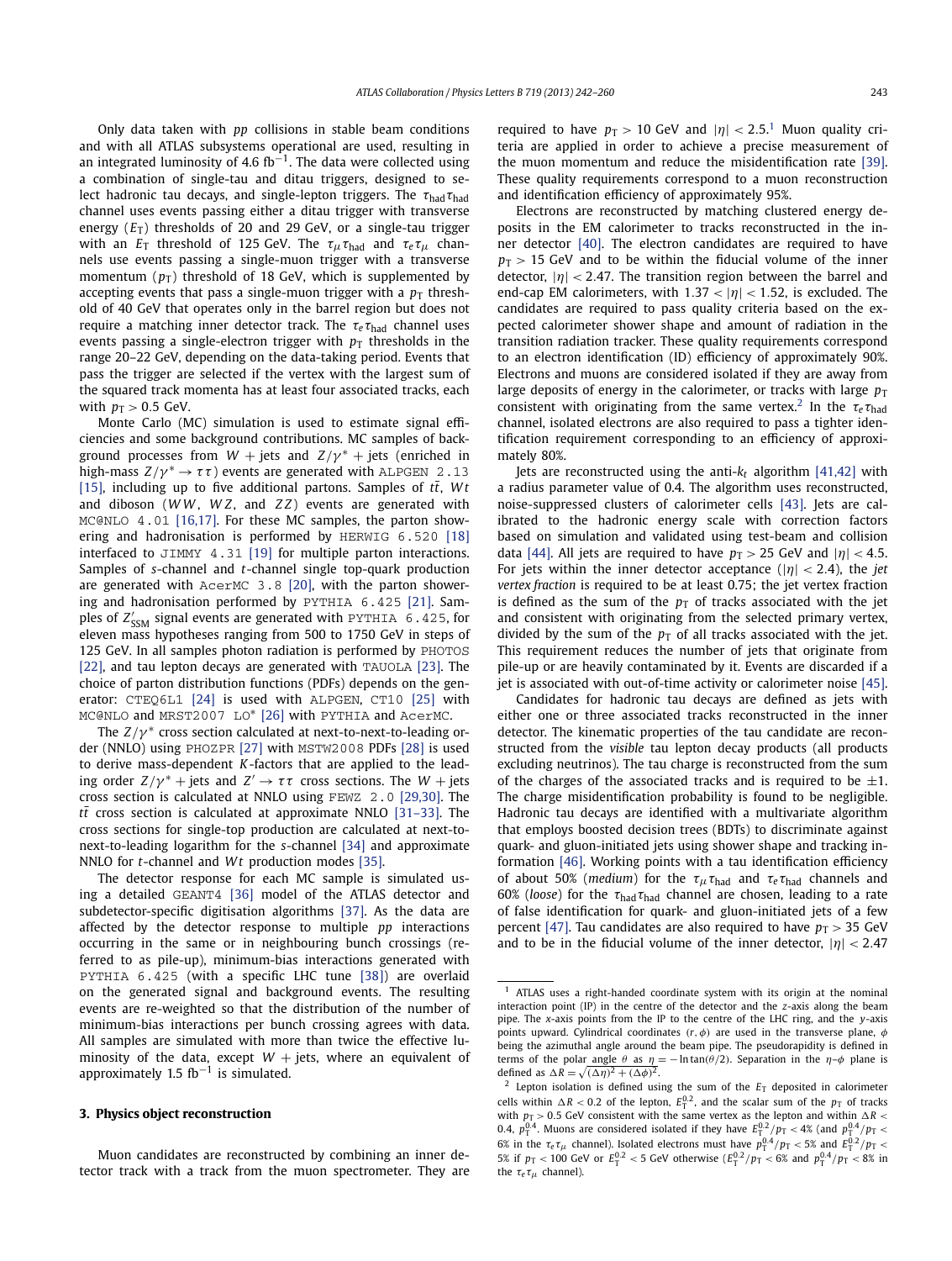<span id="page-2-0"></span>(the EM calorimeter transition region is excluded). In the *τ*lep*τ*had channels, tau candidates are required to have only one track, which must not be in the range  $|\eta|$  < 0.05, and to pass a muon veto. The removed pseudorapidity region corresponds to a gap in the transition radiation tracker that reduces the power of electron/pion discrimination. In the  $τ_e τ_{had}$  channel, tau candidates are also required to pass an electron veto using BDTs.

Geometric overlap of objects with  $\Delta R < 0.2$  is resolved by selecting only one of the overlapping objects in the following order of priority: muons, electrons, tau candidates and jets. The missing transverse momentum (with magnitude  $E_{\text{T}}^{\text{miss}}$ ) is calculated from the vector sum of the transverse momenta of all high- $p<sub>T</sub>$  objects reconstructed in the event, as well as a term for the remaining activity in the calorimeter [\[48\].](#page-7-0) Clusters associated with electrons, hadronic tau decays and jets are calibrated separately, with the remaining clusters calibrated at the EM energy scale.

# **4. Event selection**

Selected events in the *τ*<sub>had</sub> *τ*<sub>had</sub> channel must contain at least two oppositely-charged tau candidates with  $p_T > 50$  GeV and no electrons with  $p_T > 15$  GeV or muons with  $p_T > 10$  GeV. If the event was selected by the ditau trigger, both tau candidates are required to be geometrically matched to the objects that passed the trigger. For events that pass only the single-tau trigger there is no ambiguity, so trigger matching is not required. If multiple tau candidates are selected, the two highest- $p<sub>T</sub>$  candidates are chosen. The angle between the tau candidates in the transverse plane must be greater than 2.7 radians.

Selected events in the  $\tau_{\text{lep}}\tau_{\text{had}}$  channels must contain exactly one isolated muon with  $p_T > 25$  GeV or an isolated electron with  $p_T$  *>* 30 GeV; no additional electrons with  $p_T$  *>* 15 GeV or muons with  $p_T > 4$  GeV; and exactly one tau candidate with  $p_T > 35$  GeV. The angle between the lepton and tau candidate in the transverse plane must be greater than 2.7 radians, and the pair must have opposite electric charge.

For the  $\tau_e \tau_{\text{had}}$  channel, the  $Z \rightarrow ee$  and multijet contributions are reduced to a negligible level by requiring  $E_{\rm T}^{\rm miss} > 30$  GeV. The  $W$  + jets background is suppressed by requiring the transverse mass,  $m_{\overline{1}}$ , of the electron– $E_{\overline{1}}^{\text{miss}}$  system, defined as

$$
m_{\rm T} = \sqrt{2p_{\rm Te}E_{\rm T}^{\rm miss}(1 - \cos \Delta \phi)},\tag{1}
$$

where  $\Delta \phi$  is the angle between the lepton and  $E_{\textrm{T}}^{\textrm{miss}}$  in the transverse plane, to be less than 50 GeV.

Selected events in the  $\tau_e \tau_\mu$  channel must contain exactly one isolated muon with  $p_T > 25$  GeV and one isolated electron with  $p_T$  > 35 GeV and opposite electric charge, no additional electrons with  $p_T > 15$  GeV or muons with  $p_T > 10$  GeV and not more than one jet. The jet requirement suppresses  $t\bar{t}$  events, which typically have higher jet multiplicity than the signal. The two leptons are required to be back-to-back in the transverse plane using the criterion *p*vis *<sup>ζ</sup> <* 10 GeV, with

$$
p_{\zeta}^{\text{vis}} = \vec{p}_{\text{Te}} \cdot \hat{\zeta} + \vec{p}_{\text{T}\mu} \cdot \hat{\zeta},\tag{2}
$$

where  $\hat{\zeta}$  is a unit vector along the bisector of the *e* and  $\mu$  momenta. This selection provides good suppression of the diboson and  $t\bar{t}$  backgrounds. For  $Z'$  events, the  $E_{\textrm{T}}^{\textrm{miss}}$  tends to point away from the highest- $p_T$  lepton, so the angle between the highest- $p_T$ lepton and  $E_{\rm T}^{\rm miss}$  in the transverse plane is required to be greater than 2.6 radians.

The search in all channels is performed by counting events in signal regions with *total transverse mass* above thresholds optimised separately for each signal mass hypothesis in each channel **Table 1**

Thresholds on  $m<sub>T</sub><sup>tot</sup>$  used for each signal mass point in each channel. All values are given in GeV.

| $m_{z'}$                       | 500 | 625 | 750 | 875 | 1000 | 1125 | $\geqslant$ 1250 |
|--------------------------------|-----|-----|-----|-----|------|------|------------------|
| $\tau_{\rm had}\tau_{\rm had}$ | 350 | 400 | 500 | 500 | 650  | 650  | 700              |
| $\tau_{\mu} \tau_{\text{had}}$ | 400 | 400 | 500 | 500 | 600  | 600  | 600              |
| $\tau_e \tau_{\rm had}$        | 400 | 400 | 400 | 500 | 500  | 500  | 500              |
| $\tau_e \tau_\mu$              | 300 | 350 | 350 | 350 | 500  | 500  | 500              |
|                                |     |     |     |     |      |      |                  |

to give the best expected exclusion limits (see Table 1). The total transverse mass,  $m_T^{\text{tot}}$ , is defined as the mass of the visible decay products of both tau leptons and  $E_T^{\text{miss}}$ , neglecting longitudinal momentum components and the tau lepton mass,

$$
m_{\rm T}^{\rm tot} = \sqrt{2p_{\rm T1}p_{\rm T2}C + 2E_{\rm T}^{\rm miss}p_{\rm T1}C_1 + 2E_{\rm T}^{\rm miss}p_{\rm T2}C_2},
$$
(3)

where  $p_{T1}$  and  $p_{T2}$  are the transverse momenta of the visible products of the two tau decays; *C* is defined as  $1 - \cos \Delta \phi$ , where  $\Delta \phi$ is the angle in the transverse plane between the visible products of the two tau decays; and  $C_1$  and  $C_2$  are defined analogously for the angles in the transverse plane between  $E_{\text{T}}^{\text{miss}}$  and the visible products of the first and second tau decay, respectively. Figs.  $1(a)-1(d)$ show the  $m_{\overline{1}}^{\text{tot}}$  distribution after event selection in each channel.

# **5. Background estimation**

The dominant background processes in the *τ*had*τ*had channel are multijet production and  $Z/\gamma^* \to \tau \tau$ . Minor contributions come from  $W(\rightarrow \tau \nu)$  + jets,  $Z(\rightarrow \ell \ell)$  + jets ( $\ell = e$  or  $\mu$ ),  $W(\rightarrow \ell \nu)$  + jets,  $t\bar{t}$ , single top-quark and diboson production. The shape of the multijet mass distribution is estimated from data that pass the full event selection but have two tau candidates of the same electric charge. The contribution is normalised to events that pass the full event selection but have low  $m_T^{\text{tot}}$ . All other background contributions are estimated from simulation.

The main background contributions in the  $\tau_{\text{len}}\tau_{\text{had}}$  channels come from  $Z/\gamma^* \to \tau \tau$ ,  $W$  + jets,  $t\bar{t}$  and diboson production, with minor contributions from  $Z(\rightarrow \ell \ell)$  + jets, multijet and single topquark events. The contributions involving fake hadronic tau decays from multijet and  $W +$  jets events are modelled with data-driven techniques involving *fake factors*, which parameterise the rate for lepton candidates in jets to pass lepton isolation or jets to pass tau identification, respectively. The remaining background is estimated using simulation.

The dominant background processes in the  $\tau_e \tau_\mu$  channel are  $t\bar{t}$ ,  $Z/\gamma^* \to \tau \tau$  and diboson production. Contributions from processes such as  $Z(\rightarrow \mu\mu)$  + jets,  $W$  + jets and  $W\gamma$  + jets, where a jet or photon is misidentified as an electron, are very small in the signal region. Multijet events are suppressed by tight lepton isolation criteria. Since background processes involving fake leptons make only minor contributions, all background contributions in the  $\tau_e \tau_\mu$ channel are estimated using simulation. The MC estimates of the dominant background contributions are checked using high-purity control regions in data.

The following subsections describe the data-driven background estimates in more detail.

# *5.1. Multijet background in the τ*had*τ*had *channel*

The shape of the  $m_{\overline{1}}^{\text{tot}}$  distribution for the multijet background is estimated using events that pass the standard event selection, but have two selected *τ*had candidates with the same electric charge and with  $m_{\overline{T}}^{tot} > 200$  GeV to avoid the low  $m_{\overline{T}}^{tot}$  region which is affected by the tau  $p<sub>T</sub>$  threshold. For a low-mass signal with  $m_{Z'} \le 625$  GeV, a lower bound of 160 GeV is used, as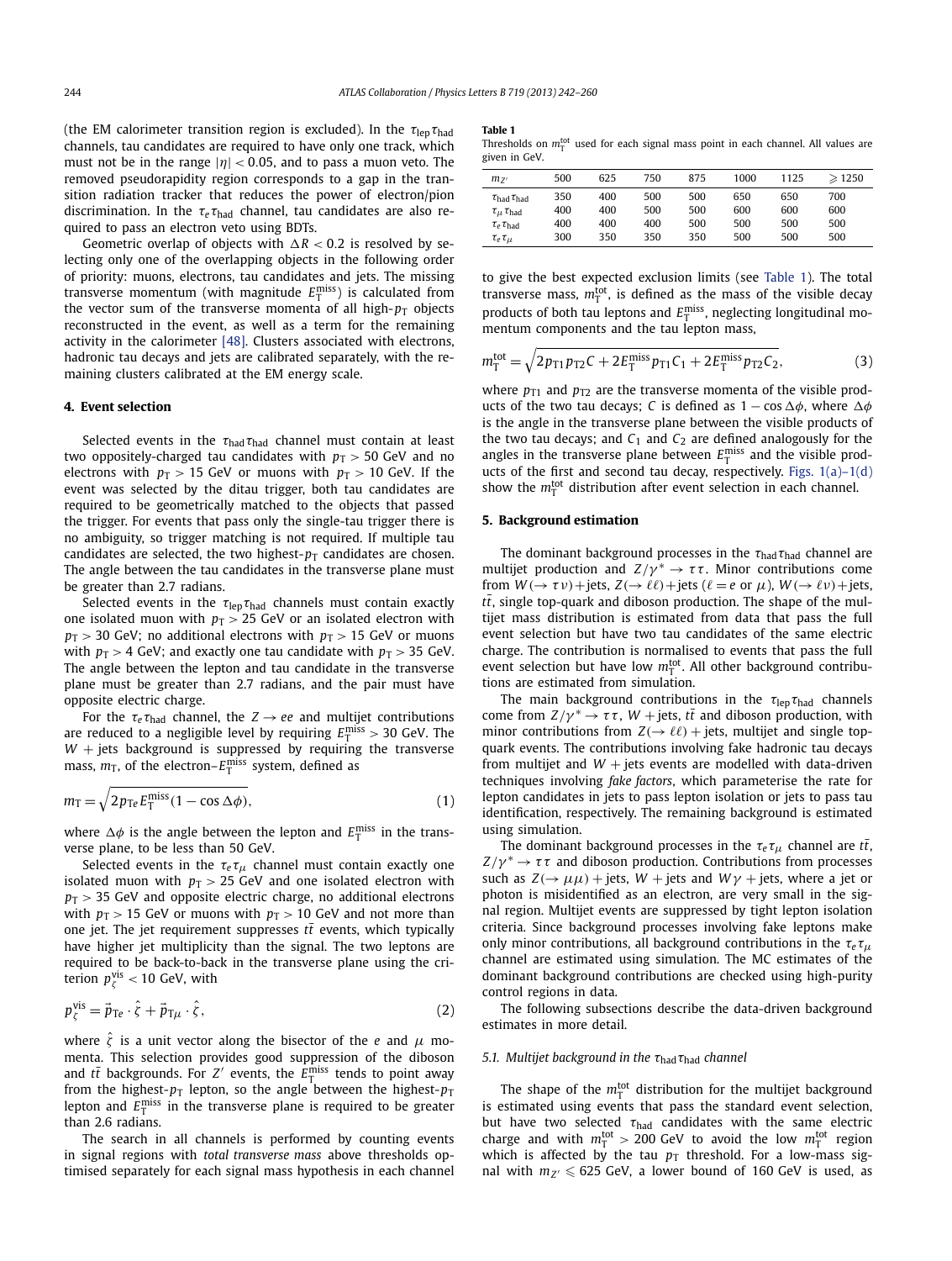<span id="page-3-0"></span>

**Fig. 1.** The  $m_1^{\rm tot}$  distribution after event selection without the  $m_1^{\rm tot}$  requirement for each channel: (a)  $\tau_{\rm had} \tau_{\rm had}$ , (b)  $\tau_{\mu} \tau_{\rm had}$ , (c)  $\tau_e \tau_{\rm had}$  and (d)  $\tau_e \tau_{\mu}$ . The estimated contributions from SM processes are stacked and appear in the same order as in the legend. The contribution from *Z* → *ee* events in which an electron is misidentified as a tau candidate is shown separately in the  $\tau_e\tau_{\rm had}$  channel. A  $Z'_{\rm SSM}$  signal and the events observed in data are overlaid. The signal mass point closest to the  $Z'_{\rm SSM}$  exclusion limit in each channel is chosen and is indicated in parentheses in the legend in units of GeV. The uncertainty on the total estimated background (hatched) includes only the statistical uncertainty from the simulated samples. The visible decay products of hadronically decaying taus are denoted by *τ*had-vis .

discussed below. This control region has only 2% contamination from other background processes and negligible signal contamination. The  $m_{\overline{1}}^{\rm tot}$  distribution is modelled by performing an unbinned maximum likelihood fit to the data in the control region using the following function:

$$
f(m_{\rm T}^{\rm tot}|p_0, p_1, p_2) = p_0 \cdot (m_{\rm T}^{\rm tot})^{p_1 + p_2 \log(m_{\rm T}^{\rm tot})},\tag{4}
$$

where  $p_0$ ,  $p_1$  and  $p_2$  are free parameters. The integral of the fitted function in the high-mass tail matches the number of observed events well for any choice of the  $m_{\overline{1}}^{\text{tot}}$  threshold, and the function models the high-mass tail well in a simulated dijet sample enriched in high-mass events. The statistical uncertainty is estimated using pseudo-experiments and increases monotonically from 12% to 83% with increasing  $m_\text{T}^\text{tot}$  threshold. The systematic uncertainty due to the choice of the fitting function is evaluated using alternative fitting functions and ranges from 1% to 7%. The multijet model is normalised to data that pass all analysis requirements but have  $m_{\overline{1}}^{\rm tot}$  in the range 200–250 GeV. For the low-mass points with  $m_{Z'} \leqslant 625$  GeV, the low- $m_{\overline{1}}^{\rm tot}$  side-band is lowered to 160– 200 GeV to keep signal contamination negligible. Both side-bands have a maximum contamination of 5% from other background processes, which is subtracted, and negligible contamination from signal. The statistical uncertainty from the normalisation ranges from 2% to 5%. Systematic uncertainties affecting the normalisation of the background processes are propagated when performing the subtraction but have a negligible effect.

# *5.2. Multijet background in the τ*lep*τ*had *channels*

The background from multijet events is negligible at high  $m<sub>T</sub><sup>tot</sup>$ , but it is important to estimate its contribution to model the inclusive mass distribution. Multijet events are exceptional among the background processes because the muons and electrons produced in heavy-flavour decays or the light-flavour hadrons falsely identified as electrons, are typically not isolated in the calorimeter but produced in jets. To estimate the multijet background, events in the data that fail lepton isolation are weighted event-by-event, with fake factors for lepton isolation measured from data in a multijet-rich control region (multijet-CR). The multijet-CR is defined by requiring exactly one selected lepton, as in Section [4,](#page-2-0) but without the isolation requirement; at least one tau candidate that fails the BDT ID; no tau candidates that pass the BDT ID;  $E_{\text{T}}^{\text{miss}} < 15$  GeV for the  $\tau_{\mu} \tau_{\text{had}}$  channel,  $E_{\text{T}}^{\text{miss}} < 30$  GeV for the *τeτ*had channel; and the transverse mass formed by the lepton and  $E_{\rm T}^{\rm miss}$ ,  $m_{\rm T}(\ell,E_{\rm T}^{\rm miss})$ , to be less than 30 GeV. For the  $\tau_\mu\tau_{\rm had}$  channel, where the multijet contribution is dominated by *b*-quark-initiated jets, the muon is additionally required to have a transverse impact parameter of  $|d_0(\mu)| > 0.08$  mm with respect to the primary vertex, which increases the purity of the multijet control region. The leptons in the multijet control region are divided into those that pass (isolated) and a subset that fail (anti-isolated) the isolation requirements. In the  $\tau_{\mu} \tau_{\text{had}}$  channel the anti-isolated sample includes all muons that fail isolation, while in the  $\tau_e \tau_{\text{had}}$  channel, the anti-isolation requirement is tightened to reduce contamination from real isolated electrons. Isolation fake factors, *f*iso, are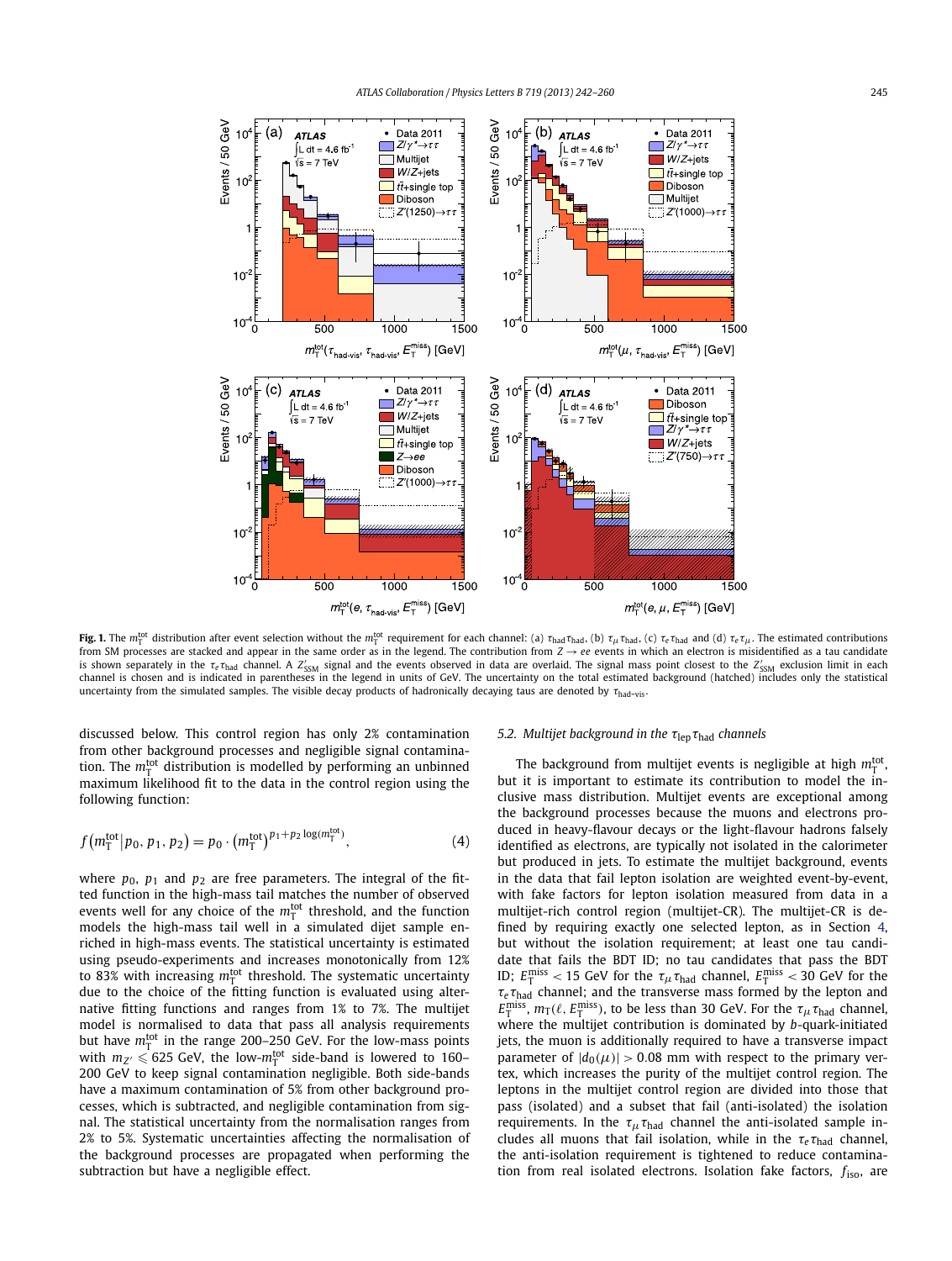defined as the number of isolated leptons in the data, *N*iso, divided by the number of anti-isolated leptons, *N*anti-iso, binned in *p*<sup>T</sup> and *η*:

$$
f_{\rm iso}(p_{\rm T}, \eta) \equiv \frac{N^{\rm iso}(p_{\rm T}, \eta)}{N^{\rm anti-iso}(p_{\rm T}, \eta)} \Big|_{\rm multijet-CR}.
$$
 (5)

Contamination from real isolated leptons is estimated using simulation and subtracted from *N*<sup>iso</sup> (∼3% for  $\tau_{\mu} \tau_{\text{had}}$  and ∼25% for  $\tau_e \tau_{\text{had}}$ ). The number of multijet events passing lepton isolation, *N*multijet, is predicted by weighting the events with anti-isolated leptons by their fake factor:

$$
N_{\text{multijet}}(p_{\text{T}}, \eta, x)
$$
  
=  $f_{\text{iso}}(p_{\text{T}}, \eta) (N_{\text{data}}^{\text{anti-iso}}(p_{\text{T}}, \eta, x) - N_{\text{MC}}^{\text{anti-iso}}(p_{\text{T}}, \eta, x)).$  (6)

The shape of the multijet background in a given kinematic variable, *x*, is modelled from the events in the data with anti-isolated leptons, N<sup>anti-iso</sup>, corrected by subtracting the expected contamination from other background processes predicted with MC simulation, *N*anti-iso MC .

This method assumes that the ratio of the number of isolated leptons to the number of anti-isolated leptons in multijet events is not strongly correlated with the requirements used to enrich the multijet control sample. This assumption has been verified by varying the  $E_{\rm T}^{\rm miss}$  and  $d_0$  selection criteria used to define the multijet control region. A conservative 100% systematic uncertainty on the isolation fake factor is assumed, but this has negligible effect on the sensitivity because the expected multijet background is less than a percent of the total background in both the  $\tau_{\mu} \tau_{\text{had}}$  and *τ<sup>e</sup> τ*had channels.

# *5.3.*  $W$  + *jets background in the*  $\tau_{\text{len}}\tau_{\text{had}}$  *channels*

The  $W +$  jets background is estimated using a technique similar to the multijet estimate, where tau candidates that fail the BDT ID are weighted event-by-event with fake factors for jets to pass the BDT ID in  $W$  + jets events. A high purity  $W$  + jets control region (W-CR) is defined by selecting events that have exactly one isolated lepton, as in Section [4;](#page-2-0) at least one tau candidate that is not required to pass the BDT ID; and  $m_T(\ell, E_T^{\text{miss}})$  between 70 and 200 GeV. For the  $\tau_e \tau_{\text{had}}$  channel, the tau candidate is additionally required to pass the electron veto. Tau ID fake factors, *fτ* , are defined as the number of tau candidates that pass the BDT ID, *N*<sup>pass *τ*-ID</sup>, divided by the number that fail, *N*<sup>fail *τ*-ID</sup>, binned in  $p_T$ and *η*:

$$
f_{\tau}(p_{\rm T}, \eta) \equiv \frac{N^{\rm pass \ \tau \text{-ID}}(p_{\rm T}, \eta)}{N^{\rm fail \ \tau \text{-ID}}(p_{\rm T}, \eta)} \bigg|_{\rm W\text{-}CR}.
$$

The number of  $W$  + jets events passing the BDT ID,  $N_{W + \text{jets}}$ , is predicted by weighting the events that fail the BDT ID by their fake factor:

$$
N_{W+\text{jets}}(p_{\text{T}}, \eta, x) = f_{\tau}(p_{\text{T}}, \eta) \left(N_{\text{data}}^{\text{fail}\ \tau-\text{ID}}(p_{\text{T}}, \eta, x)\right) - N_{\text{multiplet}}^{\text{fail}\ \tau-\text{ID}}(p_{\text{T}}, \eta, x) - N_{\text{MC}}^{\text{fail}\ \tau-\text{ID}}(p_{\text{T}}, \eta, x)\right).
$$
\n(8)

The shape of the  $W +$  jets background is modelled using events in the data that failed the BDT ID,  $N_{data}^{fail\tau-ID}$ , with the multijet contamination, *N*fail *<sup>τ</sup>* -ID multijet (estimated from data), and other contamination, *N*<sup>fail τ-ID (estimated from simulation), subtracted.</sup>

A 30% systematic uncertainty on the fake factors is assigned by comparing the fake factors to those measured in a data sample enriched in  $Z$  + jets instead of  $W$  + jets, which provides a sample of jets with a similar quark/gluon fraction [\[49\].](#page-7-0) This background estimation method relies on the assumption that the tau identification fake factors for  $W +$ jets events are not strongly correlated with the selection used to define the  $W +$  jets control region. This assumption has been verified by varying the  $m<sub>T</sub>$  selection criterion used to define the  $W +$  jets control region, resulting in a few percent variation, which is well within the systematic uncertainty.

# **6. Systematic uncertainties**

Systematic effects on the contributions of signal and background processes estimated from simulation are discussed in this section. These include theoretical uncertainties on the cross sections of simulated processes and experimental uncertainties on the trigger, reconstruction and identification efficiencies; on the energy and momentum scales and resolutions; and on the measurement of the integrated luminosity. For each source of uncertainty, the correlations across analysis channels, as well as the correlations between signal and background, are taken into account. Uncertainties on the background contributions estimated from data have been discussed in their respective sections.

The overall uncertainty on the *Z'* signal and the  $Z/\gamma^* \rightarrow \tau \tau$ background due to PDFs,  $\alpha_s$  and scale variations is estimated to be 12% at 1.5 TeV, dominated by the PDF uncertainty [\[12\].](#page-6-0) The uncertainty is evaluated using PDF error sets, and the spread of the variations covers the difference between the central values obtained with the CTEQ and MSTW PDF sets. Additionally, for  $Z/\gamma^* \to \tau \tau$ , a systematic uncertainty of 10% is attributed to electroweak corrections [\[50\].](#page-7-0) This uncertainty is not considered for the signal as it is strongly model-dependent. An uncertainty of 4–5% is assumed for the inclusive cross section of the single gauge boson and diboson production mechanisms and a relative uncertainty of 24% is added in quadrature per additional jet, due to the irreducible Berends-scaling uncertainty [\[51,52\].](#page-7-0) For  $t\bar{t}$  and single top-quark production, the QCD scale uncertainties are in the range of 3–6% [\[35,53,54\].](#page-6-0) The uncertainties related to the proton PDFs, including those arising from the choice of PDF set, amount to 8% for the predominantly gluon-initiated processes such as  $t\bar{t}$  and 4% for the predominantly quark-initiated processes at low mass, such as onshell single gauge boson and diboson production [\[25,28,55–57\].](#page-6-0)

The uncertainty on the integrated luminosity is 3.9% [\[58,59\].](#page-7-0) The efficiencies of the electron, muon and hadronic tau triggers are measured in data and are used to correct the simulation. The associated systematic uncertainties are typically 1–2% for electrons and muons, 2.5% for the ditau trigger and 5% for the high- $p_T$ single-tau trigger. Differences between data and simulation in the reconstruction and identification efficiencies of electrons, muons, and hadronic tau decays are taken into account, as well as the differences in the energy and momentum scales and resolutions. The associated uncertainties for muons and electrons are typically *<* 1%.

The systematic uncertainties on the identification efficiency of hadronic tau decays are estimated at low  $p<sub>T</sub>$  from data samples enriched in  $W \to \tau \nu$  and  $Z \to \tau \tau$  events. At high  $p_T$ , there are no abundant sources of real hadronic tau decays to make an efficiency measurement. Rather, the fraction of jets that pass the tau identification is studied in high- $p<sub>T</sub>$  dijet events as a function of the jet  $p<sub>T</sub>$ , which indicates that there is no degradation in the modelling of the detector response as a function of the  $p<sub>T</sub>$  of tau candidates. From these studies, an efficiency uncertainty of up to 8% is assigned to high- $p<sub>T</sub>$  tau candidates. The uncertainty on the jet-to-tau misidentification rate is 50%, determined from data-MC comparisons in  $W + jet$  events. The uncertainty on the electron-to-tau misidentification rate is 50–100%, depending on the pseudorapidity of the tau candidate, based on measurements made using a  $Z \rightarrow ee$ sample selected from data [\[47\].](#page-7-0) The energy scale uncertainty on taus and jets is evaluated based on the single-hadron response in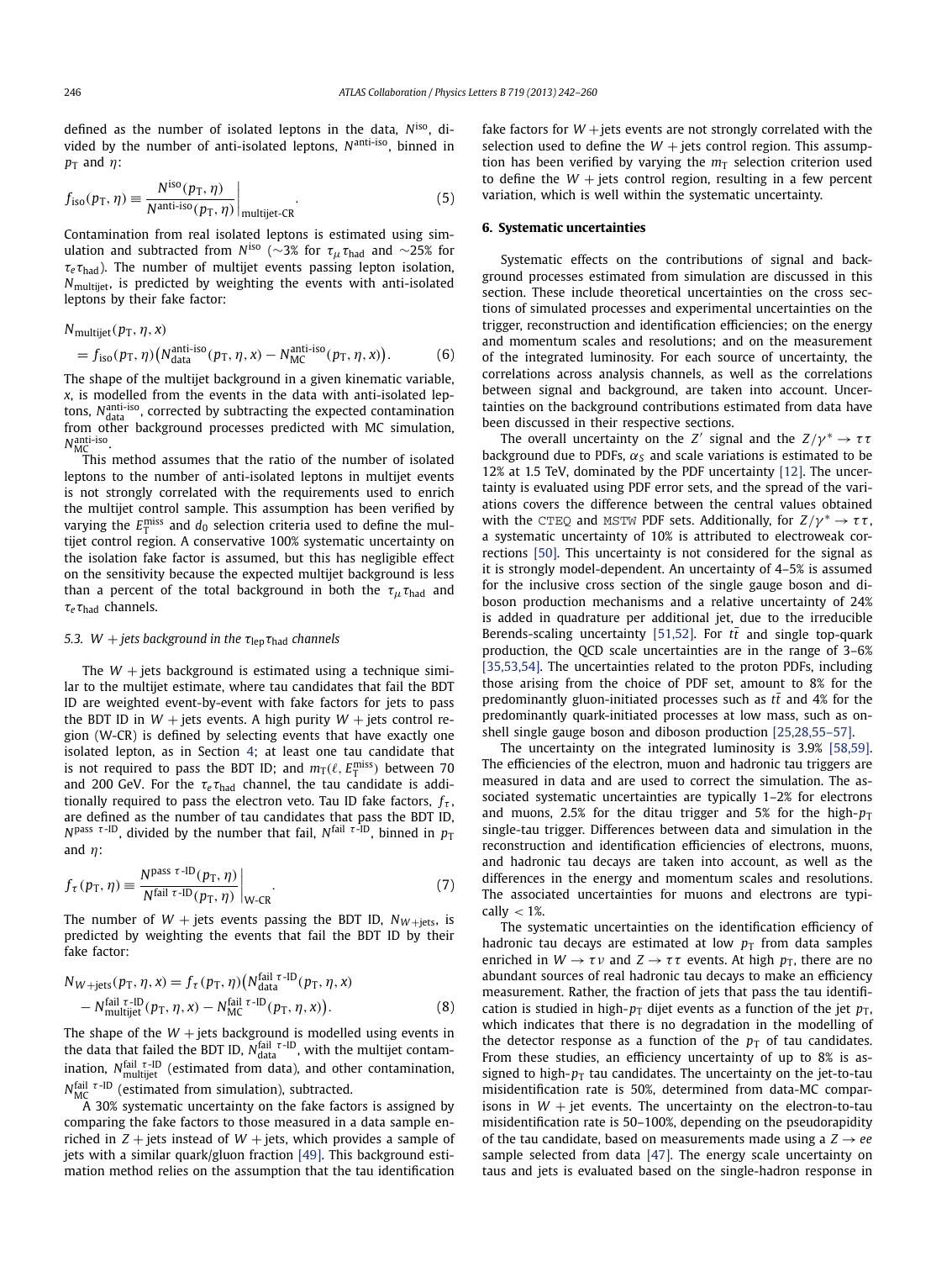#### **Table 2**

Uncertainties on the estimated signal and total background contributions in percent for each channel. The following signal masses, chosen to be close to the region where the limits are set, are used: 1250 GeV for *τ*had*τ*had (hh); 1000 GeV for *τμτ*had (*μ*h) and  $τ_e τ_{had}$  (*eh*); and 750 GeV for  $τ_e τ_{μ}$  (*eμ*). A dash denotes that the uncertainty is not applicable. The statistical uncertainty corresponds to the uncertainty due to limited sample size in the MC and control regions.

| Uncertainty [%]       | Signal |         |    |        | Background     |         |     |        |
|-----------------------|--------|---------|----|--------|----------------|---------|-----|--------|
|                       | hh     | $\mu$ h | eh | $e\mu$ | hh             | $\mu$ h | eh. | $e\mu$ |
| Stat, uncertainty     |        | 2       | 2  | 3      | 5              | 20      | 23  |        |
| Eff. and fake rate    | 16     | 10      | 8  |        | 12             | 16      | 4   | κ      |
| Energy scale and res. | 5      |         | 6  | 2      | $+22$<br>$-11$ | 3       | 8   | 5      |
| Theory cross section  | 8      | 6       | 6  | 5      | 9              | 4       | 4   | 5      |
| Luminosity            | 4      | 4       | 4  | 4      | $\mathcal{P}$  | 2       | 2   |        |
| Data-driven methods   |        |         |    |        | $+21$<br>$-11$ | 6       | 16  |        |

the calorimeters [\[44,60\].](#page-7-0) In addition, the tau energy scale is validated in data samples enriched in  $Z \rightarrow \tau \tau$  events. The systematic uncertainties related to the jet and tau energy scale and resolution are functions of  $\eta$  and  $p<sub>T</sub>$ , and are generally near 3%. These uncertainties are treated as fully correlated. Energy scale and resolution uncertainties on all objects are propagated to the  $E_{\textrm{T}}^{\textrm{miss}}$  calculation. The uncertainty on the  $E_{\rm T}^{\rm miss}$  due to clusters that do not belong to any reconstructed object is measured to be negligible in all channels.

Table 2 summarises the uncertainties on the estimated signal and total background contributions in each channel. For the background, the contribution from each uncertainty depends on the fraction of the background estimated with simulation. The dominant uncertainties on the background come from the multijet shape estimation and the tau energy scale uncertainty for  $Z/\gamma^* \to \tau \tau$  events in the  $\tau_{\text{had}} \tau_{\text{had}}$  channel, from the limited sample size and the fake factor estimate of the  $W +$  jets background in the  $\tau_{\text{lep}}\tau_{\text{had}}$  channels and from the statistical uncertainty of the MC samples in the  $\tau_e \tau_\mu$  channel. The dominant uncertainty on the signal for the *τ*had*τ*had and *τ*lep*τ*had channels comes from the tau identification efficiency and for the  $\tau_e \tau_\mu$  channel, from the statistical uncertainty on the MC samples.

# **7. Results and discussion**

The numbers of observed and expected events including their total uncertainties, after the full selection in all channels, are summarised in Table 3. In all cases, the number of observed events is consistent with the expected Standard Model background. There-

#### **Table 3**

Number of expected and observed events after event selection for each analysis channel. The expected contribution from the signal and background in each channel is calculated for the signal mass point closest to the Z'<sub>SSM</sub> exclusion limit. The total uncertainties on each estimated contribution are shown. The signal efficiency denotes the expected number of signal events divided by the product of the production cross section, the ditau branching fraction and the integrated luminosity,  $\sigma(pp\to Z'_{\rm SSM})\times$  $BR(Z'_{SSM} \to \tau \tau) \times \int L dt$ .

| $m_{Z'}$ [GeV]<br>$m_{\tau}^{\text{tot}}$ threshold [GeV] | $\tau_{\rm had}\tau_{\rm had}$<br>1250<br>700 | $\tau_{\mu}$ $\tau_{\rm had}$<br>1000<br>600 | $\tau_e \tau_{\rm had}$<br>1000<br>500 | $\tau_e \tau_\mu$<br>750<br>350 |
|-----------------------------------------------------------|-----------------------------------------------|----------------------------------------------|----------------------------------------|---------------------------------|
| $Z/\gamma^* \rightarrow \tau \tau$                        | $0.73 \pm 0.23$                               | $0.36 \pm 0.06$                              | $0.57 \pm 0.11$                        | $0.55 \pm 0.07$                 |
| $W + jets$                                                | < 0.03                                        | $0.28 \pm 0.22$                              | $0.8 \pm 0.4$                          | $0.33 \pm 0.10$                 |
| $Z(\rightarrow \ell\ell)$ + jets                          | < 0.01                                        | < 0.1                                        | < 0.01                                 | $0.06 \pm 0.02$                 |
| tt                                                        | < 0.02                                        | $0.33 \pm 0.15$                              | $0.13 \pm 0.09$                        | $0.97 \pm 0.22$                 |
| Diboson                                                   | < 0.01                                        | $0.23 \pm 0.07$                              | $0.06 \pm 0.03$                        | $1.69 \pm 0.24$                 |
| Single top                                                | < 0.01                                        | $0.19 + 0.18$                                | < 0.1                                  | < 0.1                           |
| Multijet                                                  | $0.24 \pm 0.15$                               | < 0.01                                       | < 0.1                                  | < 0.01                          |
| Total expected background                                 | $0.97 \pm 0.27$                               | $1.4 \pm 0.4$                                | $1.6 \pm 0.5$                          | $3.6 \pm 0.4$                   |
| Events observed                                           | 2                                             |                                              | 0                                      | 5                               |
| Expected signal events                                    | $6.3 \pm 1.1$                                 | $5.5 \pm 0.7$                                | $5.0 \pm 0.5$                          | $6.72 \pm 0.26$                 |
| Signal efficiency (%)                                     | 4.3                                           | 1.1                                          | 1.0                                    | 0.4                             |

fore, upper limits are set on the production of a high-mass resonance decaying to  $\tau^+ \tau^-$  pairs.

The statistical combination of the channels employs a likelihood function constructed as the product of Poisson probability terms describing the total number of events observed in each channel. The Poisson probability in each channel is evaluated for the observed number of data events given the signal plus background expectation. Systematic uncertainties on the expected number of events are incorporated into the likelihood via Gaussian-distributed nuisance parameters. Correlations across channels are taken into account. A signal strength parameter multiplies the expected signal in each channel, for which a positive uniform prior probability distribution is assumed. Theoretical uncertainties on the signal cross section are not included in the calculation of the experimental limit as they are model-dependent.

Bayesian 95% credibility upper limits are set on the cross section times branching fraction for a high-mass resonance decaying into a  $\tau^+\tau^-$  pair as a function of the resonance mass, using the Bayesian Analysis Toolkit  $[61]$ . [Figs. 2\(a\) and 2\(b\)](#page-6-0) show the limits for the individual channels and for the combination, respectively. The resulting 95% credibility lower limit on the mass of a  $Z'_{\text{SSM}}$  decaying to  $\tau^+\tau^-$  pairs is 1.40 TeV, with an expected limit of 1*.*42 TeV. The observed and expected limits in the individual channels are, respectively: 1.26 and 1.35 TeV (*τ*had*τ*had); 1.07 and 1.06 TeV (*τμτ*had); 1.10 and 1.03 TeV (*τeτ*had); and 0.72 and 0.82 TeV (*τeτμ*).

The impact of the choice of the prior on the signal strength parameter has been evaluated by also considering the reference prior [\[62\].](#page-7-0) Use of the reference prior improves the mass limits by approximately 50 GeV. The impact of the vector and axial coupling strengths of the *Z'* has been investigated, as these can alter the fraction of the tau momentum carried by the visible decay products. For purely  $V - A$  couplings, the limit on the cross section times  $\tau^+\tau^-$  branching fraction is improved by ~10% over the mass range. For purely  $V + A$  couplings, there is a mass-dependent degradation, from ∼15% at high mass to ∼40% at low mass. All variations lie within the 1*σ* band of the expected exclusion limit.

# **8. Conclusion**

A search for high-mass ditau resonances has been performed using 4.6 fb−<sup>1</sup> of data collected with the ATLAS detector in *pp* collisions at  $\sqrt{s} = 7$  TeV at the LHC. The  $\tau_{\text{had}}\tau_{\text{had}}$ ,  $\tau_{\mu}\tau_{\text{had}}$ ,  $\tau_e\tau_{\text{had}}$ and  $\tau_e \tau_\mu$  channels are analysed. The observed number of events in the high-transverse-mass region is consistent with the SM expec-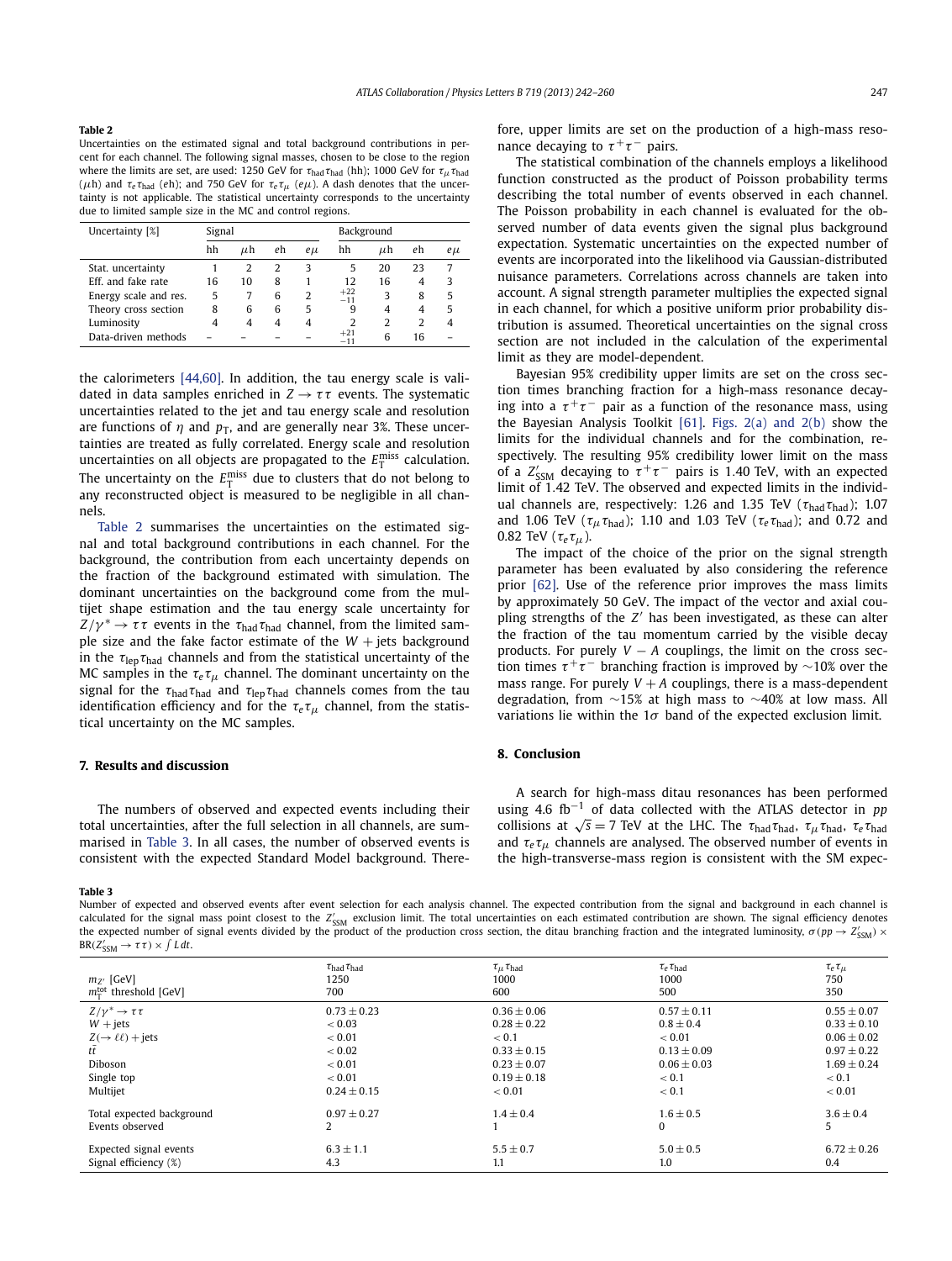<span id="page-6-0"></span>

Fig. 2. (a) The expected (dashed) and observed (solid) 95% credibility upper limits on the cross section times  $\tau^+\tau^-$  branching fraction, in the  $\tau_{had}$ ,  $\tau_{\mu}$   $\tau_{had}$ ,  $\tau_{e}$   $\tau_{had}$  and *τ<sub>e</sub> τ*<sub>μ</sub> channels and for the combination. The expected *Z*<sup>*l*</sup><sub>SSM</sub> production cross section and its corresponding theoretical uncertainty (dotted) are also included. (b) The expected and observed limits for the combination including 1 $\sigma$  and 2 $\sigma$  uncertainty bands.  $Z'_{\rm SSM}$  masses up to 1.40 TeV are excluded, in agreement with the expected limit of 1.42 TeV in the absence of a signal.

tation. Limits are set on the cross section times branching fraction for such resonances. The resulting lower limit on the mass of a *Z* decaying to  $\tau^+\tau^-$  in the Sequential Standard Model is 1.40 TeV at 95% credibility, in agreement with the expected limit of 1*.*42 TeV in the absence of a signal.

### **Acknowledgements**

We thank CERN for the very successful operation of the LHC, as well as the support staff from our institutions without whom ATLAS could not be operated efficiently.

We acknowledge the support of ANPCyT, Argentina; YerPhI, Armenia; ARC, Australia; BMWF and FWF, Austria; ANAS, Azerbaijan; SSTC, Belarus; CNPq and FAPESP, Brazil; NSERC, NRC and CFI, Canada; CERN; CONICYT, Chile; CAS, MOST and NSFC, China; COL-CIENCIAS, Colombia; MSMT CR, MPO CR and VSC CR, Czech Republic; DNRF, DNSRC and Lundbeck Foundation, Denmark; EPLANET and ERC, European Union; IN2P3-CNRS, CEA-DSM/IRFU, France; GNSF, Georgia; BMBF, DFG, HGF, MPG and AvH Foundation, Germany; GSRT, Greece; ISF, MINERVA, GIF, DIP and Benoziyo Center, Israel; INFN, Italy; MEXT and JSPS, Japan; CNRST, Morocco; FOM and NWO, Netherlands; BRF and RCN, Norway; MNiSW, Poland; GRICES and FCT, Portugal; MERYS (MECTS), Romania; MES of Russia and ROSATOM, Russian Federation; JINR; MSTD, Serbia; MSSR, Slovakia; ARRS and MVZT, Slovenia; DST/NRF, South Africa; MICINN, Spain; SRC and Wallenberg Foundation, Sweden; SER, SNSF and Cantons of Bern and Geneva, Switzerland; NSC, Taiwan; TAEK, Turkey; STFC, the Royal Society and Leverhulme Trust, United Kingdom; DOE and NSF, United States of America.

The crucial computing support from all WLCG partners is acknowledged gratefully, in particular from CERN and the ATLAS Tier-1 facilities at TRIUMF (Canada), NDGF (Denmark, Norway, Sweden), CC-IN2P3 (France), KIT/GridKA (Germany), INFN-CNAF (Italy), NL-T1 (Netherlands), PIC (Spain), ASGC (Taiwan), RAL (UK) and BNL (USA) and in the Tier-2 facilities worldwide.

# **Open access**

This article is published Open Access at [sciencedirect.com](http://www.sciencedirect.com). It is distributed under the terms of the Creative Commons Attribution License 3.0, which permits unrestricted use, distribution, and reproduction in any medium, provided the original authors and source are credited.

### **References**

- [1] P. Langacker, Rev. Mod. Phys. 81 (2009) 1199, arXiv:0801.1345 [hep-ph].
- [2] J.L. Hewett, et al., Phys. Rep. 183 (1989) 193.
- [3] M. Cvetic, et al., Discovery and identification of extra gauge bosons, arXiv: hep-ph/9504216, 1995.
- [4] A. Leike, Phys. Rep. 317 (1999) 143, arXiv:hep-ph/9805494.
- [5] T.G. Rizzo, *Z'* phenomenology and the LHC, arXiv:hep-ph/0610104, 2006.
- [6] R. Diener, et al., Phys. Rev. D 83 (2011) 115008, arXiv:1006.2845 [hep-ph].
- [7] K.R. Lynch, et al., Phys. Rev. D 63 (2001) 035006, arXiv:hep-ph/0007286.
- [8] ATLAS Collaboration, JINST 3 (2008) S08003.
- [9] CDF Collaboration, D. Acosta, et al., Phys. Rev. Lett. 95 (2005) 131801, arXiv: hep-ex/0506034.
- [10] CMS Collaboration, Phys. Lett. B 716 (2012) 82, arXiv:1206.1725 [hep-ex].
- [11] R.S. Chivukula, et al., Phys. Rev. D 66 (2002) 015006, arXiv:hep-ph/0205064.
- [12] ATLAS Collaboration, JHEP 1211 (2012) 138, arXiv:1209.2535 [hep-ex].
- [13] CMS Collaboration, Phys. Lett. B 714 (2012) 158, arXiv:1206.1849 [hep-ex].
- [14] L.R. Evans, et al., JINST 3 (2008) S08001.
- [15] M.L. Mangano, et al., JHEP 0307 (2003) 001, arXiv:hep-ph/0206293.
- [16] S. Frixione, et al., JHEP 0206 (2002) 029, arXiv:hep-ph/0204244.
- [17] S. Frixione, et al., JHEP 0807 (2008) 029, arXiv:0805.3067 [hep-ph].
- [18] G. Corcella, et al., JHEP 0101 (2001) 010, arXiv:hep-ph/0011363.
- [19] J.M. Butterworth, et al., Z. Phys. C 72 (1996) 637, arXiv:hep-ph/9601371.
- [20] B.P. Kersevan, et al., The Monte Carlo event generator AcerMC version 2.0 with interfaces to PYTHIA 6.2 and HERWIG 6.5, arXiv:hep-ph/0405247, 2004.
- [21] T. Sjöstrand, et al., JHEP 0605 (2006) 026, arXiv:hep-ph/0603175.
- [22] P. Golonka, et al., Eur. Phys. J. C 45 (2006) 97, arXiv:hep-ph/0506026.
- [23] N. Davidson, et al., Comput. Phys. Commun. 183 (2012) 821, arXiv:1002.0543 [hep-ph].
- [24] J. Pumplin, et al., JHEP 0207 (2002) 012, arXiv:hep-ph/0201195.
- [25] H.-L. Lai, et al., Phys. Rev. D 82 (2010) 074024, arXiv:1007.2241 [hep-ph].
- [26] A. Sherstnev, et al., Eur. Phys. J. C 55 (2008) 553, arXiv:0711.2473 [hep-ph].
- [27] R. Hamberg, et al., Nucl. Phys. B 359 (1991) 343.
- [28] A.D. Martin, et al., Eur. Phys. J. C 63 (2009) 189, arXiv:0901.0002 [hep-ph].
- [29] K. Melnikov, et al., Phys. Rev. D 74 (2006) 114017.
- [30] R. Gavin, et al., Comput. Phys. Commun. 182 (2011) 2388, arXiv:1011.3540 [hep-ph].
- [31] S. Moch, et al., Phys. Rev. D 78 (2008) 034003.
- [32] U. Langenfeld, et al., New results for  $t\bar{t}$  production at hadron colliders, arXiv: 0907.2527 [hep-ph], 2009.
- [33] M. Aliev, et al., Comput. Phys. Commun. 182 (2011) 1034, arXiv:1007.1327 [hep-ph].
- [34] N. Kidonakis, Phys. Rev. D 81 (2010) 054028, arXiv:1001.5034 [hep-ph].
- [35] N. Kidonakis, Phys. Rev. D 83 (2011) 091503, arXiv:1103.2792 [hep-ph].
- [36] S. Agostinelli, et al., Nucl. Instrum. Meth. A 506 (2003) 250.
- [37] ATLAS Collaboration, Eur. Phys. J. C 70 (2010) 823, arXiv:1005.4568 [physics.ins-det].
- [38] ATLAS Collaboration, ATLAS tunes of PYTHIA 6 and PYTHIA 8 for MC11, ATL-PHYS-PUB-2011-009, 2011, <http://cdsweb.cern.ch/record/1363300>.
- [39] ATLAS Collaboration, Muon reconstruction efficiency in reprocessed 2010 LHC proton–proton collision data recorded with the ATLAS detector, ATLAS-CONF-2011-063, 2011, [http://cdsweb.cern.ch/record/1345743.](http://cdsweb.cern.ch/record/1345743)
- [40] ATLAS Collaboration, Eur. Phys. J. C 72 (2012) 1909, arXiv:1110.3174 [hep-ex].
- [41] M. Cacciari, et al., JHEP 0804 (2008) 063, arXiv:0802.1189 [hep-ph].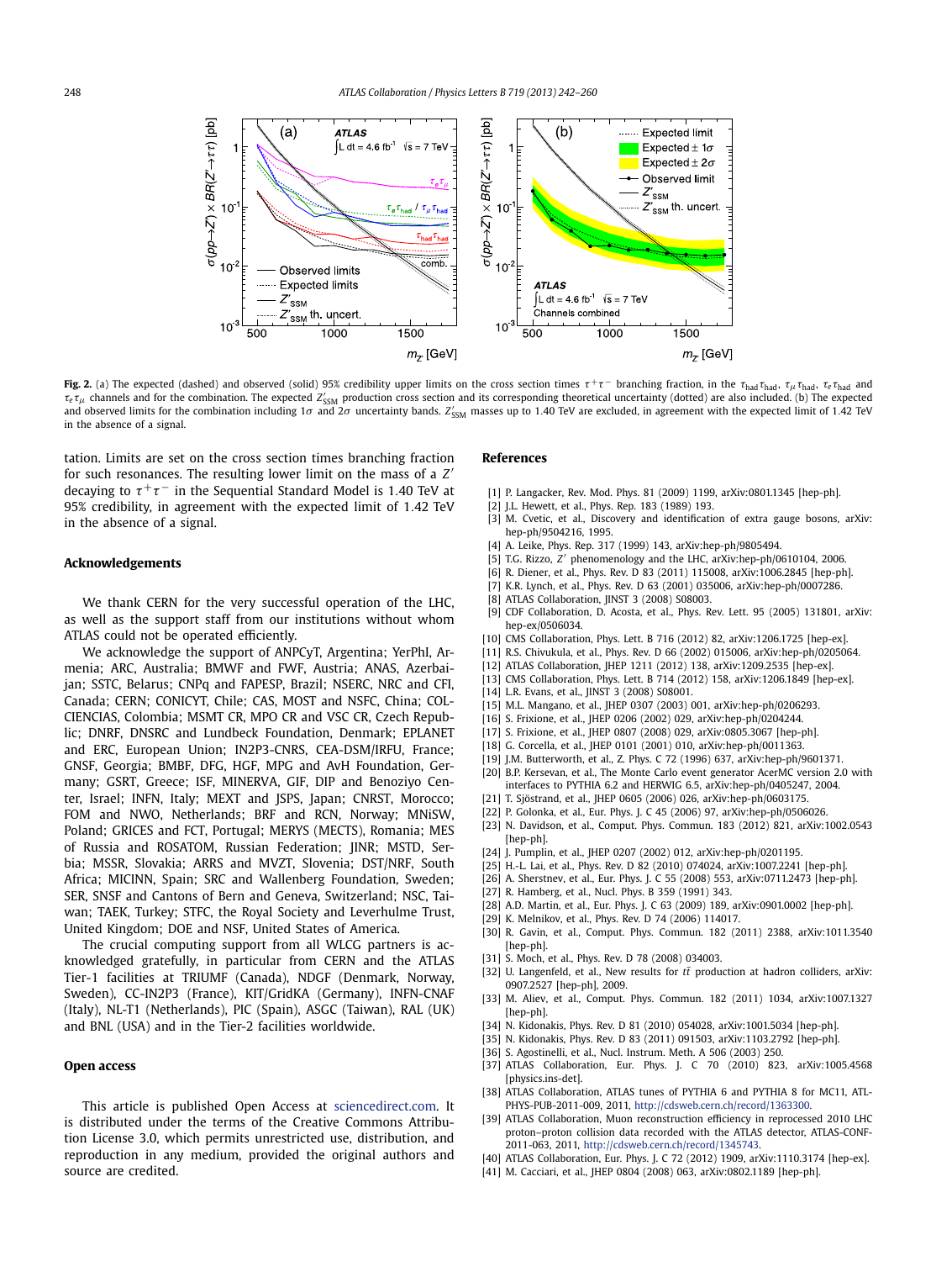- <span id="page-7-0"></span>[42] M. Cacciari, et al., Phys. Lett. B 641 (2006) 57, arXiv:hep-ph/0512210.
- [43] W. Lampl, et al., Calorimeter clustering algorithms: Description and performance, ATL-LARG-PUB-2008-002, 2008, [http://cdsweb.cern.ch/record/1099735.](http://cdsweb.cern.ch/record/1099735)
- [44] ATLAS Collaboration, Eur. Phys. J. C. in press, arXiv:1112.6426 [hep-ex].
- [45] ATLAS Collaboration, Data-quality requirements and event cleaning for jets and missing transverse energy reconstruction with the ATLAS detector in proton– proton collisions at a center-of-mass energy of <sup>√</sup>*<sup>s</sup>* <sup>=</sup> 7 TeV, ATLAS-CONF-2010- 038, 2010, [http://cdsweb.cern.ch/record/1277678.](http://cdsweb.cern.ch/record/1277678)
- [46] ATLAS Collaboration, Reconstruction, energy calibration, and identification of hadronically decaying tau leptons, ATLAS-CONF-2011-077, 2011, [http://](http://cdsweb.cern.ch/record/1353226) [cdsweb.cern.ch/record/1353226.](http://cdsweb.cern.ch/record/1353226)
- [47] ATLAS Collaboration, Performance of the reconstruction and identification of hadronic tau decays with ATLAS, ATLAS-CONF-2011-152, 2011, [http://](http://cdsweb.cern.ch/record/1398195) [cdsweb.cern.ch/record/1398195.](http://cdsweb.cern.ch/record/1398195)
- [48] ATLAS Collaboration, Eur. Phys. J. C 72 (2012) 1844, arXiv:1108.5602 [hep-ex].
- [49] J. Gallicchio, et al., JHEP 1110 (2011) 103, arXiv:1104.1175 [hep-ph].
- [50] ATLAS Collaboration, Phys. Rev. Lett. 107 (2011) 272002, arXiv:1108.1582 [hep-ex].
- [51] F.A. Berends, et al., Phys. Lett. B 224 (1989) 237.
- [52] F.A. Berends, et al., Nucl. Phys. B 357 (1991) 32.
- [53] S. Moch, et al., Phys. Rev. D 78 (2008) 034003, arXiv:0804.1476 [hep-ph].
- [54] M. Beneke, et al., Phys. Lett. B 690 (2010) 483, arXiv:0911.5166 [hep-ph].
- [55] M. Botje, et al., The PDF4LHC Working Group interim recommendations, arXiv: 1101.0538 [hep-ph], 2011.
- S. Alekhin, et al., The PDF4LHC Working Group interim report, arXiv:1101.0536 [hep-ph], 2011.
- [57] R.D. Ball, et al., Nucl. Phys. B 849 (2011) 296, arXiv:1101.1300 [hep-ph].
- [58] ATLAS Collaboration, Luminosity determination in *pp* collisions at  $\sqrt{s}$  = 7 TeV using the ATLAS detector in 2011, ATLAS-CONF-2011-116, 2011, [http://](http://cdsweb.cern.ch/record/1376384) [cdsweb.cern.ch/record/1376384.](http://cdsweb.cern.ch/record/1376384)
- [59] ATLAS Collaboration, Eur. Phys. J. C 71 (2011) 1630, arXiv:1101.2185 [hep-ex].
- [60] ATLAS Collaboration, Determination of the tau energy scale and the associated systematic uncertainty in proton–proton collisions at  $\sqrt{s} = 7$  TeV with the ATLAS detector at the LHC in 2011, ATLAS-CONF-2012-054, 2012, [http://](http://cdsweb.cern.ch/record/1453781) [cdsweb.cern.ch/record/1453781.](http://cdsweb.cern.ch/record/1453781)
- [61] A. Caldwell, et al., Comput. Phys. Commun. 180 (2009) 2197, arXiv:0808.2552 [physics.data-an].
- [62] D. Casadei, JINST 7 (2012) 1012, arXiv:1108.4270 [physics.data-an].

# **ATLAS Collaboration**

G. Aad  $^{48}$ , T. Abajyan  $^{21}$ , B. Abbott  $^{111}$ , J. Abdallah  $^{12}$ , S. Abdel Khalek  $^{115}$ , A.A. Abdelalim  $^{49}$ , O. Abdinov  $^{11}$ , R. Aben  $^{105}$ , B. Abi  $^{112}$ , M. Abolins  $^{88}$ , O.S. AbouZeid  $^{158}$ , H. Abramowicz  $^{153}$  $^{153}$  $^{153}$ , H. Abreu  $^{136}$  $^{136}$  $^{136}$ , B.S. Acharya [164a](#page-18-0)*,*[164b,](#page-18-0) L. Adamczyk [38,](#page-16-0) D.L. Adams [25](#page-16-0), T.N. Addy [56](#page-16-0), J. Adelman [176,](#page-18-0) S. Adomeit [98,](#page-17-0) P. Adragna [75,](#page-17-0) T. Adye [129,](#page-17-0) S. Aefsky [23,](#page-16-0) J.A. Aguilar-Saavedra [124b](#page-17-0)*,[a](#page-18-0)*, M. Agustoni [17,](#page-16-0) M. Aharrouche [81,](#page-17-0) S.P. Ahlen [22,](#page-16-0) F. Ahles [48](#page-16-0), A. Ahmad [148,](#page-18-0) M. Ahsan [41,](#page-16-0) G. Aielli [133a](#page-17-0)*,*[133b,](#page-17-0) T.P.A. Åkesson [79,](#page-17-0) G. Akimoto [155,](#page-18-0) A.V. Akimov  $94$ <sub>, M.S.</sub> Alam <sup>2</sup>, M.A. Alam <sup>76</sup>, J. Albert <sup>169</sup>, S. Albrand <sup>55</sup>, M. Aleksa  $^{30}$  $^{30}$  $^{30}$ , I.N. Aleksandrov  $^{64}$ , F. Alessandria [89a,](#page-17-0) C. Alexa [26a,](#page-16-0) G. Alexander [153,](#page-18-0) G. Alexandre [49,](#page-16-0) T. Alexopoulos [10,](#page-16-0) M. Alhroob [164a](#page-18-0)*,*[164c,](#page-18-0) M. Aliev  $^{16}$ , G. Alimonti  $^{89a}$ , J. Alison  $^{120}$ , B.M.M. Allbrooke  $^{18}$ , P.P. Allport  $^{73}$ , S.E. Allwood-Spiers  $^{53}$  $^{53}$  $^{53}$ , J. Almond [82,](#page-17-0) A. Aloisio [102a](#page-17-0)*,*[102b,](#page-17-0) R. Alon [172,](#page-18-0) A. Alonso [79,](#page-17-0) F. Alonso [70,](#page-16-0) A. Altheimer [35](#page-16-0), B. Alvarez Gonzalez [88,](#page-17-0) M.G. Alviggi [102a](#page-17-0)*,*[102b,](#page-17-0) K. Amako [65,](#page-16-0) C. Amelung [23,](#page-16-0) V.V. Ammosov [128](#page-17-0)*,*[∗](#page-18-0), S.P. Amor Dos Santos [124a,](#page-17-0) A. Amorim [124a](#page-17-0)*,[b](#page-18-0)*, N. Amram [153](#page-18-0), C. Anastopoulos [30,](#page-16-0) L.S. Ancu [17,](#page-16-0) N. Andari [115,](#page-17-0) T. Andeen [35](#page-16-0), C.F. Anders [58b,](#page-16-0) G. Anders [58a](#page-16-0), K.J. Anderson [31,](#page-16-0) A. Andreazza [89a](#page-17-0)*,*[89b,](#page-17-0) V. Andrei [58a,](#page-16-0) M.-L. Andrieux <sup>55</sup>, X.S. Anduaga <sup>70</sup>, S. Angelidakis <sup>9</sup>, P. Anger <sup>44</sup>, A. Angerami <sup>35</sup>, F. Anghinolfi <sup>30</sup>, A. Anisenkov <sup>107</sup>, N. Anjos <sup>124a</sup>, A. Annovi <sup>[47](#page-16-0)</sup>, A. Antonaki <sup>9</sup>, M. Antonelli <sup>47</sup>, A. Antonov <sup>96</sup>, J. Antos <sup>144b</sup>, F. Anulli [132a,](#page-17-0) M. Aoki [101](#page-17-0), S. Aoun [83,](#page-17-0) L. Aperio Bella [5,](#page-16-0) R. Apolle [118](#page-17-0)*,[c](#page-18-0)*, G. Arabidze [88,](#page-17-0) I. Aracena [143,](#page-17-0) Y. Arai [65,](#page-16-0) A.T.H. Arce [45,](#page-16-0) S. Arfaoui [148,](#page-18-0) J.-F. Arguin [93,](#page-17-0) S. Argyropoulos [42,](#page-16-0) E. Arik [19a](#page-16-0)*,*[∗](#page-18-0), M. Arik [19a,](#page-16-0) A.J. Armbruster [87,](#page-17-0) O. Arnaez [81,](#page-17-0) V. Arnal [80,](#page-17-0) C. Arnault [115,](#page-17-0) A. Artamonov [95,](#page-17-0) G. Artoni [132a](#page-17-0)*,*[132b](#page-17-0), D. Arutinov [21,](#page-16-0) S. Asai [155,](#page-18-0) S. Ask [28,](#page-16-0) B. Åsman [146a](#page-18-0)*,*[146b,](#page-18-0) L. Asquith [6,](#page-16-0) K. Assamagan [25](#page-16-0)*,[d](#page-18-0)*, A. Astbury [169,](#page-18-0) M. Atkinson  $^{165}$ , B. Aubert  $^5$ , E. Auge  $^{115}$ , K. Augsten  $^{127}$ , M. Aurousseau  $^{145}$ , G. Avolio  $^{30}$ , R. Avramidou  $^{10}$ , D. Axen [168,](#page-18-0) G. Azuelos [93](#page-17-0)*,[e](#page-18-0)*, Y. Azuma [155,](#page-18-0) M.A. Baak [30,](#page-16-0) G. Baccaglioni [89a,](#page-17-0) C. Bacci [134a](#page-17-0)*,*[134b,](#page-17-0) A.M. Bach [15](#page-16-0), H. Bachacou  $^{136}$ , K. Bachas  $^{30}$ , M. Backes  $^{49}$ , M. Backhaus  $^{21}$ , J. Backus Mayes  $^{143}$ , E. Badescu  $^{26\mathrm{a}}$ , P. Bagnaia [132a](#page-17-0)*,*[132b](#page-17-0), S. Bahinipati [3,](#page-16-0) Y. Bai [33a,](#page-16-0) D.C. Bailey [158,](#page-18-0) T. Bain [158,](#page-18-0) J.T. Baines [129,](#page-17-0) O.K. Baker [176,](#page-18-0) M.D. Baker [25](#page-16-0), S. Baker [77,](#page-17-0) P. Balek [126,](#page-17-0) E. Banas [39,](#page-16-0) P. Banerjee [93,](#page-17-0) Sw. Banerjee [173,](#page-18-0) D. Banfi [30,](#page-16-0) A. Bangert <sup>[150](#page-18-0)</sup>, V. Bansal <sup>169</sup>, H.S. Bansil <sup>18</sup>, L. Barak <sup>172</sup>, S.P. Baranov <sup>94</sup>, A. Barbaro Galtieri <sup>15</sup>, T. Barber <sup>48</sup>, E.L. Barberio [86,](#page-17-0) D. Barberis [50a](#page-16-0)*,*[50b,](#page-16-0) M. Barbero [21,](#page-16-0) D.Y. Bardin [64,](#page-16-0) T. Barillari [99,](#page-17-0) M. Barisonzi [175,](#page-18-0) T. Barklow  $^{143}$ , N. Barlow  $^{28}$ , B.M. Barnett  $^{129}$ , R.M. Barnett  $^{15}$ , A. Baroncelli  $^{134}$ , G. Barone  $^{49}$ , A.J. Barr  $^{118}$ , F. Barreiro  $^{80}$ , J. Barreiro Guimarães da Costa $^{57}$ , P. Barrillon  $^{115}$ , R. Bartoldus  $^{143}$ , A.E. Barton  $^{71}$ , V. Bartsch  $^{149}$ , A. Basye  $^{165}$ , R.L. Bates  $^{53}$ , L. Batkova  $^{144}$ , J.R. Batley  $^{28}$ , A. Battaglia  $^{17}$ , M. Battistin  $^{30}$ , F. Bauer <sup>136</sup>, H.S. Bawa <sup>[143](#page-17-0), [f](#page-18-0)</sup>, S. Beale <sup>98</sup>, T. Beau <sup>78</sup>, P.H. Beauchemin <sup>161</sup>, R. Beccherle <sup>50a</sup>, P. Bechtle <sup>21</sup>, H.P. Beck  $^{17}$ , A.K. Becker  $^{175}$ , S. Becker  $^{98}$ , M. Beckingham  $^{138}$ , K.H. Becks  $^{175}$ , A.J. Beddall  $^{19c}$ , A. Beddall  $^{19c}$ , S. Bedikian  $^{176}$ , V.A. Bednyakov  $^{64}$ , C.P. Bee  $^{83}$ , L.J. Beemster  $^{105}$ , M. Begel  $^{25}$ , S. Behar Harpaz  $^{152}$  $^{152}$  $^{152}$ , P.K. Behera <sup>62</sup>, M. Beimforde <sup>[99](#page-17-0)</sup>, C. Belanger-Champagne <sup>85</sup>, P.J. Bell <sup>[49](#page-16-0)</sup>, W.H. Bell <sup>49</sup>, G. Bella <sup>153</sup>, L. Bellagamba [20a,](#page-16-0) M. Bellomo [30,](#page-16-0) A. Belloni [57,](#page-16-0) O. Beloborodova [107](#page-17-0)*,[g](#page-18-0)*, K. Belotskiy [96,](#page-17-0) O. Beltramello [30,](#page-16-0) O. Benary [153,](#page-18-0) D. Benchekroun [135a,](#page-17-0) K. Bendtz [146a](#page-18-0)*,*[146b,](#page-18-0) N. Benekos [165,](#page-18-0) Y. Benhammou [153](#page-18-0), E. Benhar Noccioli  $^{49}$ , J.A. Benitez Garcia  $^{159b}$ , D.P. Benjamin  $^{45}$ , M. Benoit  $^{115}$ , J.R. Bensinger  $^{23}$ , K. Benslama <sup>[130](#page-17-0)</sup>, S. Bentvelsen <sup>105</sup>, D. Berge <sup>[30](#page-16-0)</sup>, E. Bergeaas Kuutmann <sup>42</sup>, N. Berger <sup>5</sup>, F. Berghaus <sup>[169](#page-18-0)</sup>,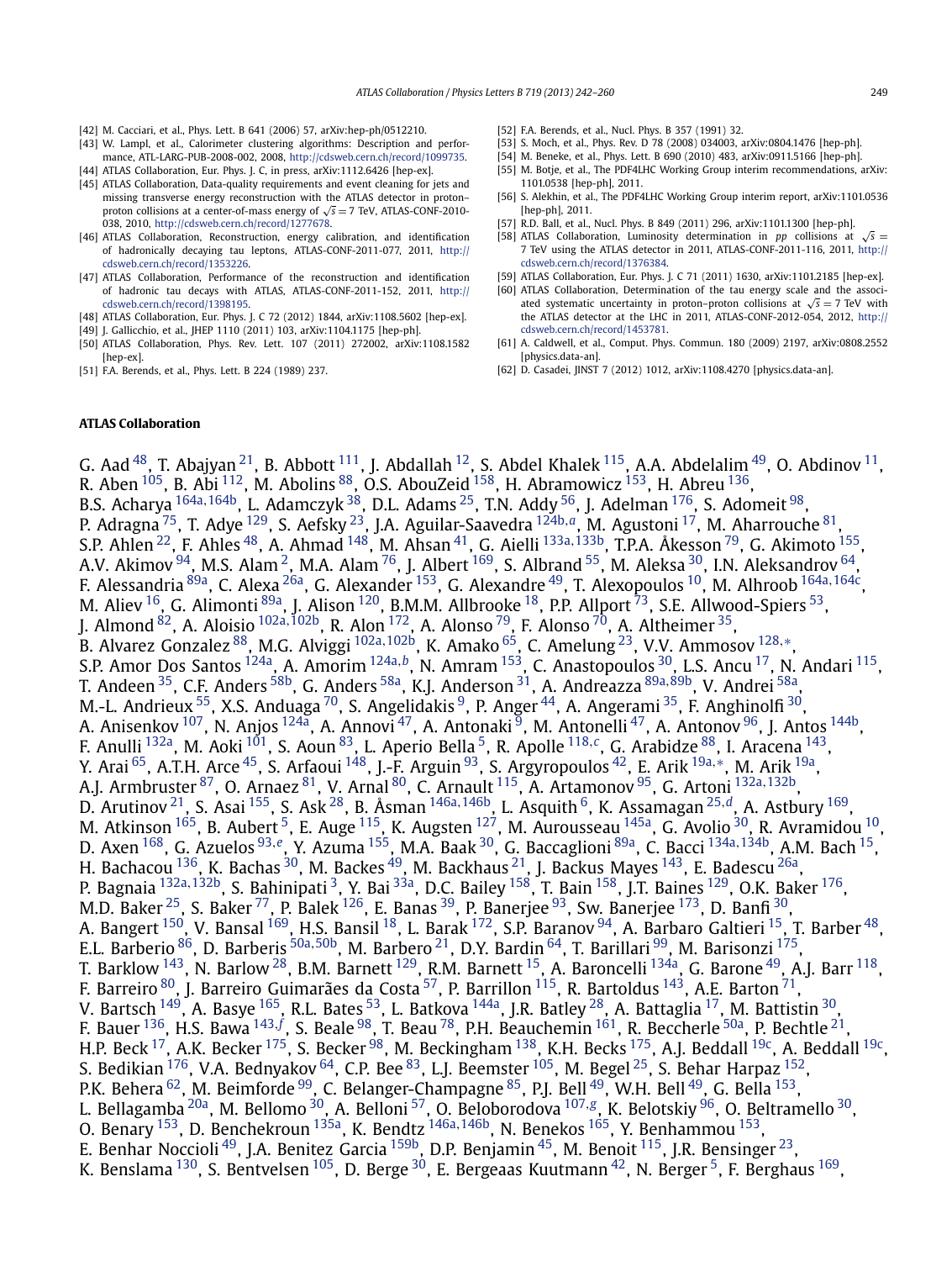E. Berglund  $^{105}$ , J. Beringer  $^{15}$ , P. Bernat  $^{77}$ , R. Bernhard  $^{48}$ , C. Bernius  $^{25}$ , T. Berry  $^{76}$ , C. Bertella  $^{83},$ A. Bertin [20a](#page-16-0)*,*[20b,](#page-16-0) F. Bertolucci [122a](#page-17-0)*,*[122b](#page-17-0), M.I. Besana [89a](#page-17-0)*,*[89b,](#page-17-0) G.J. Besjes [104,](#page-17-0) N. Besson [136](#page-17-0), S. Bethke [99,](#page-17-0) W. Bhimji [46,](#page-16-0) R.M. Bianchi [30,](#page-16-0) L. Bianchini [23,](#page-16-0) M. Bianco [72a](#page-17-0)*,*[72b,](#page-17-0) O. Biebel [98,](#page-17-0) S.P. Bieniek [77,](#page-17-0) K. Bierwagen [54,](#page-16-0) J. Biesiada [15,](#page-16-0) M. Biglietti [134a](#page-17-0), H. Bilokon [47,](#page-16-0) M. Bindi [20a](#page-16-0)*,*[20b,](#page-16-0) S. Binet [115,](#page-17-0) A. Bingul [19c,](#page-16-0) C. Bini [132a](#page-17-0)*,*[132b,](#page-17-0) C. Biscarat [178,](#page-18-0) B. Bittner [99,](#page-17-0) C.W. Black [150,](#page-18-0) K.M. Black [22,](#page-16-0) R.E. Blair [6,](#page-16-0) J.-B. Blanchard [136,](#page-17-0) G. Blanchot  $^{30}$ , T. Blazek  $^{144}$ a, I. Bloch  $^{42}$ , C. Blocker  $^{23}$ , J. Blocki  $^{39}$ , A. Blondel  $^{49}$ , W. Blum  $^{81}$ , U. Blumenschein  $^{54}$ , G.J. Bobbink  $^{105}$  $^{105}$  $^{105}$ , V.S. Bobrovnikov  $^{107}$ , S.S. Bocchetta  $^{79}$ , A. Bocci  $^{45}$ , C.R. Boddy  $^{118}$ , M. Boehler [48](#page-16-0), J. Boek [175,](#page-18-0) N. Boelaert [36,](#page-16-0) J.A. Bogaerts [30,](#page-16-0) A. Bogdanchikov [107,](#page-17-0) A. Bogouch [90](#page-17-0)*,*[∗](#page-18-0), C. Bohm  $^{146}$ , J. Bohm  $^{125}$ , V. Boisvert  $^{76}$ , T. Bold  $^{38}$ , V. Boldea  $^{26\text{a}}$ , N.M. Bolnet  $^{136}$ , M. Bomben  $^{78}$ , M. Bona  $^{75}$ , M. Boonekamp  $^{136}$ , S. Bordoni  $^{78}$ , C. Borer  $^{17}$ , A. Borisov  $^{128}$ , G. Borissov  $^{71}$ , I. Borjanovic  $^{13a}$ , M. Borri [82,](#page-17-0) S. Borroni [87,](#page-17-0) J. Bortfeldt [98](#page-17-0), V. Bortolotto [134a](#page-17-0)*,*[134b](#page-17-0), K. Bos [105,](#page-17-0) D. Boscherini [20a](#page-16-0), M. Bosman [12](#page-16-0), H. Boterenbrood  $^{105}$ , J. Bouchami  $^{93}$ , J. Boudreau  $^{123}$ , E.V. Bouhova-Thacker  $^{71}$ , D. Boumediene  $^{34}$ , C. Bourdarios  $^{115}$ , N. Bousson  $^{83}$ , A. Boveia  $^{31}$ , J. Boyd  $^{30}$ , I.R. Boyko  $^{64}$ , I. Bozovic-Jelisavcic  $^{13\mathrm{b}}$ , J. Bracinik  $^{18}$ , P. Branchini  $^{134}$ a, A. Brandt  $^8$ , G. Brandt  $^{118}$  $^{118}$  $^{118}$ , O. Brandt  $^{54}$ , U. Bratzler  $^{156}$ , B. Brau  $^{84}$ , J.E. Brau [114,](#page-17-0) H.M. Braun [175](#page-18-0)*,*[∗](#page-18-0), S.F. Brazzale [164a](#page-18-0)*,*[164c,](#page-18-0) B. Brelier [158](#page-18-0), J. Bremer [30,](#page-16-0) K. Brendlinger [120,](#page-17-0) R. Brenner  $^{166}$ , S. Bressler  $^{172}$ , D. Britton  $^{53}$ , F.M. Brochu  $^{28}$ , I. Brock  $^{21}$ , R. Brock  $^{88}$ , F. Broggi  $^{89\mathrm{a}}$ , C. Bromberg  $^{88}$ , J. Bronner  $^{99}$ , G. Brooijmans  $^{35}$ , T. Brooks  $^{76}$ , W.K. Brooks  $^{32\mathrm{b}}$ , G. Brown  $^{82}$ , H. Brown  $^{8}$ , P.A. Bruckman de Renstrom <sup>39</sup>, D. Bruncko <sup>144b</sup>, R. Bruneliere <sup>[48](#page-16-0)</sup>, S. Brunet <sup>60</sup>, A. Bruni <sup>20a</sup>, G. Bruni <sup>20a</sup>, M. Bruschi <sup>[20a](#page-16-0)</sup>, T. Buanes <sup>14</sup>, Q. Buat <sup>55</sup>, F. Bucci <sup>49</sup>, J. Buchanan <sup>118</sup>, P. Buchholz <sup>141</sup>, R.M. Buckingham <sup>118</sup>, A.G. Buckley [46,](#page-16-0) S.I. Buda [26a](#page-16-0), I.A. Budagov [64,](#page-16-0) B. Budick [108,](#page-17-0) V. Büscher [81,](#page-17-0) L. Bugge [117,](#page-17-0) O. Bulekov [96](#page-17-0), A.C. Bundock  $^{73}$ , M. Bunse  $^{43}$ , T. Buran  $^{117}$ , H. Burckhart  $^{30}$ , S. Burdin  $^{73}$ , T. Burgess  $^{14}$ , S. Burke  $^{129}$ , E. Busato  $^{34}$ , P. Bussey  $^{53}$ , C.P. Buszello  $^{166}$ , B. Butler  $^{143}$ , J.M. Butler  $^{22}$ , C.M. Buttar  $^{53}$ , J.M. Butterworth  $^{77}$ , W. Buttinger [28,](#page-16-0) M. Byszewski [30](#page-16-0), S. Cabrera Urbán [167,](#page-18-0) D. Caforio [20a](#page-16-0)*,*[20b,](#page-16-0) O. Cakir [4a,](#page-16-0) P. Calafiura [15,](#page-16-0) G. Calderini [78,](#page-17-0) P. Calfayan [98,](#page-17-0) R. Calkins [106,](#page-17-0) L.P. Caloba [24a](#page-16-0), R. Caloi [132a](#page-17-0)*,*[132b,](#page-17-0) D. Calvet [34,](#page-16-0) S. Calvet [34](#page-16-0), R. Camacho Toro [34,](#page-16-0) P. Camarri [133a](#page-17-0)*,*[133b,](#page-17-0) D. Cameron [117,](#page-17-0) L.M. Caminada [15,](#page-16-0) R. Caminal Armadans [12,](#page-16-0) S. Campana [30,](#page-16-0) M. Campanelli [77,](#page-17-0) V. Canale [102a](#page-17-0)*,*[102b,](#page-17-0) F. Canelli [31](#page-16-0), A. Canepa [159a,](#page-18-0) J. Cantero [80,](#page-17-0) R. Cantrill [76,](#page-17-0) L. Capasso [102a](#page-17-0)*,*[102b,](#page-17-0) M.D.M. Capeans Garrido [30](#page-16-0), I. Caprini [26a](#page-16-0), M. Caprini [26a,](#page-16-0) D. Capriotti [99,](#page-17-0) M. Capua [37a](#page-16-0)*,*[37b,](#page-16-0) R. Caputo [81,](#page-17-0) R. Cardarelli [133a,](#page-17-0) T. Carli [30,](#page-16-0) G. Carlino [102a,](#page-17-0) L. Carminati [89a](#page-17-0)*,*[89b,](#page-17-0) B. Caron [85,](#page-17-0) S. Caron [104,](#page-17-0) E. Carquin [32b,](#page-16-0) G.D. Carrillo-Montoya [145b,](#page-18-0) A.A. Carter [75,](#page-17-0) J.R. Carter [28,](#page-16-0) J. Carvalho [124a](#page-17-0)*,[h](#page-18-0)*, D. Casadei [108](#page-17-0), M.P. Casado [12,](#page-16-0) M. Cascella [122a](#page-17-0)*,*[122b,](#page-17-0) C. Caso [50a](#page-16-0)*,*[50b](#page-16-0)*,*[∗](#page-18-0), A.M. Castaneda Hernandez [173](#page-18-0)*,[i](#page-18-0)* , E. Castaneda-Miranda <sup>173</sup>, V. Castillo Gimenez <sup>167</sup>, N.F. Castro <sup>124a</sup>, G. Cataldi <sup>72a</sup>, P. Catastini <sup>57</sup>, A. Catinaccio [30](#page-16-0), J.R. Catmore [30,](#page-16-0) A. Cattai [30,](#page-16-0) G. Cattani [133a](#page-17-0)*,*[133b,](#page-17-0) S. Caughron [88,](#page-17-0) V. Cavaliere [165,](#page-18-0) P. Cavalleri [78,](#page-17-0) D. Cavalli [89a,](#page-17-0) M. Cavalli-Sforza [12,](#page-16-0) V. Cavasinni [122a](#page-17-0)*,*[122b,](#page-17-0) F. Ceradini [134a](#page-17-0)*,*[134b,](#page-17-0) A.S. Cerqueira <sup>24b</sup>, A. Cerri <sup>30</sup>, L. Cerrito <sup>[75](#page-17-0)</sup>, F. Cerutti <sup>47</sup>, S.A. Cetin <sup>19b</sup>, A. Chafaq <sup>135a</sup>, D. Chakraborty <sup>106</sup>, I. Chalupkova  $^{126}$ , K. Chan $^3$ , P. Chang  $^{165}$ , B. Chapleau  $^{85}$ , J.D. Chapman  $^{28}$  $^{28}$  $^{28}$ , J.W. Chapman  $^{87}$ , E. Chareyre  $^{78}$ , D.G. Charlton  $^{18}$  $^{18}$  $^{18}$ , V. Chavda  $^{82}$ , C.A. Chavez Barajas  $^{30}$  $^{30}$  $^{30}$ , S. Cheatham  $^{85}$ , S. Chekanov  $^6$ , S.V. Chekulaev  $^{159\mathrm{a}}$ , G.A. Chelkov  $^{64}$ , M.A. Chelstowska  $^{104}$ , C. Chen  $^{63}$ , H. Chen  $^{25}$ , S. Chen  $^{33c}$ , X. Chen  $^{173}$ , Y. Chen  $^{35}$ , Y. Cheng <sup>31</sup>, A. Cheplakov <sup>64</sup>, R. Cherkaoui El Moursli <sup>135e</sup>, V. Chernyatin <sup>25</sup>, E. Cheu <sup>7</sup>, S.L. Cheung <sup>158</sup>, L. Chevalier [136,](#page-17-0) G. Chiefari [102a](#page-17-0)*,*[102b,](#page-17-0) L. Chikovani [51a](#page-16-0)*,*[∗](#page-18-0), J.T. Childers [30,](#page-16-0) A. Chilingarov [71,](#page-17-0) G. Chiodini [72a,](#page-17-0) A.S. Chisholm  $^{18}$ , R.T. Chislett  $^{77}$ , A. Chitan  $^{26a}$ , M.V. Chizhov  $^{64}$  $^{64}$  $^{64}$ , G. Choudalakis  $^{31}$  $^{31}$  $^{31}$ , S. Chouridou  $^{137}$ , I.A. Christidi [77,](#page-17-0) A. Christov [48,](#page-16-0) D. Chromek-Burckhart [30,](#page-16-0) M.L. Chu [151,](#page-18-0) J. Chudoba [125,](#page-17-0) G. Ciapetti [132a](#page-17-0)*,*[132b,](#page-17-0) A.K. Ciftci [4a,](#page-16-0) R. Ciftci [4a,](#page-16-0) D. Cinca [34,](#page-16-0) V. Cindro [74](#page-17-0), C. Ciocca [20a](#page-16-0)*,*[20b,](#page-16-0) A. Ciocio [15,](#page-16-0) M. Cirilli [87,](#page-17-0) P. Cirkovic [13b,](#page-16-0) Z.H. Citron <sup>172</sup>, M. Citterio <sup>89a</sup>, M. Ciubancan <sup>26a</sup>, A. Clark <sup>49</sup>, P.J. Clark <sup>46</sup>, R.N. Clarke <sup>15</sup>, W. Cleland <sup>123</sup>, J.C. Clemens [83,](#page-17-0) B. Clement [55,](#page-16-0) C. Clement [146a](#page-18-0)*,*[146b,](#page-18-0) Y. Coadou [83,](#page-17-0) M. Cobal [164a](#page-18-0)*,*[164c,](#page-18-0) A. Coccaro [138,](#page-17-0) J. Cochran  $^{63}$ , L. Coffey  $^{23}$ , J.G. Cogan  $^{143}$ , J. Coggeshall  $^{165}$ , E. Cogneras  $^{178}$ , J. Colas  $^5$ , S. Cole  $^{106}$ , A.P. Colijn [105,](#page-17-0) N.J. Collins [18,](#page-16-0) C. Collins-Tooth [53,](#page-16-0) J. Collot [55,](#page-16-0) T. Colombo [119a](#page-17-0)*,*[119b](#page-17-0), G. Colon [84,](#page-17-0) G. Compostella [99,](#page-17-0) P. Conde Muiño [124a,](#page-17-0) E. Coniavitis [166,](#page-18-0) M.C. Conidi [12](#page-16-0), S.M. Consonni [89a](#page-17-0)*,*[89b,](#page-17-0) V. Consorti [48,](#page-16-0) S. Constantinescu [26a,](#page-16-0) C. Conta [119a](#page-17-0)*,*[119b,](#page-17-0) G. Conti [57,](#page-16-0) F. Conventi [102a](#page-17-0)*,[j](#page-18-0)* , M. Cooke [15,](#page-16-0) B.D. Cooper [77,](#page-17-0) A.M. Cooper-Sarkar [118,](#page-17-0) K. Copic [15,](#page-16-0) T. Cornelissen [175,](#page-18-0) M. Corradi [20a,](#page-16-0) F. Corriveau [85](#page-17-0)*,[k](#page-18-0)*, A. Cortes-Gonzalez <sup>165</sup>, G. Cortiana <sup>99</sup>, G. Costa <sup>89a</sup>, M.J. Costa <sup>167</sup>, D. Costanzo <sup>139</sup>, D. Côté <sup>30</sup>, L. Courneyea [169,](#page-18-0) G. Cowan [76,](#page-17-0) C. Cowden [28,](#page-16-0) B.E. Cox [82](#page-17-0), K. Cranmer [108,](#page-17-0) F. Crescioli [122a](#page-17-0)*,*[122b,](#page-17-0) M. Cristinziani [21,](#page-16-0) G. Crosetti [37a](#page-16-0)*,*[37b,](#page-16-0) S. Crépé-Renaudin [55,](#page-16-0) C.-M. Cuciuc [26a,](#page-16-0) C. Cuenca Almenar [176,](#page-18-0)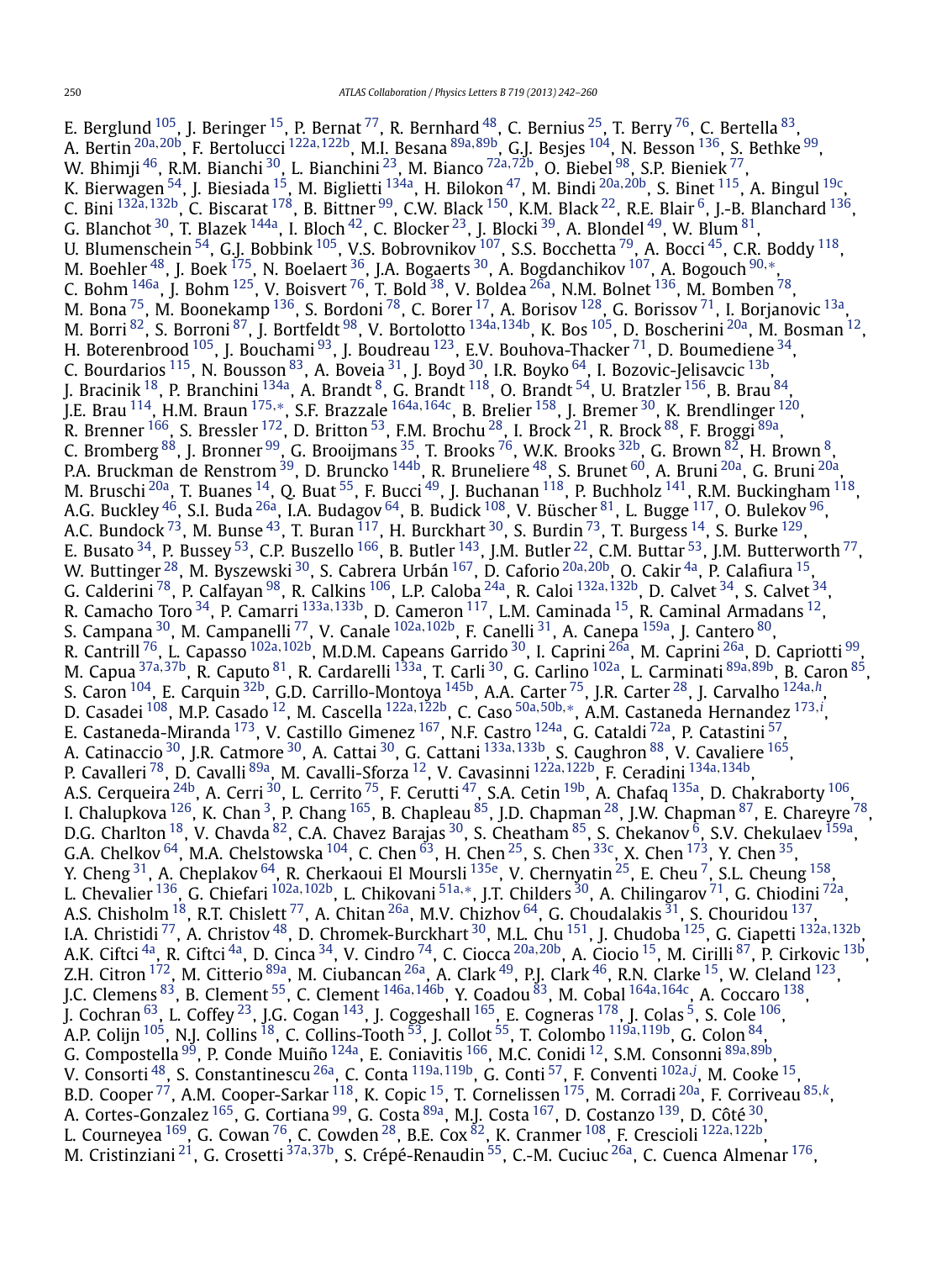T. Cuhadar Donszelmann <sup>139</sup>, J. Cummings <sup>176</sup>, M. Curatolo <sup>47</sup>, C.J. Curtis <sup>18</sup>, C. Cuthbert <sup>150</sup>, P. Cwetanski <sup>60</sup>, H. Czirr <sup>141</sup>, P. Czodrowski <sup>[44](#page-16-0)</sup>, Z. Czyczula <sup>176</sup>, S. D'Auria <sup>53</sup>, M. D'Onofrio <sup>73</sup>, A. D'Orazio [132a](#page-17-0)*,*[132b,](#page-17-0) M.J. Da Cunha Sargedas De Sousa [124a,](#page-17-0) C. Da Via [82,](#page-17-0) W. Dabrowski [38,](#page-16-0) A. Dafinca [118,](#page-17-0) T. Dai [87](#page-17-0), C. Dallapiccola [84,](#page-17-0) M. Dam [36,](#page-16-0) M. Dameri [50a](#page-16-0)*,*[50b](#page-16-0), D.S. Damiani [137,](#page-17-0) H.O. Danielsson [30,](#page-16-0) V. Dao [49,](#page-16-0) G. Darbo  $^{50\text{a}}$ , G.L. Darlea  $^{26\text{b}}$ , J.A. Dassoulas  $^{42}$ , W. Davey  $^{21}$  $^{21}$  $^{21}$ , T. Davidek  $^{126}$ , N. Davidson  $^{86}$ , R. Davidson  $^{71}$ , E. Davies [118](#page-17-0)*,[c](#page-18-0)*, M. Davies [93,](#page-17-0) O. Davignon [78](#page-17-0), A.R. Davison [77,](#page-17-0) Y. Davygora [58a,](#page-16-0) E. Dawe [142](#page-17-0), I. Dawson [139](#page-17-0), R.K. Daya-Ishmukhametova<sup>23</sup>, K. De<sup>8</sup>, R. de Asmundis <sup>102a</sup>, S. De Castro <sup>[20a](#page-16-0), 20b</sup>, S. De Cecco <sup>78</sup>, J. de Graat  $^{98}$  $^{98}$  $^{98}$ , N. De Groot  $^{104}$ , P. de Jong  $^{105}$ , C. De La Taille  $^{115}$ , H. De la Torre  $^{80}$ , F. De Lorenzi  $^{63}$ , L. de Mora [71](#page-17-0), L. De Nooij [105,](#page-17-0) D. De Pedis [132a,](#page-17-0) A. De Salvo [132a,](#page-17-0) U. De Sanctis [164a](#page-18-0)*,*[164c,](#page-18-0) A. De Santo [149,](#page-18-0) J.B. De Vivie De Regie [115,](#page-17-0) G. De Zorzi [132a](#page-17-0)*,*[132b,](#page-17-0) W.J. Dearnaley [71,](#page-17-0) R. Debbe [25,](#page-16-0) C. Debenedetti [46,](#page-16-0) B. Dechenaux [55,](#page-16-0) D.V. Dedovich [64,](#page-16-0) J. Degenhardt [120](#page-17-0), J. Del Peso [80,](#page-17-0) T. Del Prete [122a](#page-17-0)*,*[122b,](#page-17-0) T. Delemontex [55,](#page-16-0) M. Deliyergiyev [74,](#page-17-0) A. Dell'Acqua [30,](#page-16-0) L. Dell'Asta [22,](#page-16-0) M. Della Pietra [102a](#page-17-0)*,[j](#page-18-0)* , D. della Volpe [102a](#page-17-0)*,*[102b,](#page-17-0) M. Delmastro <sup>5</sup>, P.A. Delsart <sup>55</sup>, C. Deluca <sup>105</sup>, S. Demers <sup>176</sup>, M. Demichev <sup>64</sup>, B. Demirkoz <sup>[12](#page-16-0),*[l](#page-18-0)*</sup>, S.P. Denisov <sup>128</sup>, D. Derendarz <sup>39</sup>, J.E. Derkaoui <sup>135d</sup>, F. Derue <sup>78</sup>, P. Dervan <sup>73</sup>, K. Desch <sup>21</sup>, E. Devetak <sup>148</sup>, P.O. Deviveiros <sup>105</sup>, A. Dewhurst <sup>[129](#page-17-0)</sup>, B. DeWilde <sup>148</sup>, S. Dhaliwal <sup>158</sup>, R. Dhullipudi <sup>[25](#page-16-0)*,[m](#page-18-0)*</sup>, A. Di Ciaccio [133a](#page-17-0)*,*[133b,](#page-17-0) L. Di Ciaccio [5,](#page-16-0) C. Di Donato [102a](#page-17-0)*,*[102b,](#page-17-0) A. Di Girolamo [30,](#page-16-0) B. Di Girolamo [30,](#page-16-0) S. Di Luise [134a](#page-17-0)*,*[134b,](#page-17-0) A. Di Mattia [173,](#page-18-0) B. Di Micco [30,](#page-16-0) R. Di Nardo [47,](#page-16-0) A. Di Simone [133a](#page-17-0)*,*[133b,](#page-17-0) R. Di Sipio [20a](#page-16-0)*,*[20b,](#page-16-0) M.A. Diaz [32a,](#page-16-0) E.B. Diehl [87,](#page-17-0) J. Dietrich [42,](#page-16-0) T.A. Dietzsch [58a](#page-16-0), S. Diglio [86,](#page-17-0) K. Dindar Yagci [40,](#page-16-0) J. Dingfelder [21,](#page-16-0) F. Dinut [26a,](#page-16-0) C. Dionisi [132a](#page-17-0)*,*[132b,](#page-17-0) P. Dita [26a](#page-16-0), S. Dita [26a,](#page-16-0) F. Dittus [30](#page-16-0), F. Djama [83,](#page-17-0) T. Djobava [51b,](#page-16-0) M.A.B. do Vale [24c](#page-16-0), A. Do Valle Wemans [124a](#page-17-0)*,[n](#page-18-0)*, T.K.O. Doan [5,](#page-16-0) M. Dobbs [85,](#page-17-0) D. Dobos [30,](#page-16-0) E. Dobson [30](#page-16-0)*,[o](#page-18-0)*, J. Dodd [35,](#page-16-0) C. Doglioni [49,](#page-16-0) T. Doherty [53,](#page-16-0) Y. Doi [65](#page-16-0)*,*[∗](#page-18-0), J. Dolejsi [126,](#page-17-0) I. Dolenc [74,](#page-17-0) Z. Dolezal [126,](#page-17-0) B.A. Dolgoshein [96](#page-17-0)*,*[∗](#page-18-0), T. Dohmae [155,](#page-18-0) M. Donadelli [24d,](#page-16-0) J. Donini [34](#page-16-0), J. Dopke [30,](#page-16-0) A. Doria [102a,](#page-17-0) A. Dos Anjos [173,](#page-18-0) A. Dotti [122a](#page-17-0)*,*[122b,](#page-17-0) M.T. Dova [70,](#page-16-0) A.D. Doxiadis [105,](#page-17-0) A.T. Doyle [53,](#page-16-0) N. Dressnandt [120,](#page-17-0) M. Dris  $^{10}$ , J. Dubbert  $^{99}$  $^{99}$  $^{99}$ , S. Dube  $^{15}$ , E. Duchovni  $^{172}$  $^{172}$  $^{172}$ , G. Duckeck  $^{98}$ , D. Duda  $^{175}$ , A. Dudarev  $^{30}$ , F. Dudziak <sup>63</sup>, M. Dührssen <sup>30</sup>, I.P. Duerdoth <sup>82</sup>, L. Duflot <sup>115</sup>, M.-A. Dufour <sup>85</sup>, L. Duguid <sup>76</sup>, M. Dunford <sup>58a</sup>, H. Duran Yildiz <sup>4a</sup>, R. Duxfield <sup>139</sup>, M. Dwuznik <sup>38</sup>, M. Düren <sup>52</sup>, W.L. Ebenstein <sup>45</sup>, J. Ebke <sup>98</sup>, S. Eckweiler  $^{81}$ , K. Edmonds  $^{81}$ , W. Edson  $^2$ , C.A. Edwards  $^{76}$ , N.C. Edwards  $^{53}$ , W. Ehrenfeld  $^{42}$  $^{42}$  $^{42}$ , T. Eifert  $^{143}$ , G. Eigen  $^{14}$ , K. Einsweiler  $^{15}$ , E. Eisenhandler  $^{75}$ , T. Ekelof  $^{166}$ , M. El Kacimi  $^{135c}$ , M. Ellert  $^{166}$ , S. Elles  $^5$ , F. Ellinghaus <sup>81</sup>, K. Ellis <sup>[75](#page-17-0)</sup>, N. Ellis <sup>30</sup>, J. Elmsheuser <sup>98</sup>, M. Elsing <sup>30</sup>, D. Emeliyanov <sup>[129](#page-17-0)</sup>, R. Engelmann <sup>148</sup>, A. Engl <sup>[98](#page-17-0)</sup>, B. Epp <sup>61</sup>, J. Erdmann <sup>54</sup>, A. Ereditato <sup>17</sup>, D. Eriksson <sup>146a</sup>, J. Ernst <sup>2</sup>, M. Ernst <sup>25</sup>, J. Ernwein <sup>136</sup>, D. Errede  $^{165}$ , S. Errede  $^{165}$ , E. Ertel  $^{81}$ , M. Escalier  $^{115}$ , H. Esch  $^{43}$ , C. Escobar  $^{123}$ , X. Espinal Curull  $^{12}$ , B. Esposito [47,](#page-16-0) F. Etienne [83,](#page-17-0) A.I. Etienvre [136,](#page-17-0) E. Etzion [153,](#page-18-0) D. Evangelakou [54,](#page-16-0) H. Evans [60](#page-16-0), L. Fabbri [20a](#page-16-0)*,*[20b,](#page-16-0) C. Fabre [30,](#page-16-0) R.M. Fakhrutdinov [128,](#page-17-0) S. Falciano [132a,](#page-17-0) Y. Fang [33a,](#page-16-0) M. Fanti [89a](#page-17-0)*,*[89b,](#page-17-0) A. Farbin [8,](#page-16-0) A. Farilla [134a](#page-17-0), J. Farley <sup>148</sup>, T. Farooque <sup>158</sup>, S. Farrell <sup>163</sup>, S.M. Farrington <sup>170</sup>, P. Farthouat <sup>30</sup>, F. Fassi <sup>167</sup>, P. Fassnacht <sup>30</sup>, D. Fassouliotis [9,](#page-16-0) B. Fatholahzadeh [158,](#page-18-0) A. Favareto [89a](#page-17-0)*,*[89b,](#page-17-0) L. Fayard [115,](#page-17-0) S. Fazio [37a](#page-16-0)*,*[37b,](#page-16-0) R. Febbraro [34,](#page-16-0) P. Federic <sup>144a</sup>, O.L. Fedin <sup>121</sup>, W. Fedorko <sup>88</sup>, M. Fehling-Kaschek <sup>48</sup>, L. Feligioni <sup>83</sup>, C. Feng <sup>33d</sup>, E.J. Feng <sup>6</sup>, A.B. Fenyuk <sup>128</sup>, J. Ferencei <sup>144b</sup>, W. Fernando <sup>6</sup>, S. Ferrag <sup>[53](#page-16-0)</sup>, J. Ferrando <sup>53</sup>, V. Ferrara <sup>42</sup>, A. Ferrari <sup>166</sup>, P. Ferrari <sup>105</sup>, R. Ferrari <sup>119a</sup>, D.E. Ferreira de Lima <sup>53</sup>, A. Ferrer <sup>167</sup>, D. Ferrere <sup>49</sup>, C. Ferretti <sup>87</sup>, A. Ferretto Parodi <sup>[50a](#page-16-0), 50b</sup>, M. Fiascaris <sup>31</sup>, F. Fiedler <sup>81</sup>, A. Filipčič<sup>74</sup>, F. Filthaut <sup>104</sup>, M. Fincke-Keeler <sup>169</sup>, M.C.N. Fiolhais <sup>[124a](#page-17-0),[h](#page-18-0)</sup>, L. Fiorini <sup>[167](#page-18-0)</sup>, A. Firan <sup>[40](#page-16-0)</sup>, G. Fischer <sup>42</sup>, M.J. Fisher <sup>109</sup>, M. Flechl <sup>48</sup>, I. Fleck <sup>141</sup>, J. Fleckner <sup>[81](#page-17-0)</sup>, P. Fleischmann <sup>174</sup>, S. Fleischmann <sup>175</sup>, T. Flick <sup>175</sup>, A. Floderus <sup>79</sup>, L.R. Flores Castillo <sup>173</sup>, A.C. Florez Bustos <sup>159b</sup>, M.J. Flowerdew <sup>99</sup>, T. Fonseca Martin <sup>17</sup>, A. Formica <sup>136</sup>, A. Forti <sup>82</sup>, D. Fortin <sup>159a</sup>, D. Fournier [115,](#page-17-0) A.J. Fowler [45,](#page-16-0) H. Fox [71,](#page-17-0) P. Francavilla [12](#page-16-0), M. Franchini [20a](#page-16-0)*,*[20b,](#page-16-0) S. Franchino [119a](#page-17-0)*,*[119b,](#page-17-0) D. Francis [30,](#page-16-0) T. Frank [172,](#page-18-0) M. Franklin [57,](#page-16-0) S. Franz [30,](#page-16-0) M. Fraternali [119a](#page-17-0)*,*[119b,](#page-17-0) S. Fratina [120,](#page-17-0) S.T. French [28,](#page-16-0) C. Friedrich  $^{42}$ , F. Friedrich  $^{44}$ , R. Froeschl  $^{30}$ , D. Froidevaux  $^{30}$ , J.A. Frost  $^{28}$ , C. Fukunaga  $^{156}$ , E. Fullana Torregrosa  $^{30}$ , B.G. Fulsom  $^{143}$ , J. Fuster  $^{167}$ , C. Gabaldon  $^{30}$ , O. Gabizon  $^{172}$ , T. Gadfort  $^{25}$ , S. Gadomski [49,](#page-16-0) G. Gagliardi [50a](#page-16-0)*,*[50b,](#page-16-0) P. Gagnon [60,](#page-16-0) C. Galea [98,](#page-17-0) B. Galhardo [124a,](#page-17-0) E.J. Gallas [118,](#page-17-0) V. Gallo [17,](#page-16-0) B.J. Gallop [129,](#page-17-0) P. Gallus [125,](#page-17-0) K.K. Gan [109,](#page-17-0) Y.S. Gao [143](#page-17-0)*,[f](#page-18-0)* , A. Gaponenko [15,](#page-16-0) F. Garberson [176,](#page-18-0) M. Garcia-Sciveres <sup>15</sup>, C. García <sup>167</sup>, J.E. García Navarro <sup>167</sup>, R.W. Gardner <sup>[31](#page-16-0)</sup>, N. Garelli <sup>30</sup>, H. Garitaonandia <sup>[105](#page-17-0)</sup>, V. Garonne <sup>30</sup>, C. Gatti <sup>47</sup>, G. Gaudio <sup>119a</sup>, B. Gaur <sup>141</sup>, L. Gauthier <sup>136</sup>, P. Gauzzi [132a](#page-17-0)*,*[132b,](#page-17-0) I.L. Gavrilenko [94,](#page-17-0) C. Gay [168,](#page-18-0) G. Gaycken [21,](#page-16-0) E.N. Gazis [10,](#page-16-0) P. Ge [33d,](#page-16-0) Z. Gecse [168,](#page-18-0) C.N.P. Gee [129,](#page-17-0) D.A.A. Geerts [105,](#page-17-0) Ch. Geich-Gimbel [21,](#page-16-0) K. Gellerstedt [146a](#page-18-0)*,*[146b,](#page-18-0) C. Gemme [50a,](#page-16-0)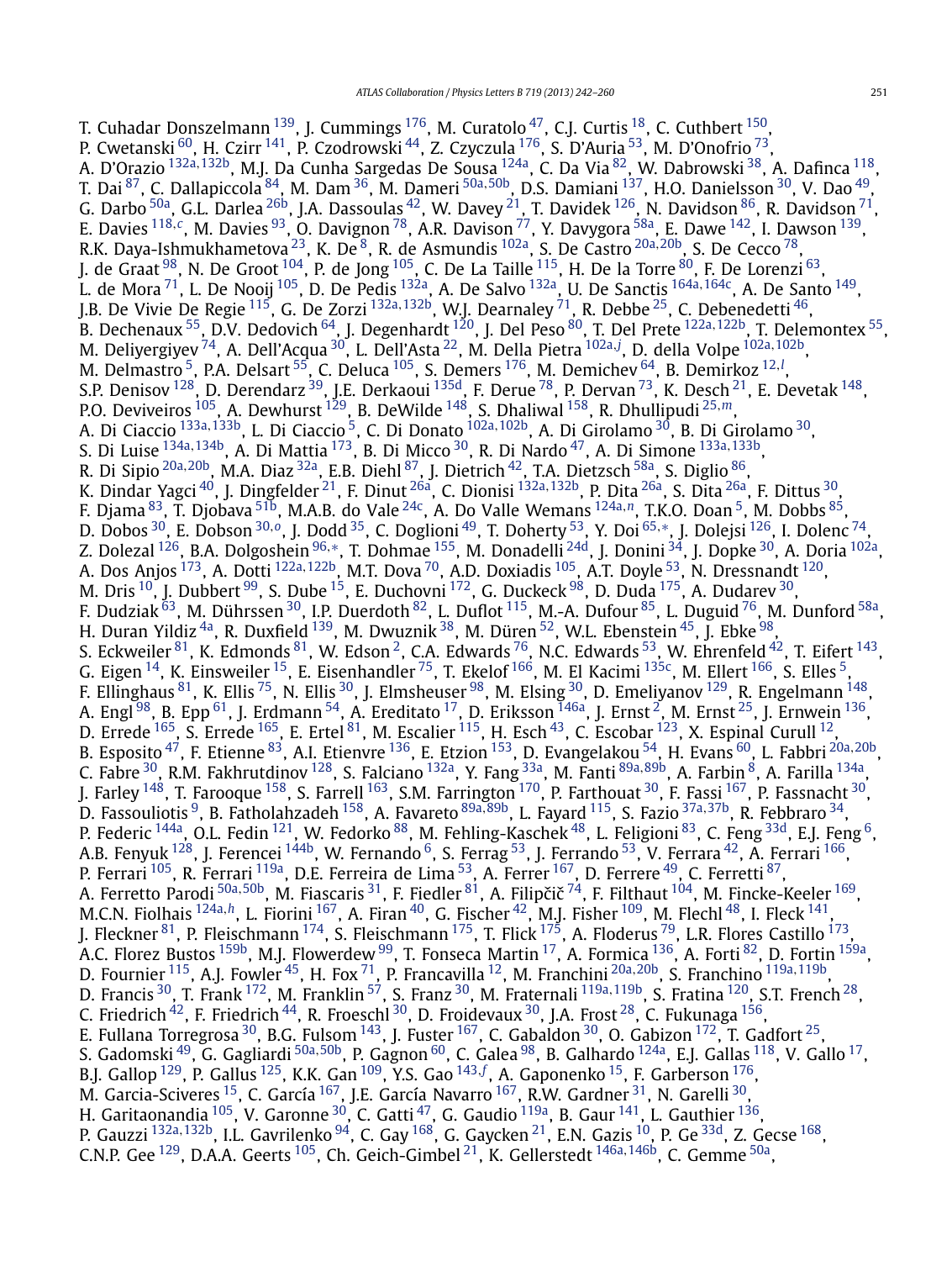A. Gemmell [53,](#page-16-0) M.H. Genest [55,](#page-16-0) S. Gentile [132a](#page-17-0)*,*[132b](#page-17-0), M. George [54,](#page-16-0) S. George [76,](#page-17-0) P. Gerlach [175,](#page-18-0) A. Gershon [153,](#page-18-0) C. Geweniger [58a,](#page-16-0) H. Ghazlane [135b,](#page-17-0) N. Ghodbane [34,](#page-16-0) B. Giacobbe [20a](#page-16-0), S. Giagu [132a](#page-17-0)*,*[132b,](#page-17-0) V. Giakoumopoulou  $^9$ , V. Giangiobbe  $^{12}$ , F. Gianotti  $^{30}$ , B. Gibbard  $^{25}$ , A. Gibson  $^{158}$ , S.M. Gibson  $^{30}$ , M. Gilchriese [15](#page-16-0), D. Gillberg [29,](#page-16-0) A.R. Gillman [129,](#page-17-0) D.M. Gingrich [3](#page-16-0)*,[e](#page-18-0)*, J. Ginzburg [153,](#page-18-0) N. Giokaris [9,](#page-16-0) M.P. Giordani [164c,](#page-18-0) R. Giordano [102a](#page-17-0)*,*[102b,](#page-17-0) F.M. Giorgi [16](#page-16-0), P. Giovannini [99,](#page-17-0) P.F. Giraud [136,](#page-17-0) D. Giugni [89a,](#page-17-0) M. Giunta  $^{93}$ , B.K. Gjelsten  $^{117}$ , L.K. Gladilin  $^{97}$  $^{97}$  $^{97}$ , C. Glasman  $^{80}$ , J. Glatzer  $^{21}$  $^{21}$  $^{21}$ , A. Glazov  $^{42}$ , K.W. Glitza  $^{175},$ G.L. Glonti  $^{64}$  $^{64}$  $^{64}$ , J.R. Goddard  $^{75}$ , J. Godfrey  $^{142}$ , J. Godlewski  $^{30}$ , M. Goebel  $^{42}$ , T. Göpfert  $^{44}$  $^{44}$  $^{44}$ , C. Goeringer  $^{81}$ , C. Gössling [43,](#page-16-0) S. Goldfarb [87,](#page-17-0) T. Golling [176,](#page-18-0) A. Gomes [124a](#page-17-0)*,[b](#page-18-0)*, L.S. Gomez Fajardo [42,](#page-16-0) R. Gonçalo [76,](#page-17-0) J. Goncalves Pinto Firmino Da Costa  $42$ , L. Gonella  $21$ , S. González de la Hoz  $167$ , G. Gonzalez Parra  $12$ , M.L. Gonzalez Silva $^{27}$ , S. Gonzalez-Sevilla $^{49}$  $^{49}$  $^{49}$ , J.J. Goodson  $^{148}$ , L. Goossens  $^{30}$  $^{30}$  $^{30}$ , P.A. Gorbounov  $^{95}$ , H.A. Gordon [25,](#page-16-0) I. Gorelov [103,](#page-17-0) G. Gorfine [175,](#page-18-0) B. Gorini [30,](#page-16-0) E. Gorini [72a](#page-17-0)*,*[72b,](#page-17-0) A. Gorišek [74,](#page-17-0) E. Gornicki [39,](#page-16-0) A.T. Goshaw <sup>6</sup>, M. Gosselink <sup>105</sup>, M.I. Gostkin <sup>[64](#page-16-0)</sup>, I. Gough Eschrich <sup>163</sup>, M. Gouighri <sup>135a</sup>, D. Goujdami <sup>135c</sup>, M.P. Goulette <sup>49</sup>, A.G. Goussiou <sup>138</sup>, C. Goy<sup>5</sup>, S. Gozpinar <sup>[23](#page-16-0)</sup>, I. Grabowska-Bold <sup>38</sup>, P. Grafström <sup>[20a](#page-16-0), 20b</sup>, K.-J. Grahn $^{42}$ , E. Gramstad  $^{117}$ , F. Grancagnolo  $^{72}$ a, S. Grancagnolo  $^{16}$ , V. Grassi  $^{148}$ , V. Gratchev  $^{121}$ , N. Grau  $^{35}$ , H.M. Gray  $^{30}$ , J.A. Gray  $^{148}$ , E. Graziani  $^{134}$ a, O.G. Grebenyuk  $^{121}$  $^{121}$  $^{121}$ , T. Greenshaw  $^{73},$ Z.D. Greenwood [25](#page-16-0)*,[m](#page-18-0)*, K. Gregersen [36,](#page-16-0) I.M. Gregor [42,](#page-16-0) P. Grenier [143,](#page-17-0) J. Griffiths [8,](#page-16-0) N. Grigalashvili [64,](#page-16-0) A.A. Grillo  $^{137}$ , S. Grinstein  $^{12}$ , Ph. Gris  $^{34}$ , Y.V. Grishkevich  $^{97}$ , J.-F. Grivaz  $^{115}$ , E. Gross  $^{172}$ , J. Grosse-Knetter [54,](#page-16-0) J. Groth-Jensen [172,](#page-18-0) K. Grybel [141,](#page-17-0) D. Guest [176,](#page-18-0) C. Guicheney [34,](#page-16-0) E. Guido [50a](#page-16-0)*,*[50b,](#page-16-0) S. Guindon  $^{54}$ , U. Gul  $^{53}$ , J. Gunther  $^{125}$ , B. Guo  $^{158}$ , J. Guo  $^{35}$ , P. Gutierrez  $^{111}$ , N. Guttman  $^{153}$  $^{153}$  $^{153}$ , O. Gutzwiller  $^{173}$ , C. Guyot  $^{136}$ , C. Gwenlan  $^{118}$ , C.B. Gwilliam  $^{73}$ , A. Haas  $^{108}$ , S. Haas  $^{30}$ , C. Haber  $^{15}$ , H.K. Hadavand  $^8$ , D.R. Hadley  $^{18}$ , P. Haefner  $^{21}$ , F. Hahn  $^{30}$  $^{30}$  $^{30}$ , Z. Hajduk  $^{39}$ , H. Hakobyan  $^{177}$ , D. Hall  $^{118}$ , K. Hamacher <sup>175</sup>, P. Hamal <sup>113</sup>, K. Hamano <sup>86</sup>, M. Hamer <sup>54</sup>, A. Hamilton <sup>[145b](#page-18-0),[p](#page-18-0)</sup>, S. Hamilton <sup>161</sup>, L. Han <sup>33b</sup>, K. Hanagaki  $^{116}$ , K. Hanawa  $^{160}$ , M. Hance  $^{15}$ , C. Handel  $^{81}$ , P. Hanke  $^{58\mathrm{a}}$ , J.R. Hansen  $^{36}$ , J.B. Hansen  $^{36}$ , J.D. Hansen <sup>36</sup>, P.H. Hansen <sup>36</sup>, P. Hansson <sup>143</sup>, K. Hara <sup>[160](#page-18-0)</sup>, T. Harenberg <sup>175</sup>, S. Harkusha <sup>90</sup>, D. Harper <sup>87</sup>, R.D. Harrington  $^{46}$ , O.M. Harris  $^{138}$ , J. Hartert  $^{48}$ , F. Hartjes  $^{105}$ , T. Haruyama  $^{65}$ , A. Harvey  $^{56}$ , S. Hasegawa  $^{101}$ , Y. Hasegawa  $^{140}$  $^{140}$  $^{140}$ , S. Hassani  $^{136}$ , S. Haug  $^{17}$ , M. Hauschild  $^{30}$ , R. Hauser  $^{88}$ , M. Havranek  $^{21}$ , C.M. Hawkes  $^{18}$ , R.J. Hawkings  $^{30}$ , A.D. Hawkins  $^{79}$ , T. Hayakawa  $^{66}$ , T. Hayashi  $^{160}$ , D. Hayden  $^{76}$  $^{76}$  $^{76}$ , C.P. Hays  $^{118}$ , H.S. Hayward  $^{73}$ , S.J. Haywood  $^{129}$ , S.J. Head  $^{18}$ , V. Hedberg  $^{79}$ , L. Heelan  $^{8}$ , S. Heim  $^{120}$ , B. Heinemann [15,](#page-16-0) S. Heisterkamp [36,](#page-16-0) L. Helary [22,](#page-16-0) C. Heller [98,](#page-17-0) M. Heller [30](#page-16-0), S. Hellman [146a](#page-18-0)*,*[146b,](#page-18-0) D. Hellmich  $^{21}$ , C. Helsens  $^{12}$ , R.C.W. Henderson  $^{71}$ , M. Henke  $^{58a}$ , A. Henrichs  $^{176}$ , A.M. Henriques Correia  $30$ , S. Henrot-Versille  $115$ , C. Hensel  $54$ , C.M. Hernandez  $8$ , Y. Hernández Jiménez  $^{167}$  $^{167}$  $^{167}$ , R. Herrberg  $^{16}$ , G. Herten  $^{48}$ , R. Hertenberger  $^{98}$ , L. Hervas  $^{30}$ , G.G. Hesketh  $^{77}$ , N.P. Hessey  $^{105}$ , E. Higón-Rodriguez  $^{167}$ , J.C. Hill  $^{28}$  $^{28}$  $^{28}$ , K.H. Hiller  $^{42}$ , S. Hillert  $^{21}$  $^{21}$  $^{21}$ , S.J. Hillier  $^{18}$ , I. Hinchliffe  $^{15}$ , E. Hines  $^{120}$  $^{120}$  $^{120}$ , M. Hirose  $^{116}$ , F. Hirsch $^{43}$ , D. Hirschbuehl  $^{175}$ , J. Hobbs  $^{148}$ , N. Hod  $^{153}$ , M.C. Hodgkinson  $^{139}$ , P. Hodgson  $^{139}$ , A. Hoecker  $^{30}$ , M.R. Hoeferkamp  $^{103}$ , J. Hoffman  $^{40}$ , D. Hoffmann  $^{83},$ M. Hohlfeld  $^{81}$ , M. Holder  $^{141}$ , S.O. Holmgren  $^{146a}$  $^{146a}$  $^{146a}$ , T. Holy  $^{127}$  $^{127}$  $^{127}$ , J.L. Holzbauer  $^{88}$ , T.M. Hong  $^{120}$  $^{120}$  $^{120}$ , L. Hooft van Huysduynen  $^{108}$ , S. Horner  $^{48}$ , J.-Y. Hostachy <sup>[55](#page-16-0)</sup>, S. Hou <sup>151</sup>, A. Hoummada  $^{135a}$ , J. Howard  $^{118}$ , J. Howarth <sup>82</sup>, I. Hristova <sup>16</sup>, J. Hrivnac <sup>[115](#page-17-0)</sup>, T. Hryn'ova <sup>5</sup>, P.J. Hsu <sup>81</sup>, S.-C. Hsu <sup>15</sup>, D. Hu <sup>[35](#page-16-0)</sup>, Z. Hubacek <sup>127</sup>, F. Hubaut  $^{83}$ , F. Huegging  $^{21}$ , A. Huettmann  $^{42}$ , T.B. Huffman  $^{118}$ , E.W. Hughes  $^{35}$ , G. Hughes  $^{71}$ , M. Huhtinen [30,](#page-16-0) M. Hurwitz [15](#page-16-0), N. Huseynov [64](#page-16-0)*,[q](#page-18-0)*, J. Huston [88,](#page-17-0) J. Huth [57,](#page-16-0) G. Iacobucci [49,](#page-16-0) G. Iakovidis [10,](#page-16-0) M. Ibbotson  $^{82}$ , I. Ibragimov  $^{141}$ , L. Iconomidou-Fayard  $^{115}$ , J. Idarraga  $^{115}$ , P. Iengo  $^{102}$ , O. Igonkina  $^{105},$ Y. Ikegami  $^{65}$ , M. Ikeno  $^{65}$ , D. Iliadis  $^{154}$ , N. Ilic  $^{158}$ , T. Ince  $^{99}$ , P. Ioannou  $^9$ , M. Iodice  $^{134}$ , K. Iordanidou  $^9$ , V. Ippolito [132a](#page-17-0)*,*[132b,](#page-17-0) A. Irles Quiles [167,](#page-18-0) C. Isaksson [166,](#page-18-0) M. Ishino [67,](#page-16-0) M. Ishitsuka [157,](#page-18-0) R. Ishmukhametov <sup>109</sup>, C. Issever <sup>118</sup>, S. Istin <sup>19a</sup>, A.V. Ivashin <sup>128</sup>, W. Iwanski <sup>39</sup>, H. Iwasaki <sup>65</sup>, J.M. Izen <sup>41</sup>, V. Izzo  $^{102}$ , B. Jackson  $^{120}$ , J.N. Jackson  $^{73}$ , P. Jackson  $^1$ , M.R. Jaekel  $^{30}$ , V. Jain  $^{60}$ , K. Jakobs  $^{48},$  $^{48},$  $^{48},$ S. Jakobsen  $^{36}$ , T. Jakoubek  $^{125}$ , J. Jakubek  $^{127}$ , D.O. Jamin  $^{151}$ , D.K. Jana  $^{111}$ , E. Jansen  $^{77}$ , H. Jansen  $^{30}$  $^{30}$  $^{30}$ , J. Janssen $^{21}$ , A. Jantsch $^{99}$ , M. Janus $^{48}$ , R.C. Jared  $^{173}$  $^{173}$  $^{173}$ , G. Jarlskog  $^{79}$ , L. Jeanty  $^{57}$ , I. Jen-La Plante  $^{31}$ , D. Jennens <sup>86</sup>, P. Jenni <sup>30</sup>, A.E. Loevschall-Jensen <sup>36</sup>, P. Jež <sup>36</sup>, S. Jézéquel <sup>5</sup>, M.K. Jha <sup>20a</sup>, H. Ji <sup>173</sup>, W. Ji <sup>[81](#page-17-0)</sup>, J. Jia <sup>148</sup>, Y. Jiang <sup>33b</sup>, M. Jimenez Belenguer <sup>42</sup>, S. Jin <sup>33a</sup>, O. Jinnouchi <sup>157</sup>, M.D. Joergensen <sup>36</sup>, D. Joffe <sup>40</sup>, M. Johansen [146a](#page-18-0)*,*[146b,](#page-18-0) K.E. Johansson [146a](#page-18-0), P. Johansson [139,](#page-17-0) S. Johnert [42,](#page-16-0) K.A. Johns [7,](#page-16-0) K. Jon-And [146a](#page-18-0)*,*[146b,](#page-18-0) G. Jones <sup>170</sup>, R.W.L. Jones <sup>71</sup>, T.J. Jones <sup>73</sup>, C. Joram <sup>[30](#page-16-0)</sup>, P.M. Jorge <sup>124a</sup>, K.D. Joshi <sup>[82](#page-17-0)</sup>, J. Jovicevic <sup>147</sup>, T. Jovin <sup>[13b](#page-16-0)</sup>, X. Ju <sup>173</sup>, C.A. Jung <sup>43</sup>, R.M. Jungst <sup>30</sup>, V. Juranek <sup>125</sup>, P. Jussel <sup>61</sup>, A. Juste Rozas <sup>12</sup>, S. Kabana <sup>17</sup>,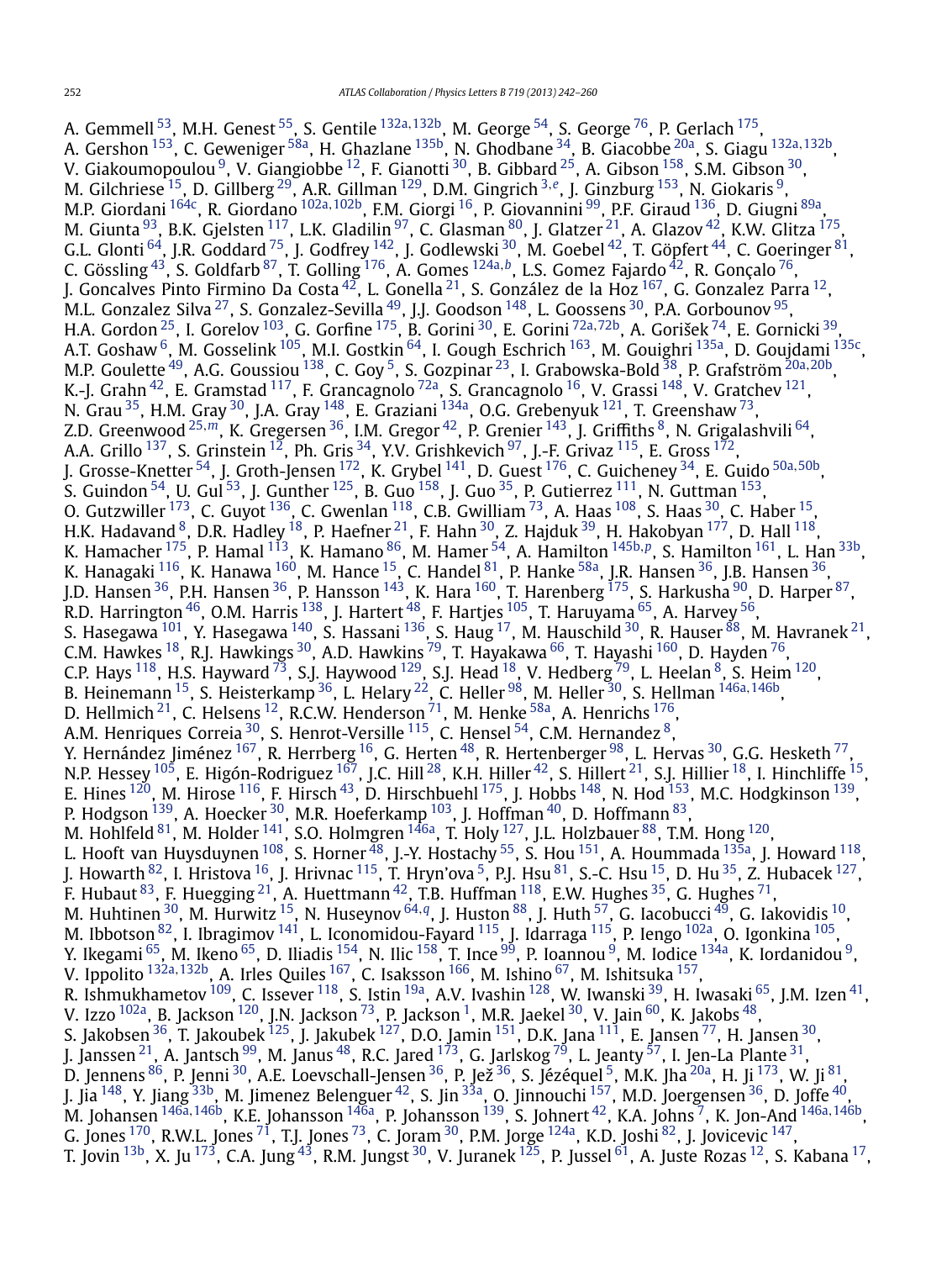M. Kaci <sup>167</sup>, A. Kaczmarska <sup>39</sup>, P. Kadlecik <sup>36</sup>, M. Kado <sup>115</sup>, H. Kagan <sup>109</sup>, M. Kagan <sup>57</sup>, E. Kajomovitz <sup>152</sup>, S. Kalinin <sup>175</sup>, L.V. Kalinovskaya <sup>64</sup>, S. Kama <sup>40</sup>, N. Kanaya <sup>155</sup>, M. Kaneda <sup>30</sup>, S. Kaneti <sup>28</sup>, T. Kanno <sup>157</sup>, V.A. Kantserov  $^{96}$ , J. Kanzaki  $^{65}$  $^{65}$  $^{65}$ , B. Kaplan  $^{108}$  $^{108}$  $^{108}$ , A. Kapliy  $^{31}$ , J. Kaplon  $^{30}$ , D. Kar  $^{53}$ , M. Karagounis  $^{21}$ , K. Karakostas <sup>10</sup>, M. Karnevskiy <sup>42</sup>, V. Kartvelishvili <sup>71</sup>, A.N. Karyukhin <sup>128</sup>, L. Kashif <sup>[173](#page-18-0)</sup>, G. Kasieczka <sup>58b</sup>, R.D. Kass  $^{109}$ , A. Kastanas  $^{14}$  $^{14}$  $^{14}$ , M. Kataoka  $^5$ , Y. Kataoka  $^{155}$ , E. Katsoufis  $^{10}$ , J. Katzy  $^{42}$ , V. Kaushik  $^7$ , K. Kawagoe  $^{69}$ , T. Kawamoto  $^{155}$ , G. Kawamura  $^{81}$ , M.S. Kayl  $^{105}$ , S. Kazama  $^{155}$ , V.A. Kazanin  $^{107},$  $^{107},$  $^{107},$ M.Y. Kazarinov  $^{64}$ , R. Keeler  $^{169}$ , P.T. Keener  $^{120}$  $^{120}$  $^{120}$ , R. Kehoe  $^{40}$  $^{40}$  $^{40}$ , M. Keil  $^{54}$ , G.D. Kekelidze  $^{64}$ , J.S. Keller  $^{138},$  $^{138},$  $^{138},$ M. Kenyon $^{53}$ , O. Kepka $^{125}$ , N. Kerschen $^{30}$ , B.P. Kerševan $^{74}$ , S. Kersten $^{175}$ , K. Kessoku $^{155}$ , J. Keung $^{158}$ , F. Khalil-zada [11,](#page-16-0) H. Khandanyan [146a](#page-18-0)*,*[146b,](#page-18-0) A. Khanov [112,](#page-17-0) D. Kharchenko [64](#page-16-0), A. Khodinov [96,](#page-17-0) A. Khomich <sup>58a</sup>, T.J. Khoo <sup>28</sup>, G. Khoriauli <sup>21</sup>, A. Khoroshilov <sup>175</sup>, V. Khovanskiy <sup>95</sup>, E. Khramov <sup>64</sup>, J. Khubua [51b](#page-16-0), H. Kim [146a](#page-18-0)*,*[146b,](#page-18-0) S.H. Kim [160,](#page-18-0) N. Kimura [171,](#page-18-0) O. Kind [16,](#page-16-0) B.T. King [73](#page-17-0), M. King [66,](#page-16-0) R.S.B. King  $^{118}$ , J. Kirk  $^{129}$ , A.E. Kiryunin  $^{99}$ , T. Kishimoto  $^{66}$  $^{66}$  $^{66}$ , D. Kisielewska  $^{38}$ , T. Kitamura  $^{66}$ , T. Kittelmann <sup>[123](#page-17-0)</sup>, K. Kiuchi <sup>160</sup>, E. Kladiva <sup>[144b](#page-17-0)</sup>, M. Klein <sup>[73](#page-17-0)</sup>, U. Klein <sup>73</sup>, K. Kleinknecht <sup>81</sup>, M. Klemetti <sup>85</sup>, A. Klier [172,](#page-18-0) P. Klimek [146a](#page-18-0)*,*[146b,](#page-18-0) A. Klimentov [25,](#page-16-0) R. Klingenberg [43,](#page-16-0) J.A. Klinger [82,](#page-17-0) E.B. Klinkby [36,](#page-16-0) T. Klioutchnikova <sup>30</sup>, P.F. Klok <sup>104</sup>, S. Klous <sup>105</sup>, E.-E. Kluge <sup>58a</sup>, T. Kluge <sup>73</sup>, P. Kluit <sup>105</sup>, S. Kluth <sup>99</sup>, E. Kneringer <sup>61</sup>, E.B.F.G. Knoops <sup>83</sup>, A. Knue <sup>54</sup>, B.R. Ko <sup>45</sup>, T. Kobayashi <sup>155</sup>, M. Kobel <sup>44</sup>, M. Kocian <sup>143</sup>, P. Kodys  $^{126}$ , K. Köneke  $^{30}$ , A.C. König  $^{104}$ , S. Koenig  $^{81}$ , L. Köpke  $^{81}$ , F. Koetsveld  $^{104}$ , P. Koevesarki  $^{21}$  $^{21}$  $^{21}$ , T. Koffas  $^{29}$ , E. Koffeman  $^{105}$ , L.A. Kogan  $^{118}$ , S. Kohlmann  $^{175}$  $^{175}$  $^{175}$ , F. Kohn  $^{54}$ , Z. Kohout  $^{127}$ , T. Kohriki  $^{65}$ , T. Koi [143,](#page-17-0) G.M. Kolachev [107](#page-17-0)*,*[∗](#page-18-0), H. Kolanoski [16,](#page-16-0) V. Kolesnikov [64,](#page-16-0) I. Koletsou [89a,](#page-17-0) J. Koll [88,](#page-17-0) A.A. Komar [94,](#page-17-0) Y. Komori [155,](#page-18-0) T. Kondo [65,](#page-16-0) T. Kono [42](#page-16-0)*,[r](#page-18-0)* , A.I. Kononov [48,](#page-16-0) R. Konoplich [108](#page-17-0)*,[s](#page-18-0)* , N. Konstantinidis [77,](#page-17-0) R. Kopeliansky  $^{152}$ , S. Koperny  $^{38}$ , K. Korcyl  $^{39}$  $^{39}$  $^{39}$ , K. Kordas  $^{154}$  $^{154}$  $^{154}$ , A. Korn  $^{118}$ , A. Korol  $^{107}$ , I. Korolkov  $^{12}$ , E.V. Korolkova <sup>[139](#page-17-0)</sup>, V.A. Korotkov <sup>128</sup>, O. Kortner <sup>99</sup>, S. Kortner <sup>99</sup>, V.V. Kostyukhin <sup>21</sup>, S. Kotov <sup>99</sup>, V.M. Kotov  $^{64}$ , A. Kotwal  $^{45}$ , C. Kourkoumelis  $^9$ , V. Kouskoura  $^{154}$ , A. Koutsman  $^{159a}$ , R. Kowalewski  $^{169}$ , T.Z. Kowalski  $^{38}$ , W. Kozanecki  $^{136}$ , A.S. Kozhin  $^{128}$ , V. Kral  $^{127}$  $^{127}$  $^{127}$ , V.A. Kramarenko  $^{97}$ , G. Kramberger  $^{74}$ , M.W. Krasny  $^{78}$ , A. Krasznahorkay  $^{108}$ , J.K. Kraus  $^{21}$ , S. Kreiss  $^{108}$ , F. Krejci  $^{127}$ , J. Kretzschmar  $^{73}$ , N. Krieger <sup>54</sup>, P. Krieger <sup>[158](#page-18-0)</sup>, K. Kroeninger <sup>54</sup>, H. Kroha <sup>99</sup>, J. Kroll <sup>[120](#page-17-0)</sup>, J. Kroseberg <sup>21</sup>, J. Krstic <sup>13a</sup>, U. Kruchonak  $^{64}$ , H. Krüger  $^{21}$ , T. Kruker  $^{17}$ , N. Krumnack  $^{63}$ , Z.V. Krumshteyn  $^{64}$ , M.K. Kruse  $^{45}$ , T. Kubota <sup>[86](#page-17-0)</sup>, S. Kuday <sup>4a</sup>, S. Kuehn <sup>48</sup>, A. Kugel <sup>58c</sup>, T. Kuhl <sup>42</sup>, D. Kuhn <sup>61</sup>, V. Kukhtin <sup>64</sup>, Y. Kulchitsky <sup>[90](#page-17-0)</sup>, S. Kuleshov <sup>[32b](#page-16-0)</sup>, C. Kummer <sup>98</sup>, M. Kuna <sup>[78](#page-17-0)</sup>, J. Kunkle <sup>120</sup>, A. Kupco <sup>125</sup>, H. Kurashige <sup>66</sup>, M. Kurata <sup>160</sup>, Y.A. Kurochkin <sup>90</sup>, V. Kus <sup>125</sup>, E.S. Kuwertz <sup>147</sup>, M. Kuze <sup>157</sup>, J. Kvita <sup>142</sup>, R. Kwee <sup>[16](#page-16-0)</sup>, A. La Rosa <sup>49</sup>, L. La Rotonda [37a](#page-16-0)*,*[37b,](#page-16-0) L. Labarga [80,](#page-17-0) J. Labbe [5,](#page-16-0) S. Lablak [135a,](#page-17-0) C. Lacasta [167,](#page-18-0) F. Lacava [132a](#page-17-0)*,*[132b,](#page-17-0) J. Lacey [29,](#page-16-0) H. Lacker <sup>16</sup>, D. Lacour <sup>78</sup>, V.R. Lacuesta <sup>167</sup>, E. Ladygin <sup>64</sup>, R. Lafaye <sup>5</sup>, B. Laforge <sup>78</sup>, T. Lagouri <sup>176</sup>, S. Lai <sup>48</sup>, E. Laisne  $^{55}$ , L. Lambourne  $^{77}$  $^{77}$  $^{77}$ , C.L. Lampen  $^7$ , W. Lampl  $^7$ , E. Lancon  $^{136}$ , U. Landgraf  $^{48}$  $^{48}$  $^{48}$ , M.P.J. Landon  $^{75}$ , V.S. Lang  $^{58a}$ , C. Lange  $^{42}$ , A.J. Lankford  $^{163}$ , F. Lanni  $^{25}$ , K. Lantzsch  $^{175}$ , A. Lanza  $^{119a}$ , S. Laplace  $^{78}$ , C. Lapoire [21,](#page-16-0) J.F. Laporte [136,](#page-17-0) T. Lari [89a,](#page-17-0) A. Larner [118,](#page-17-0) M. Lassnig [30,](#page-16-0) P. Laurelli [47](#page-16-0), V. Lavorini [37a](#page-16-0)*,*[37b,](#page-16-0) W. Lavrijsen  $^{15}$ , P. Laycock  $^{73}$ , O. Le Dortz  $^{78}$ , E. Le Guirriec  $^{83}$ , E. Le Menedeu  $^{12}$ , T. LeCompte  $^6$ , F. Ledroit-Guillon  $^{55}$ , H. Lee  $^{105}$  $^{105}$  $^{105}$ , J.S.H. Lee  $^{116}$ , S.C. Lee  $^{151}$ , L. Lee  $^{176}$ , M. Lefebvre  $^{169}$ , M. Legendre  $^{136}$ , F. Legger <sup>98</sup>, C. Leggett <sup>15</sup>, M. Lehmacher <sup>21</sup>, G. Lehmann Miotto <sup>[30](#page-16-0)</sup>, A.G. Leister <sup>176</sup>, M.A.L. Leite <sup>24d</sup>, R. Leitner  $^{126}$ , D. Lellouch  $^{172}$ , B. Lemmer  $^{54}$ , V. Lendermann  $^{58a}$  $^{58a}$  $^{58a}$ , K.J.C. Leney  $^{145b}$ , T. Lenz  $^{105}$ , G. Lenzen  $^{175}$ , B. Lenzi  $^{30}$ , K. Leonhardt  $^{44}$ , S. Leontsinis  $^{10}$ , F. Lepold  $^{58a}$ , C. Leroy  $^{93}$ , J.-R. Lessard  $^{169}$ , C.G. Lester  $^{28},$ C.M. Lester  $^{120}$  $^{120}$  $^{120}$ , J. Levêque <sup>[5](#page-16-0)</sup>, D. Levin  $^{87}$  $^{87}$  $^{87}$ , L.J. Levinson  $^{172}$ , A. Lewis  $^{118}$  $^{118}$  $^{118}$ , G.H. Lewis  $^{108}$ , A.M. Leyko  $^{21}$ , M. Leyton <sup>16</sup>, B. Li <sup>33b</sup>, B. Li <sup>83</sup>, H. Li <sup>148</sup>, H.L. Li <sup>31</sup>, S. Li <sup>[33b,](#page-16-0)[t](#page-18-0)</sup>, X. Li <sup>87</sup>, Z. Liang <sup>[118](#page-17-0),*[u](#page-18-0)*</sup>, H. Liao <sup>34</sup>, B. Liberti <sup>133a</sup>, P. Lichard  $^{30}$ , M. Lichtnecker  $^{98}$ , K. Lie  $^{165}$ , W. Liebig  $^{14}$ , C. Limbach  $^{21}$ , A. Limosani  $^{86}$ , M. Limper  $^{62}$ , S.C. Lin [151](#page-18-0)*,[v](#page-18-0)*, F. Linde [105](#page-17-0), J.T. Linnemann [88,](#page-17-0) E. Lipeles [120,](#page-17-0) A. Lipniacka [14,](#page-16-0) T.M. Liss [165,](#page-18-0) D. Lissauer [25,](#page-16-0) A. Lister <sup>49</sup>, A.M. Litke <sup>137</sup>, C. Liu <sup>29</sup>, D. Liu <sup>151</sup>, H. Liu <sup>[87](#page-17-0)</sup>, J.B. Liu <sup>87</sup>, L. Liu <sup>87</sup>, M. Liu <sup>33b</sup>, Y. Liu <sup>33b</sup>, M. Livan [119a](#page-17-0)*,*[119b,](#page-17-0) S.S.A. Livermore [118,](#page-17-0) A. Lleres [55,](#page-16-0) J. Llorente Merino [80,](#page-17-0) S.L. Lloyd [75,](#page-17-0) E. Lobodzinska [42,](#page-16-0) P. Loch <sup>7</sup>, W.S. Lockman <sup>137</sup>, T. Loddenkoetter <sup>21</sup>, F.K. Loebinger <sup>82</sup>, A. Loginov <sup>176</sup>, C.W. Loh <sup>168</sup>, T. Lohse <sup>16</sup>, K. Lohwasser  $^{48}$ , M. Lokajicek  $^{125}$  $^{125}$  $^{125}$ , V.P. Lombardo  $^5$ , R.E. Long  $^{71}$ , L. Lopes  $^{124}$ , D. Lopez Mateos  $^{57}$ , J. Lorenz [98,](#page-17-0) N. Lorenzo Martinez [115,](#page-17-0) M. Losada [162,](#page-18-0) P. Loscutoff [15,](#page-16-0) F. Lo Sterzo [132a](#page-17-0)*,*[132b,](#page-17-0) M.J. Losty [159a](#page-18-0)*,*[∗](#page-18-0), X. Lou [41,](#page-16-0) A. Lounis [115,](#page-17-0) K.F. Loureiro [162,](#page-18-0) J. Love [6,](#page-16-0) P.A. Love [71,](#page-17-0) A.J. Lowe [143](#page-17-0)*,[f](#page-18-0)* , F. Lu [33a,](#page-16-0) H.J. Lubatti [138,](#page-17-0) C. Luci <sup>[132a](#page-17-0), 132b</sup>, A. Lucotte <sup>55</sup>, A. Ludwig <sup>44</sup>, D. Ludwig <sup>42</sup>, I. Ludwig <sup>48</sup>, J. Ludwig <sup>48</sup>, F. Luehring <sup>[60](#page-16-0)</sup>, G. Luijckx  $^{105}$ , W. Lukas  $^{61}$ , L. Luminari  $^{132}$ , E. Lund  $^{117}$  $^{117}$  $^{117}$ , B. Lund-Jensen  $^{147}$ , B. Lundberg  $^{79}$ ,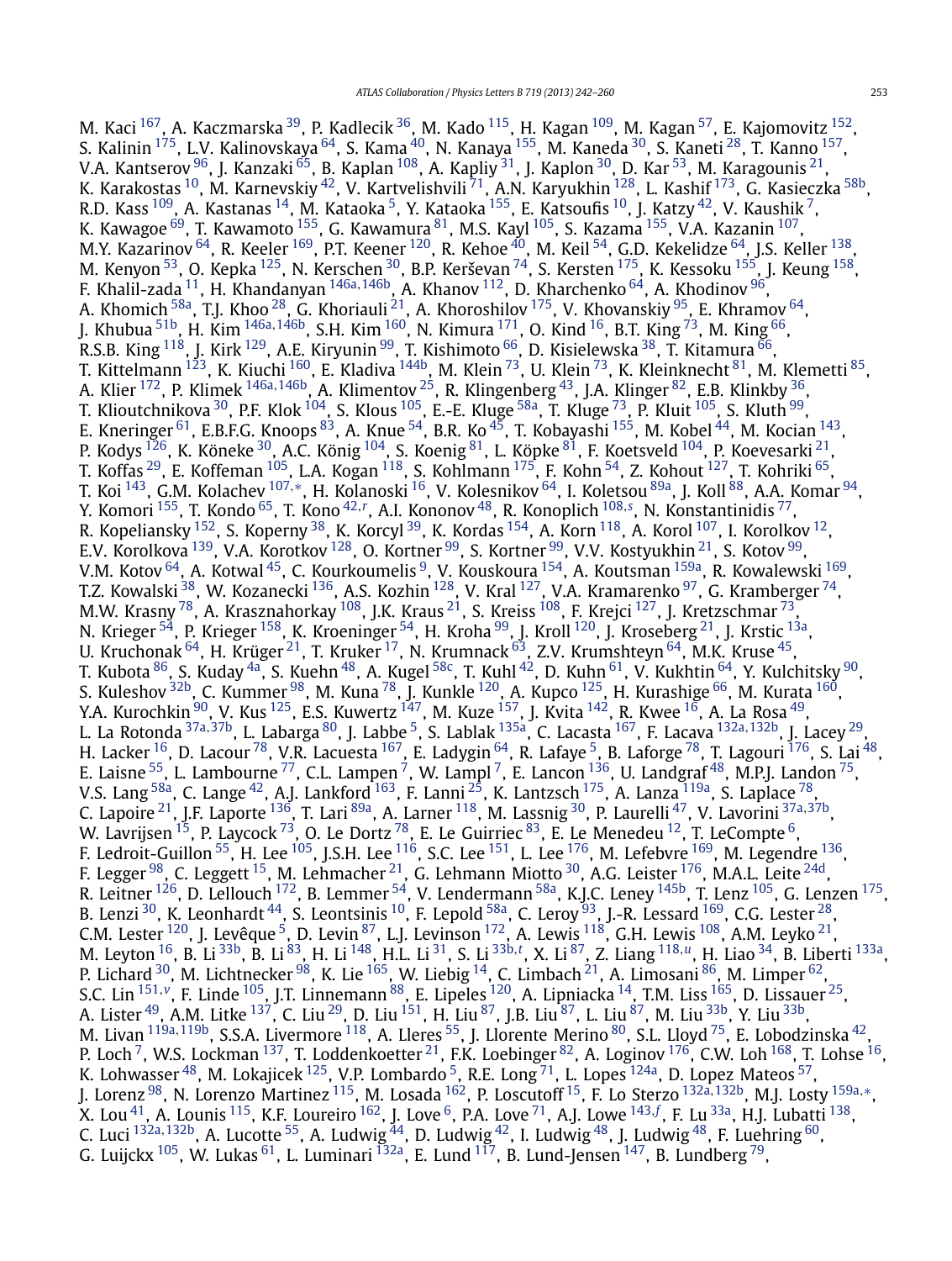J. Lundberg [146a](#page-18-0)*,*[146b,](#page-18-0) O. Lundberg [146a](#page-18-0)*,*[146b,](#page-18-0) J. Lundquist [36,](#page-16-0) M. Lungwitz [81,](#page-17-0) D. Lynn [25,](#page-16-0) E. Lytken [79,](#page-17-0) H. Ma  $^{25}$  $^{25}$  $^{25}$ , L.L. Ma  $^{173}$ , G. Maccarrone  $^{47}$ , A. Macchiolo  $^{99}$ , B. Maček  $^{74}$ , J. Machado Miguens  $^{124}$ , D. Macina  $^{30}$ , R. Mackeprang  $^{36}$ , R.J. Madaras  $^{15}$ , H.J. Maddocks  $^{71}$ , W.F. Mader  $^{44}$ , R. Maenner  $^{58\circ}$ , T. Maeno  $^{25}$ , P. Mättig  $^{175}$ , S. Mättig  $^{42}$ , L. Magnoni  $^{163}$ , E. Magradze  $^{54}$ , K. Mahboubi  $^{48}$ , J. Mahlstedt  $^{105}$ , S. Mahmoud [73,](#page-17-0) G. Mahout [18,](#page-16-0) C. Maiani [136,](#page-17-0) C. Maidantchik [24a,](#page-16-0) A. Maio [124a](#page-17-0)*,[b](#page-18-0)*, S. Majewski [25,](#page-16-0) Y. Makida <sup>65</sup>, N. Makovec <sup>115</sup>, P. Mal <sup>[136](#page-17-0)</sup>, B. Malaescu <sup>30</sup>, Pa. Malecki <sup>[39](#page-16-0)</sup>, P. Malecki <sup>39</sup>, V.P. Maleev <sup>121</sup>, F. Malek  $^{55}$ , U. Mallik  $^{62}$ , D. Malon  $^6$ , C. Malone  $^{143}$ , S. Maltezos  $^{10}$ , V. Malyshev  $^{107}$ , S. Malyukov  $^{30}$ , R. Mameghani <sup>98</sup>, J. Mamuzic <sup>13b</sup>, A. Manabe <sup>[65](#page-16-0)</sup>, L. Mandelli <sup>89a</sup>, I. Mandić <sup>74</sup>, R. Mandrysch <sup>16</sup>, J. Maneira <sup>124a</sup>, A. Manfredini <sup>99</sup>, L. Manhaes de Andrade Filho <sup>24b</sup>, J.A. Manjarres Ramos <sup>136</sup>, A. Mann <sup>54</sup>, P.M. Manning <sup>137</sup>, A. Manousakis-Katsikakis <sup>9</sup>, B. Mansoulie <sup>136</sup>, A. Mapelli <sup>30</sup>, L. Mapelli <sup>30</sup>, L. March <sup>167</sup>, J.F. Marchand [29,](#page-16-0) F. Marchese [133a](#page-17-0)*,*[133b,](#page-17-0) G. Marchiori [78,](#page-17-0) M. Marcisovsky [125,](#page-17-0) C.P. Marino [169,](#page-18-0) F. Marroquim <sup>24a</sup>, Z. Marshall <sup>30</sup>, L.F. Marti <sup>17</sup>, S. Marti-Garcia <sup>167</sup>, B. Martin <sup>30</sup>, B. Martin <sup>88</sup>, J.P. Martin <sup>[93](#page-17-0)</sup>, T.A. Martin <sup>18</sup>, V.J. Martin  $^{46}$ , B. Martin dit Latour  $^{49}$ , S. Martin-Haugh  $^{149}$ , M. Martinez  $^{12}$ , V. Martinez Outschoorn <sup>57</sup>, A.C. Martyniuk <sup>169</sup>, M. Marx <sup>82</sup>, F. Marzano <sup>[132a](#page-17-0)</sup>, A. Marzin <sup>111</sup>, L. Masetti <sup>[81](#page-17-0)</sup>, T. Mashimo [155](#page-18-0), R. Mashinistov [94,](#page-17-0) J. Masik [82,](#page-17-0) A.L. Maslennikov [107,](#page-17-0) I. Massa [20a](#page-16-0)*,*[20b,](#page-16-0) G. Massaro [105,](#page-17-0) N. Massol [5,](#page-16-0) P. Mastrandrea [148,](#page-18-0) A. Mastroberardino [37a](#page-16-0)*,*[37b,](#page-16-0) T. Masubuchi [155](#page-18-0), P. Matricon [115,](#page-17-0) H. Matsunaga [155,](#page-18-0) T. Matsushita [66](#page-16-0), C. Mattravers [118](#page-17-0)*,[c](#page-18-0)*, J. Maurer [83,](#page-17-0) S.J. Maxfield [73,](#page-17-0) D.A. Maximov [107](#page-17-0)*,[g](#page-18-0)*, A. Mayne [139,](#page-17-0) R. Mazini [151,](#page-18-0) M. Mazur [21,](#page-16-0) L. Mazzaferro [133a](#page-17-0)*,*[133b,](#page-17-0) M. Mazzanti [89a](#page-17-0), J. Mc Donald [85,](#page-17-0) S.P. Mc Kee [87,](#page-17-0) A. McCarn [165,](#page-18-0) R.L. McCarthy [148,](#page-18-0) T.G. McCarthy [29,](#page-16-0) N.A. McCubbin [129,](#page-17-0) K.W. McFarlane [56](#page-16-0)*,*[∗](#page-18-0), J.A. Mcfayden [139](#page-17-0), G. Mchedlidze [51b,](#page-16-0) T. Mclaughlan [18,](#page-16-0) S.J. McMahon [129,](#page-17-0) R.A. McPherson [169](#page-18-0)*,[k](#page-18-0)*, A. Meade  $^{84}$ , J. Mechnich  $^{105}$ , M. Mechtel  $^{175}$ , M. Medinnis  $^{42}$ , S. Meehan  $^{31}$ , R. Meera-Lebbai  $^{111}$ , T. Meguro  $^{116}$ , S. Mehlhase  $^{36}$ , A. Mehta  $^{73}$ , K. Meier  $^{58\mathrm{a}}$ , B. Meirose  $^{79}$ , C. Melachrinos  $^{31}$ , B.R. Mellado Garcia [173,](#page-18-0) F. Meloni [89a](#page-17-0)*,*[89b,](#page-17-0) L. Mendoza Navas [162,](#page-18-0) Z. Meng [151](#page-18-0)*,[w](#page-18-0)*, A. Mengarelli [20a](#page-16-0)*,*[20b,](#page-16-0) S. Menke [99,](#page-17-0) E. Meoni [161,](#page-18-0) K.M. Mercurio [57,](#page-16-0) P. Mermod [49,](#page-16-0) L. Merola [102a](#page-17-0)*,*[102b,](#page-17-0) C. Meroni [89a,](#page-17-0) F.S. Merritt [31,](#page-16-0) H. Merritt [109,](#page-17-0) A. Messina [30](#page-16-0)*,[x](#page-18-0)*, J. Metcalfe [25,](#page-16-0) A.S. Mete [163,](#page-18-0) C. Meyer [81,](#page-17-0) C. Meyer [31,](#page-16-0) J.-P. Meyer [136](#page-17-0), J. Meyer  $^{174}$ , J. Meyer  $^{54}$ , S. Michal  $^{30}$ , L. Micu  $^{26a}$  $^{26a}$  $^{26a}$ , R.P. Middleton  $^{129}$ , S. Migas  $^{73}$ , L. Mijović  $^{136}$ , G. Mikenberg  $^{172}$ , M. Mikestikova  $^{125}$ , M. Mikuž  $^{74}$ , D.W. Miller  $^{31}$ , R.J. Miller  $^{88}$ , W.J. Mills  $^{168}$ , C. Mills  $^{57}$ , A. Milov [172,](#page-18-0) D.A. Milstead [146a](#page-18-0)*,*[146b,](#page-18-0) D. Milstein [172,](#page-18-0) A.A. Minaenko [128](#page-17-0), M. Miñano Moya [167,](#page-18-0) I.A. Minashvili <sup>64</sup>, A.I. Mincer <sup>108</sup>, B. Mindur <sup>38</sup>, M. Mineev <sup>64</sup>, Y. Ming <sup>173</sup>, L.M. Mir <sup>12</sup>, G. Mirabelli <sup>132a</sup>, J. Mitrevski [137,](#page-17-0) V.A. Mitsou [167,](#page-18-0) S. Mitsui [65,](#page-16-0) P.S. Miyagawa [139,](#page-17-0) J.U. Mjörnmark [79,](#page-17-0) T. Moa [146a](#page-18-0)*,*[146b,](#page-18-0) V. Moeller $^{28}$ , K. Mönig $^{42}$ , N. Möser $^{21}$ , S. Mohapatra  $^{148}$  $^{148}$  $^{148}$ , W. Mohr $^{48}$ , R. Moles-Valls  $^{167}$ , A. Molfetas  $^{30}$ , J. Monk [77,](#page-17-0) E. Monnier [83,](#page-17-0) J. Montejo Berlingen [12,](#page-16-0) F. Monticelli [70,](#page-16-0) S. Monzani [20a](#page-16-0)*,*[20b](#page-16-0), R.W. Moore [3,](#page-16-0) G.F. Moorhead [86,](#page-17-0) C. Mora Herrera [49,](#page-16-0) A. Moraes [53,](#page-16-0) N. Morange [136,](#page-17-0) J. Morel [54,](#page-16-0) G. Morello [37a](#page-16-0)*,*[37b,](#page-16-0) D. Moreno $^{\rm 81}$ , M. Moreno Llácer  $^{167}$ , P. Morettini  $^{50\text{a}}$ , M. Morgenstern  $^{44}$ , M. Morii  $^{57}$ , A.K. Morley  $^{30}$ , G. Mornacchi  $^{30}$ , J.D. Morris  $^{75}$  $^{75}$  $^{75}$ , L. Morvaj  $^{101}$ , H.G. Moser  $^{99}$ , M. Mosidze  $^{51\mathrm{b}}$ , J. Moss  $^{109}$ , R. Mount  $^{143}$ , E. Mountricha [10](#page-16-0)*,[y](#page-18-0)*, S.V. Mouraviev [94](#page-17-0)*,*[∗](#page-18-0), E.J.W. Moyse [84,](#page-17-0) F. Mueller [58a,](#page-16-0) J. Mueller [123,](#page-17-0) K. Mueller [21,](#page-16-0) T.A. Müller  $98$ , T. Mueller  $81$ , D. Muenstermann  $30$ , Y. Munwes  $153$ , W.J. Murray  $129$ , I. Mussche  $105$ , E. Musto  $^{152}$  $^{152}$  $^{152}$ , A.G. Myagkov  $^{128}$  $^{128}$  $^{128}$ , M. Myska  $^{125}$  $^{125}$  $^{125}$ , O. Nackenhorst  $^{54}$ , J. Nadal  $^{12}$ , K. Nagai  $^{160}$ , R. Nagai  $^{157},$ K. Nagano <sup>65</sup>, A. Nagarkar <sup>109</sup>, Y. Nagasaka <sup>59</sup>, M. Nagel <sup>99</sup>, A.M. Nairz <sup>30</sup>, Y. Nakahama <sup>30</sup>, K. Nakamura <sup>155</sup>, T. Nakamura [155,](#page-18-0) I. Nakano [110,](#page-17-0) G. Nanava [21,](#page-16-0) A. Napier [161](#page-18-0), R. Narayan [58b,](#page-16-0) M. Nash [77](#page-17-0)*,[c](#page-18-0)*, T. Nattermann [21](#page-16-0), T. Naumann [42,](#page-16-0) G. Navarro [162,](#page-18-0) H.A. Neal [87,](#page-17-0) P.Yu. Nechaeva [94,](#page-17-0) T.J. Neep [82,](#page-17-0) A. Negri [119a](#page-17-0)*,*[119b,](#page-17-0) G. Negri [30,](#page-16-0) M. Negrini <sup>20a</sup>, S. Nektarijevic <sup>49</sup>, A. Nelson <sup>163</sup>, T.K. Nelson <sup>143</sup>, S. Nemecek <sup>125</sup>, P. Nemethy <sup>108</sup>, A.A. Nepomuceno <sup>24a</sup>, M. Nessi <sup>[30](#page-16-0),[z](#page-18-0)</sup>, M.S. Neubauer <sup>165</sup>, M. Neumann <sup>175</sup>, A. Neusiedl <sup>81</sup>, R.M. Neves <sup>108</sup>, P. Nevski <sup>25</sup>, F.M. Newcomer <sup>120</sup>, P.R. Newman <sup>[18](#page-16-0)</sup>, V. Nguyen Thi Hong <sup>136</sup>, R.B. Nickerson <sup>118</sup>, R. Nicolaidou  $^{136}$ , B. Nicquevert  $^{30}$ , F. Niedercorn  $^{115}$ , J. Nielsen  $^{137}$ , N. Nikiforou  $^{35}$ , A. Nikiforov  $^{16}$ , V. Nikolaenko  $^{128}$ , I. Nikolic-Audit  $^{78}$ , K. Nikolics  $^{49}$ , K. Nikolopoulos  $^{18}$ , H. Nilsen  $^{48}$ , P. Nilsson  $^{8}$ , Y. Ninomiya <sup>155</sup>, A. Nisati <sup>132a</sup>, R. Nisius <sup>99</sup>, T. Nobe <sup>157</sup>, L. Nodulman <sup>6</sup>, M. Nomachi <sup>116</sup>, I. Nomidis <sup>[154](#page-18-0)</sup>, S. Norberg  $^{111}$ , M. Nordberg  $^{30}$ , P.R. Norton  $^{129}$  $^{129}$  $^{129}$ , J. Novakova  $^{126}$ , M. Nozaki  $^{65}$ , L. Nozka  $^{113}$ , I.M. Nugent <sup>159a</sup>, A.-E. Nuncio-Quiroz <sup>21</sup>, G. Nunes Hanninger <sup>86</sup>, T. Nunnemann <sup>98</sup>, E. Nurse <sup>77</sup>, B.J. O'Brien [46,](#page-16-0) D.C. O'Neil [142,](#page-17-0) V. O'Shea [53,](#page-16-0) L.B. Oakes [98,](#page-17-0) F.G. Oakham [29](#page-16-0)*,[e](#page-18-0)*, H. Oberlack [99,](#page-17-0) J. Ocariz [78,](#page-17-0) A. Ochi  $^{66}$  $^{66}$  $^{66}$ , S. Oda $^{69}$ , S. Odaka $^{65}$ , J. Odier  $^{83}$ , H. Ogren  $^{60}$ , A. Oh  $^{82}$ , S.H. Oh  $^{45}$ , C.C. Ohm  $^{30}$ , T. Ohshima  $^{101}$ , W. Okamura <sup>116</sup>, H. Okawa <sup>25</sup>, Y. Okumura <sup>31</sup>, T. Okuyama <sup>155</sup>, A. Olariu <sup>26a</sup>, A.G. Olchevski <sup>64</sup>,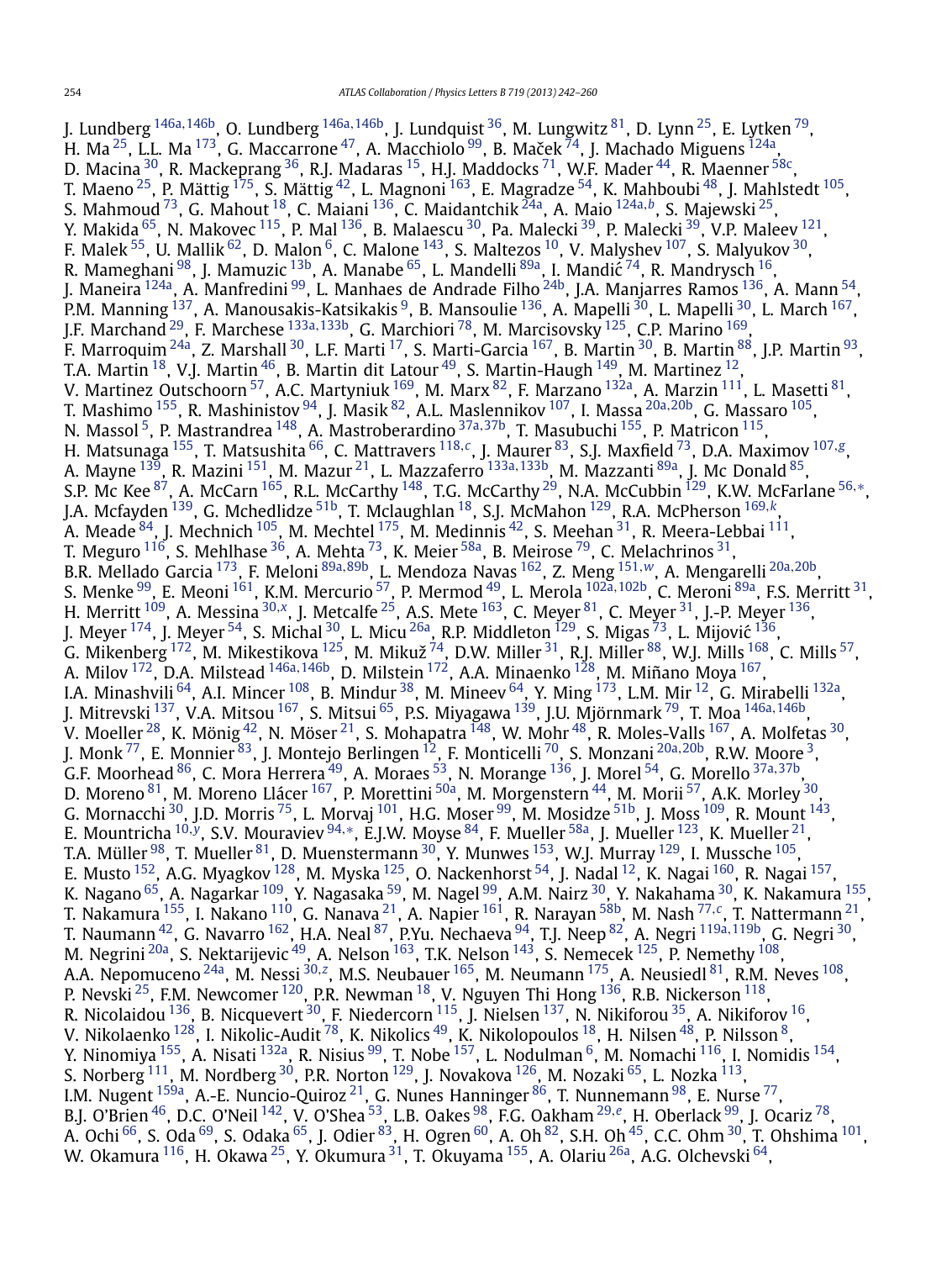S.A. Olivares Pino [32a,](#page-16-0) M. Oliveira [124a](#page-17-0)*,[h](#page-18-0)*, D. Oliveira Damazio [25,](#page-16-0) E. Oliver Garcia [167,](#page-18-0) D. Olivito [120,](#page-17-0) A. Olszewski [39,](#page-16-0) J. Olszowska [39,](#page-16-0) A. Onofre [124a](#page-17-0)*,[aa](#page-18-0)*, P.U.E. Onyisi [31,](#page-16-0) C.J. Oram [159a,](#page-18-0) M.J. Oreglia [31,](#page-16-0) Y. Oren [153,](#page-18-0) D. Orestano [134a](#page-17-0)*,*[134b,](#page-17-0) N. Orlando [72a](#page-17-0)*,*[72b,](#page-17-0) I. Orlov [107,](#page-17-0) C. Oropeza Barrera [53,](#page-16-0) R.S. Orr [158](#page-18-0), B. Osculati [50a](#page-16-0)*,*[50b,](#page-16-0) R. Ospanov [120,](#page-17-0) C. Osuna [12,](#page-16-0) G. Otero y Garzon [27,](#page-16-0) J.P. Ottersbach [105](#page-17-0), M. Ouchrif [135d](#page-17-0), E.A. Ouellette <sup>169</sup>, F. Ould-Saada <sup>117</sup>, A. Ouraou <sup>136</sup>, Q. Ouyang <sup>33a</sup>, A. Ovcharova <sup>15</sup>, M. Owen <sup>82</sup>, S. Owen  $^{139}$ , V.E. Ozcan  $^{19a}$ , N. Ozturk  $^8$ , A. Pacheco Pages  $^{12}$ , C. Padilla Aranda  $^{12}$ , S. Pagan Griso  $^{15}$ , E. Paganis <sup>139</sup>, C. Pahl <sup>99</sup>, F. Paige <sup>25</sup>, P. Pais <sup>84</sup>, K. Pajchel <sup>11[7](#page-16-0)</sup>, G. Palacino <sup>159b</sup>, C.P. Paleari <sup>7</sup>, S. Palestini <sup>30</sup>, D. Pallin  $^{34}$ , A. Palma  $^{124}$ , J.D. Palmer  $^{18}$ , Y.B. Pan  $^{173}$ , E. Panagiotopoulou  $^{10}$ , J.G. Panduro Vazquez  $^{76}$ , P. Pani <sup>[105](#page-17-0)</sup>, N. Panikashvili <sup>87</sup>, S. Panitkin <sup>25</sup>, D. Pantea <sup>26a</sup>, A. Papadelis <sup>146a</sup>, Th.D. Papadopoulou <sup>10</sup>, A. Paramonov [6,](#page-16-0) D. Paredes Hernandez [34,](#page-16-0) W. Park [25](#page-16-0)*,[ab](#page-18-0)*, M.A. Parker [28,](#page-16-0) F. Parodi [50a](#page-16-0)*,*[50b,](#page-16-0) J.A. Parsons [35](#page-16-0), U. Parzefall [48,](#page-16-0) S. Pashapour [54,](#page-16-0) E. Pasqualucci [132a](#page-17-0), S. Passaggio [50a,](#page-16-0) A. Passeri [134a](#page-17-0), F. Pastore [134a](#page-17-0)*,*[134b](#page-17-0)*,*[∗](#page-18-0), Fr. Pastore [76,](#page-17-0) G. Pásztor [49](#page-16-0)*,[ac](#page-18-0)*, S. Pataraia [175,](#page-18-0) N. Patel [150,](#page-18-0) J.R. Pater [82](#page-17-0), S. Patricelli [102a](#page-17-0)*,*[102b,](#page-17-0) T. Pauly [30,](#page-16-0) M. Pecsy <sup>144a</sup>, S. Pedraza Lopez <sup>167</sup>, M.I. Pedraza Morales <sup>173</sup>, S.V. Peleganchuk <sup>[107](#page-17-0)</sup>, D. Pelikan <sup>166</sup>, H. Peng [33b,](#page-16-0) B. Penning [31,](#page-16-0) A. Penson [35,](#page-16-0) J. Penwell [60,](#page-16-0) M. Perantoni [24a,](#page-16-0) K. Perez [35](#page-16-0)*,[ad](#page-18-0)*, T. Perez Cavalcanti [42,](#page-16-0) E. Perez Codina [159a,](#page-18-0) M.T. Pérez García-Estañ [167,](#page-18-0) V. Perez Reale [35](#page-16-0), L. Perini [89a](#page-17-0)*,*[89b,](#page-17-0) H. Pernegger  $^{30}$ , R. Perrino  $^{72}$ a, P. Perrodo  $^5$  $^5$ , V.D. Peshekhonov  $^{64}$ , K. Peters  $^{30}$ , B.A. Petersen  $^{30}$ , J. Petersen [30,](#page-16-0) T.C. Petersen [36,](#page-16-0) E. Petit [5,](#page-16-0) A. Petridis [154,](#page-18-0) C. Petridou [154,](#page-18-0) E. Petrolo [132a,](#page-17-0) F. Petrucci [134a](#page-17-0)*,*[134b,](#page-17-0) D. Petschull  $^{42}$ , M. Petteni  $^{142}$ , R. Pezoa  $^{32\text{b}}$ , A. Phan  $^{86}$ , P.W. Phillips  $^{129}$ , G. Piacquadio  $^{30}$ , A. Picazio  $^{49}$ , E. Piccaro [75,](#page-17-0) M. Piccinini [20a](#page-16-0)*,*[20b,](#page-16-0) S.M. Piec [42,](#page-16-0) R. Piegaia [27,](#page-16-0) D.T. Pignotti [109](#page-17-0), J.E. Pilcher [31,](#page-16-0) A.D. Pilkington [82,](#page-17-0) J. Pina [124a](#page-17-0)*,[b](#page-18-0)*, M. Pinamonti [164a](#page-18-0)*,*[164c,](#page-18-0) A. Pinder [118,](#page-17-0) J.L. Pinfold [3,](#page-16-0) B. Pinto [124a,](#page-17-0) C. Pizio [89a](#page-17-0)*,*[89b,](#page-17-0) M. Plamondon [169,](#page-18-0) M.-A. Pleier [25,](#page-16-0) E. Plotnikova [64,](#page-16-0) A. Poblaguev [25,](#page-16-0) S. Poddar [58a,](#page-16-0) F. Podlyski [34,](#page-16-0) L. Poggioli [115,](#page-17-0) D. Pohl [21,](#page-16-0) M. Pohl [49,](#page-16-0) G. Polesello [119a,](#page-17-0) A. Policicchio [37a](#page-16-0)*,*[37b,](#page-16-0) A. Polini [20a,](#page-16-0) J. Poll  $^{75}$  $^{75}$  $^{75}$ , V. Polychronakos  $^{25}$ , D. Pomeroy  $^{23}$ , K. Pommès  $^{30}$ , L. Pontecorvo  $^{132}$ a, B.G. Pope  $^{88},$ G.A. Popeneciu <sup>26a</sup>, D.S. Popovic <sup>13a</sup>, A. Poppleton <sup>[30](#page-16-0)</sup>, X. Portell Bueso <sup>30</sup>, G.E. Pospelov <sup>99</sup>, S. Pospisil <sup>127</sup>, I.N. Potrap <sup>99</sup>, C.J. Potter <sup>149</sup>, C.T. Potter <sup>114</sup>, G. Poulard <sup>30</sup>, J. Poveda <sup>[60](#page-16-0)</sup>, V. Pozdnyakov <sup>64</sup>, R. Prabhu <sup>77</sup>, P. Pralavorio <sup>83</sup>, A. Pranko <sup>15</sup>, S. Prasad <sup>30</sup>, R. Pravahan <sup>25</sup>, S. Prell <sup>63</sup>, K. Pretzl <sup>17</sup>, D. Price <sup>60</sup>, J. Price <sup>73</sup>, L.E. Price  $^6$ , D. Prieur  $^{123}$  $^{123}$  $^{123}$ , M. Primavera  $^{72a}$ , K. Prokofiev  $^{108}$ , F. Prokoshin  $^{32b}$ , S. Protopopescu  $^{25}$ , J. Proudfoot  $^6$ , X. Prudent  $^{44}$ , M. Przybycien  $^{38}$ , H. Przysiezniak  $^5$ , S. Psoroulas  $^{21}$ , E. Ptacek  $^{114},$ E. Pueschel [84,](#page-17-0) J. Purdham [87,](#page-17-0) M. Purohit [25](#page-16-0)*,[ab](#page-18-0)*, P. Puzo [115,](#page-17-0) Y. Pylypchenko [62,](#page-16-0) J. Qian [87,](#page-17-0) A. Quadt [54](#page-16-0), D.R. Quarrie <sup>[15](#page-16-0)</sup>, W.B. Quayle <sup>173</sup>, F. Quinonez <sup>32a</sup>, M. Raas <sup>104</sup>, V. Radeka <sup>25</sup>, V. Radescu <sup>42</sup>, P. Radloff <sup>114</sup>, F. Ragusa [89a](#page-17-0)*,*[89b,](#page-17-0) G. Rahal [178,](#page-18-0) A.M. Rahimi [109,](#page-17-0) D. Rahm [25,](#page-16-0) S. Rajagopalan [25,](#page-16-0) M. Rammensee [48,](#page-16-0) M. Rammes  $^{141}$  $^{141}$  $^{141}$ , A.S. Randle-Conde  $^{40}$  $^{40}$  $^{40}$ , K. Randrianarivony  $^{29}$ , F. Rauscher  $^{98}$ , T.C. Rave  $^{48}$ , M. Raymond  $^{30}$ , A.L. Read [117,](#page-17-0) D.M. Rebuzzi [119a](#page-17-0)*,*[119b,](#page-17-0) A. Redelbach [174,](#page-18-0) G. Redlinger [25,](#page-16-0) R. Reece [120,](#page-17-0) K. Reeves [41,](#page-16-0) A. Reinsch <sup>114</sup>, I. Reisinger <sup>43</sup>, C. Rembser <sup>30</sup>, Z.L. Ren <sup>151</sup>, A. Renaud <sup>115</sup>, M. Rescigno <sup>132a</sup>, S. Resconi <sup>89a</sup>, B. Resende [136,](#page-17-0) P. Reznicek [98,](#page-17-0) R. Rezvani [158,](#page-18-0) R. Richter [99,](#page-17-0) E. Richter-Was [5](#page-16-0)*,[ae](#page-18-0)*, M. Ridel [78,](#page-17-0) M. Rijpstra [105,](#page-17-0) M. Rijssenbeek [148,](#page-18-0) A. Rimoldi [119a](#page-17-0)*,*[119b,](#page-17-0) L. Rinaldi [20a,](#page-16-0) R.R. Rios [40,](#page-16-0) I. Riu [12,](#page-16-0) G. Rivoltella [89a](#page-17-0)*,*[89b,](#page-17-0) F. Rizatdinova [112,](#page-17-0) E. Rizvi [75,](#page-17-0) S.H. Robertson [85](#page-17-0)*,[k](#page-18-0)*, A. Robichaud-Veronneau [118,](#page-17-0) D. Robinson [28,](#page-16-0) J.E.M. Robinson [82,](#page-17-0) A. Robson [53,](#page-16-0) J.G. Rocha de Lima [106,](#page-17-0) C. Roda [122a](#page-17-0)*,*[122b,](#page-17-0) D. Roda Dos Santos [30,](#page-16-0) A. Roe [54,](#page-16-0) S. Roe [30,](#page-16-0) O. Røhne [117,](#page-17-0) S. Rolli [161,](#page-18-0) A. Romaniouk [96,](#page-17-0) M. Romano [20a](#page-16-0)*,*[20b,](#page-16-0) G. Romeo [27,](#page-16-0) E. Romero Adam [167,](#page-18-0) N. Rompotis  $^{138}$  $^{138}$  $^{138}$ , L. Roos  $^{78}$ , E. Ros  $^{167}$ , S. Rosati  $^{132}$ , K. Rosbach  $^{49}$  $^{49}$  $^{49}$ , A. Rose  $^{149}$ , M. Rose  $^{76}$ , G.A. Rosenbaum  $^{158}$ , E.I. Rosenberg  $^{63}$ , P.L. Rosendahl  $^{14}$  $^{14}$  $^{14}$ , O. Rosenthal  $^{141}$ , L. Rosselet  $^{49}$  $^{49}$  $^{49}$ , V. Rossetti  $^{12}$ , E. Rossi [132a](#page-17-0)*,*[132b,](#page-17-0) L.P. Rossi [50a,](#page-16-0) M. Rotaru [26a,](#page-16-0) I. Roth [172,](#page-18-0) J. Rothberg [138,](#page-17-0) D. Rousseau [115,](#page-17-0) C.R. Royon [136,](#page-17-0) A. Rozanov [83,](#page-17-0) Y. Rozen [152](#page-18-0), X. Ruan [33a](#page-16-0)*,[af](#page-18-0)* , F. Rubbo [12,](#page-16-0) I. Rubinskiy [42,](#page-16-0) N. Ruckstuhl [105,](#page-17-0) V.I. Rud [97,](#page-17-0) C. Rudolph  $^{44}$ , G. Rudolph  $^{61}$ , F. Rühr  $^7$ , A. Ruiz-Martinez  $^{63}$ , L. Rumyantsev  $^{64}$ , Z. Rurikova  $^{48}$ , N.A. Rusakovich  $^{64}$ , A. Ruschke  $^{98}$ , J.P. Rutherfoord  $^7$ , P. Ruzicka  $^{125}$  $^{125}$  $^{125}$ , Y.F. Ryabov  $^{121}$ , M. Rybar  $^{126}$ , G. Rybkin  $^{115}$ , N.C. Ryder  $^{118}$ , A.F. Saavedra  $^{150}$ , I. Sadeh  $^{153}$ , H.F-W. Sadrozinski  $^{137}$ , R. Sadykov  $^{64}$ , F. Safai Tehrani [132a,](#page-17-0) H. Sakamoto [155,](#page-18-0) G. Salamanna [75,](#page-17-0) A. Salamon [133a,](#page-17-0) M. Saleem [111,](#page-17-0) D. Salek [30,](#page-16-0) D. Salihagic [99,](#page-17-0) A. Salnikov [143,](#page-17-0) J. Salt [167](#page-18-0), B.M. Salvachua Ferrando [6](#page-16-0), D. Salvatore [37a](#page-16-0)*,*[37b,](#page-16-0) F. Salvatore [149,](#page-18-0) A. Salvucci [104,](#page-17-0) A. Salzburger [30](#page-16-0), D. Sampsonidis [154,](#page-18-0) B.H. Samset [117,](#page-17-0) A. Sanchez [102a](#page-17-0)*,*[102b,](#page-17-0) V. Sanchez Martinez  $^{167}$ , H. Sandaker  $^{14}$ , H.G. Sander  $^{81}$ , M.P. Sanders  $^{98}$ , M. Sandhoff  $^{175}$ , T. Sandoval  $^{28}$ , C. Sandoval  $^{162}$ , R. Sandstroem  $^{99}$ , D.P.C. Sankey  $^{129}$ , A. Sansoni  $^{47}$ , C. Santamarina Rios  $^{85}$ , C. Santoni  $^{34}$ , R. Santonico [133a](#page-17-0)*,*[133b,](#page-17-0) H. Santos [124a,](#page-17-0) I. Santoyo Castillo [149,](#page-18-0) J.G. Saraiva [124a,](#page-17-0) T. Sarangi [173](#page-18-0),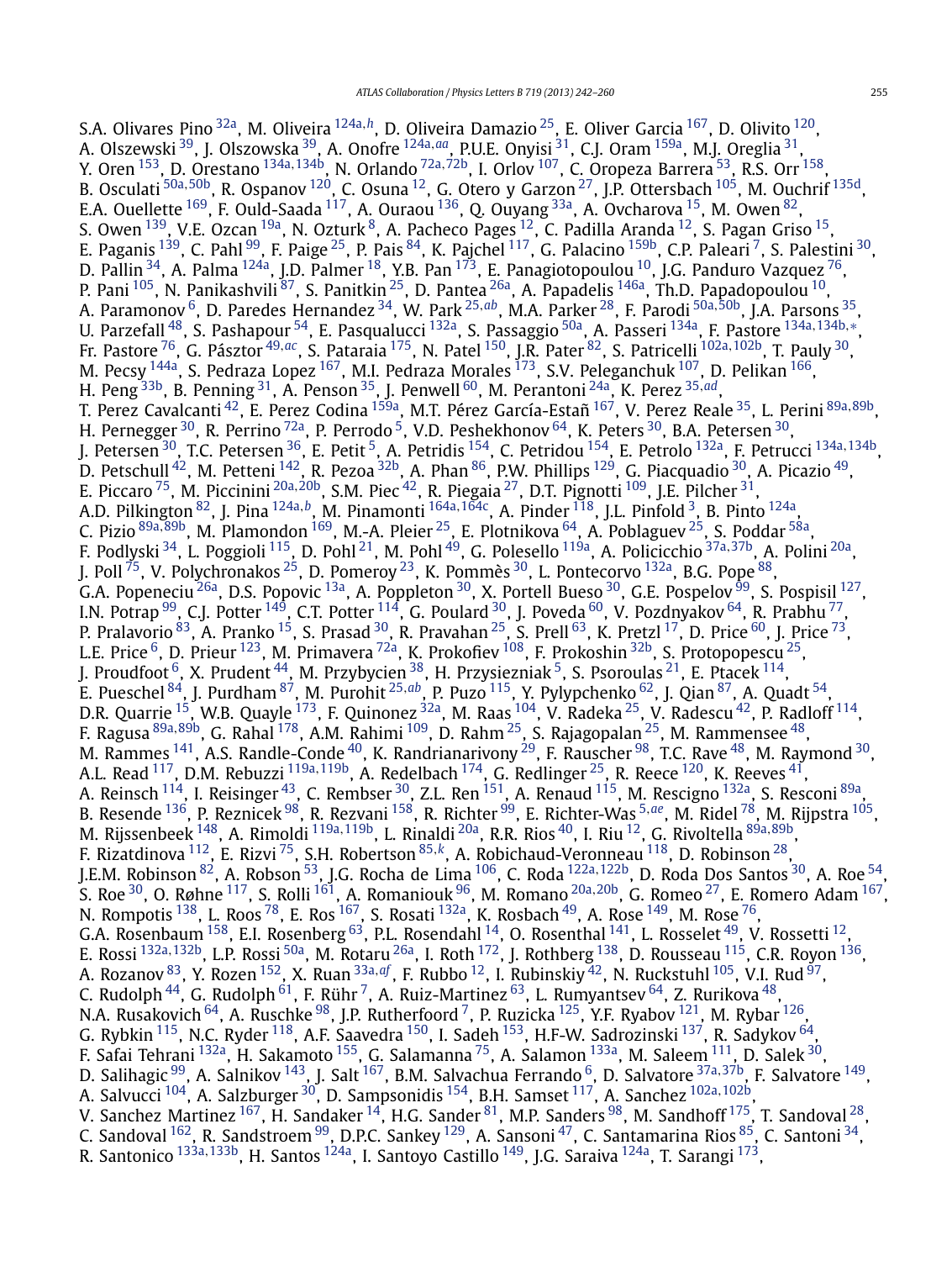E. Sarkisyan-Grinbaum [8,](#page-16-0) B. Sarrazin [21,](#page-16-0) F. Sarri [122a](#page-17-0)*,*[122b,](#page-17-0) G. Sartisohn [175,](#page-18-0) O. Sasaki [65,](#page-16-0) Y. Sasaki [155,](#page-18-0) N. Sasao [67,](#page-16-0) I. Satsounkevitch [90,](#page-17-0) G. Sauvage [5](#page-16-0)*,*[∗](#page-18-0), E. Sauvan [5,](#page-16-0) J.B. Sauvan [115,](#page-17-0) P. Savard [158](#page-18-0)*,[e](#page-18-0)*, V. Savinov [123](#page-17-0), D.O. Savu [30,](#page-16-0) L. Sawyer [25](#page-16-0)*,[m](#page-18-0)*, D.H. Saxon [53,](#page-16-0) J. Saxon [120,](#page-17-0) C. Sbarra [20a,](#page-16-0) A. Sbrizzi [20a](#page-16-0)*,*[20b,](#page-16-0) D.A. Scannicchio <sup>163</sup>, M. Scarcella <sup>150</sup>, J. Schaarschmidt <sup>115</sup>, P. Schacht <sup>99</sup>, D. Schaefer <sup>120</sup>, U. Schäfer <sup>81</sup>, A. Schaelicke  $^{46}$ , S. Schaepe  $^{21}$ , S. Schaetzel  $^{58\mathrm{b}}$ , A.C. Schaffer  $^{115}$ , D. Schaile  $^{98}$ , R.D. Schamberger  $^{148}$ , A.G. Schamov <sup>107</sup>, V. Scharf <sup>[58a](#page-16-0)</sup>, V.A. Schegelsky <sup>121</sup>, D. Scheirich <sup>87</sup>, M. Schernau <sup>[163](#page-18-0)</sup>, M.I. Scherzer <sup>[35](#page-16-0)</sup>, C. Schiavi [50a](#page-16-0)*,*[50b,](#page-16-0) J. Schieck [98,](#page-17-0) M. Schioppa [37a](#page-16-0)*,*[37b,](#page-16-0) S. Schlenker [30,](#page-16-0) E. Schmidt [48,](#page-16-0) K. Schmieden [21,](#page-16-0) C. Schmitt  $^{81}$ , S. Schmitt  $^{58\mathrm{b}}$ , B. Schneider  $^{17}$ , U. Schnoor  $^{44}$ , L. Schoeffel  $^{136}$ , A. Schoening  $^{58\mathrm{b}}$ , A.L.S. Schorlemmer  $^{54}$  $^{54}$  $^{54}$ , M. Schott  $^{30}$ , D. Schouten  $^{159a}$ , J. Schovancova  $^{125}$ , M. Schram  $^{85}$ , C. Schroeder  $^{81}$  $^{81}$  $^{81}$ , N. Schroer <sup>58c</sup>, M.J. Schultens <sup>21</sup>, J. Schultes <sup>[175](#page-18-0)</sup>, H.-C. Schultz-Coulon <sup>58a</sup>, H. Schulz <sup>16</sup>, M. Schumacher <sup>48</sup>, B.A. Schumm  $^{137}$ , Ph. Schune  $^{136}$ , C. Schwanenberger  $^{82}$ , A. Schwartzman  $^{143}$ , Ph. Schwegler  $^{99}$ , Ph. Schwemling  $^{78}$ , R. Schwienhorst  $^{88}$  $^{88}$  $^{88}$ , R. Schwierz  $^{44}$ , J. Schwindling  $^{136}$ , T. Schwindt  $^{21}$ , M. Schwoerer  $^5$ , F.G. Sciacca  $^{17}$ , G. Sciolla  $^{23}$ , W.G. Scott  $^{129}$ , J. Searcy  $^{114}$ , G. Sedov  $^{42}$  $^{42}$  $^{42}$ , E. Sedykh  $^{121}$ , S.C. Seidel  $^{103}$ , A. Seiden <sup>137</sup>, F. Seifert <sup>44</sup>, J.M. Seixas <sup>24a</sup>, G. Sekhniaidze <sup>102a</sup>, S.J. Sekula <sup>40</sup>, K.E. Selbach <sup>46</sup>, D.M. Seliverstov [121](#page-17-0), B. Sellden [146a,](#page-18-0) G. Sellers [73](#page-17-0), M. Seman [144b,](#page-17-0) N. Semprini-Cesari [20a](#page-16-0)*,*[20b,](#page-16-0) C. Serfon [98,](#page-17-0) L. Serin <sup>115</sup>, L. Serkin <sup>54</sup>, R. Seuster <sup>159a</sup>, H. Severini <sup>111</sup>, A. Sfyrla <sup>30</sup>, E. Shabalina <sup>54</sup>, M. Shamim <sup>114</sup>, L.Y. Shan [33a,](#page-16-0) J.T. Shank [22,](#page-16-0) Q.T. Shao [86,](#page-17-0) M. Shapiro [15,](#page-16-0) P.B. Shatalov [95,](#page-17-0) K. Shaw [164a](#page-18-0)*,*[164c,](#page-18-0) D. Sherman [176,](#page-18-0) P. Sherwood <sup>77</sup>, S. Shimizu <sup>[101](#page-17-0)</sup>, M. Shimojima <sup>100</sup>, T. Shin <sup>56</sup>, M. Shiyakova <sup>64</sup>, A. Shmeleva <sup>94</sup>, M.J. Shochet  $^{31}$ , D. Short  $^{118}$ , S. Shrestha  $^{63}$  $^{63}$  $^{63}$ , E. Shulga  $^{96}$ , M.A. Shupe  $^7$ , P. Sicho  $^{125}$ , A. Sidoti  $^{132}$ , F. Siegert <sup>48</sup>, Dj. Sijacki <sup>13a</sup>, O. Silbert <sup>[172](#page-18-0)</sup>, J. Silva <sup>124a</sup>, Y. Silver <sup>153</sup>, D. Silverstein <sup>143</sup>, S.B. Silverstein <sup>146a</sup>, V. Simak [127,](#page-17-0) O. Simard [136,](#page-17-0) Lj. Simic [13a,](#page-16-0) S. Simion [115,](#page-17-0) E. Simioni [81,](#page-17-0) B. Simmons [77,](#page-17-0) R. Simoniello [89a](#page-17-0)*,*[89b,](#page-17-0) M. Simonyan [36,](#page-16-0) P. Sinervo [158,](#page-18-0) N.B. Sinev [114,](#page-17-0) V. Sipica [141,](#page-17-0) G. Siragusa [174,](#page-18-0) A. Sircar [25,](#page-16-0) A.N. Sisakyan [64](#page-16-0)*,*[∗](#page-18-0), S.Yu. Sivoklokov [97,](#page-17-0) J. Sjölin [146a](#page-18-0)*,*[146b,](#page-18-0) T.B. Sjursen [14,](#page-16-0) L.A. Skinnari [15,](#page-16-0) H.P. Skottowe [57,](#page-16-0) K. Skovpen [107,](#page-17-0) P. Skubic  $^{111}$ , M. Slater  $^{18}$ , T. Slavicek  $^{127}$ , K. Sliwa  $^{161}$ , V. Smakhtin  $^{172}$ , B.H. Smart  $^{46}$ , L. Smestad  $^{117}$ , S.Yu. Smirnov  $^{96}$  $^{96}$  $^{96}$ , Y. Smirnov  $^{96}$ , L.N. Smirnova  $^{97}$ , O. Smirnova  $^{79}$ , B.C. Smith  $^{57}$ , D. Smith  $^{143}$ , K.M. Smith  $^{53}$ , M. Smizanska  $^{71}$ , K. Smolek  $^{127}$ , A.A. Snesarev  $^{94}$ , S.W. Snow  $^{82}$ , J. Snow  $^{111}$ , S. Snyder  $^{25}$  $^{25}$  $^{25}$ , R. Sobie [169](#page-18-0)*,[k](#page-18-0)*, J. Sodomka [127,](#page-17-0) A. Soffer [153,](#page-18-0) C.A. Solans [167,](#page-18-0) M. Solar [127,](#page-17-0) J. Solc [127,](#page-17-0) E.Yu. Soldatov [96,](#page-17-0) U. Soldevila [167,](#page-18-0) E. Solfaroli Camillocci [132a](#page-17-0)*,*[132b,](#page-17-0) A.A. Solodkov [128,](#page-17-0) O.V. Solovyanov [128,](#page-17-0) V. Solovyev [121,](#page-17-0) N. Soni [1](#page-16-0), A. Sood [15,](#page-16-0) V. Sopko [127](#page-17-0), B. Sopko [127](#page-17-0), M. Sosebee [8,](#page-16-0) R. Soualah [164a](#page-18-0)*,*[164c,](#page-18-0) A. Soukharev [107,](#page-17-0) S. Spagnolo [72a](#page-17-0)*,*[72b](#page-17-0), F. Spanò [76,](#page-17-0) R. Spighi [20a,](#page-16-0) G. Spigo [30,](#page-16-0) R. Spiwoks [30,](#page-16-0) M. Spousta [126](#page-17-0)*,[ag](#page-18-0)*, T. Spreitzer [158,](#page-18-0) B. Spurlock  $^8$ , R.D. St. Denis  $^{53}$ , J. Stahlman  $^{120}$  $^{120}$  $^{120}$ , R. Stamen  $^{58\mathrm{a}}$ , E. Stanecka  $^{39}$ , R.W. Stanek  $^6$ , C. Stanescu  $^{134}$ a, M. Stanescu-Bellu $^{42}$ , M.M. Stanitzki $^{42}$ , S. Stapnes  $^{117}$ , E.A. Starchenko  $^{128}$ , J. Stark $^{55}$ , P. Staroba [125,](#page-17-0) P. Starovoitov [42,](#page-16-0) R. Staszewski [39,](#page-16-0) A. Staude [98,](#page-17-0) P. Stavina [144a](#page-17-0)*,*[∗](#page-18-0), G. Steele [53,](#page-16-0) P. Steinbach [44,](#page-16-0) P. Steinberg  $^{25}$ , I. Stekl  $^{127}$ , B. Stelzer  $^{142}$ , H.J. Stelzer  $^{88}$ , O. Stelzer-Chilton  $^{159a}$ , H. Stenzel  $^{52}$ , S. Stern  $^{99}$ , P. Steinberg  $^{25}$ , I. Stekl  $^{127}$ , B. Stelzer  $^{142}$ , H.J. Stelzer  $^{88$ G.A. Stewart  $^{30}$  $^{30}$  $^{30}$ , J.A. Stillings  $^{21}$  $^{21}$  $^{21}$ , M.C. Stockton  $^{85}$ , K. Stoerig  $^{48}$ , G. Stoicea  $^{26\mathrm{a}}$ , S. Stonjek  $^{99}$ , P. Strachota  $^{126}$ , A.R. Stradling [8,](#page-16-0) A. Straessner [44,](#page-16-0) J. Strandberg [147,](#page-18-0) S. Strandberg [146a](#page-18-0)*,*[146b](#page-18-0), A. Strandlie [117,](#page-17-0) M. Strang [109,](#page-17-0) E. Strauss [143,](#page-17-0) M. Strauss [111,](#page-17-0) P. Strizenec [144b,](#page-17-0) R. Ströhmer [174,](#page-18-0) D.M. Strom [114](#page-17-0), J.A. Strong [76](#page-17-0)*,*[∗](#page-18-0), R. Stroynowski [40,](#page-16-0) B. Stugu [14,](#page-16-0) I. Stumer [25](#page-16-0)*,*[∗](#page-18-0), J. Stupak [148,](#page-18-0) P. Sturm [175,](#page-18-0) N.A. Styles [42,](#page-16-0) D.A. Soh [151](#page-18-0)*,[u](#page-18-0)*, D. Su  $^{143}$ , H.S. Subramania  $^3$ , R. Subramaniam  $^{25}$ , A. Succurro  $^{12}$ , Y. Sugaya  $^{116}$ , C. Suhr  $^{106}$ , M. Suk  $^{126}$ , V.V. Sulin [94,](#page-17-0) S. Sultansoy [4d,](#page-16-0) T. Sumida [67,](#page-16-0) X. Sun [55](#page-16-0), J.E. Sundermann [48,](#page-16-0) K. Suruliz [139,](#page-17-0) G. Susinno [37a](#page-16-0)*,*[37b,](#page-16-0) M.R. Sutton <sup>149</sup>, Y. Suzuki <sup>[65](#page-16-0)</sup>, Y. Suzuki <sup>66</sup>, M. Svatos <sup>125</sup>, S. Swedish <sup>168</sup>, I. Sykora <sup>[144a](#page-17-0)</sup>, T. Sykora <sup>[126](#page-17-0)</sup>, J. Sánchez <sup>167</sup>, D. Ta <sup>105</sup>, K. Tackmann <sup>42</sup>, A. Taffard <sup>163</sup>, R. Tafirout <sup>[159a](#page-18-0)</sup>, N. Taiblum <sup>153</sup>, Y. Takahashi <sup>101</sup>, H. Takai [25,](#page-16-0) R. Takashima [68,](#page-16-0) H. Takeda [66,](#page-16-0) T. Takeshita [140,](#page-17-0) Y. Takubo [65,](#page-16-0) M. Talby [83,](#page-17-0) A. Talyshev [107](#page-17-0)*,[g](#page-18-0)*, M.C. Tamsett  $^{25}$ , K.G. Tan  $^{86}$ , J. Tanaka  $^{155}$ , R. Tanaka  $^{115}$ , S. Tanaka  $^{131}$ , S. Tanaka  $^{65}$ , A.J. Tanasijczuk  $^{142}$ , K. Tani <sup>66</sup>, N. Tannoury <sup>83</sup>, S. Tapprogge <sup>81</sup>, D. Tardif <sup>158</sup>, S. Tarem <sup>152</sup>, F. Tarrade <sup>29</sup>, G.F. Tartarelli <sup>89a</sup>, P. Tas [126,](#page-17-0) M. Tasevsky [125,](#page-17-0) E. Tassi [37a](#page-16-0)*,*[37b,](#page-16-0) Y. Tayalati [135d,](#page-17-0) C. Taylor [77,](#page-17-0) F.E. Taylor [92](#page-17-0), G.N. Taylor [86,](#page-17-0) W. Taylor <sup>159b</sup>, M. Teinturier <sup>115</sup>, F.A. Teischinger <sup>30</sup>, M. Teixeira Dias Castanheira <sup>75</sup>, P. Teixeira-Dias <sup>76</sup>, K.K. Temming  $^{48}$ , H. Ten Kate  $^{30}$ , P.K. Teng  $^{151}$ , S. Terada  $^{65}$ , K. Terashi  $^{155}$ , J. Terron  $^{80}$ , M. Testa  $^{47}$ , R.J. Teuscher [158](#page-18-0)*,[k](#page-18-0)*, J. Therhaag [21,](#page-16-0) T. Theveneaux-Pelzer [78,](#page-17-0) S. Thoma [48,](#page-16-0) J.P. Thomas [18,](#page-16-0) E.N. Thompson [35,](#page-16-0) P.D. Thompson  $^{18}$ , P.D. Thompson  $^{158}$ , A.S. Thompson  $^{53}$ , L.A. Thomsen  $^{36}$ , E. Thomson  $^{120}$ , M. Thomson  $^{28}$ , W.M. Thong [86,](#page-17-0) R.P. Thun [87,](#page-17-0) F. Tian [35,](#page-16-0) M.J. Tibbetts [15,](#page-16-0) T. Tic [125,](#page-17-0) V.O. Tikhomirov [94,](#page-17-0) Y.A. Tikhonov [107](#page-17-0)*,[g](#page-18-0)*, S. Timoshenko<sup>96</sup>, E. Tiouchichine  $83$ , P. Tipton  $176$ , S. Tisserant  $83$ , T. Todorov <sup>[5](#page-16-0)</sup>, S. Todorova-Nova  $161$ ,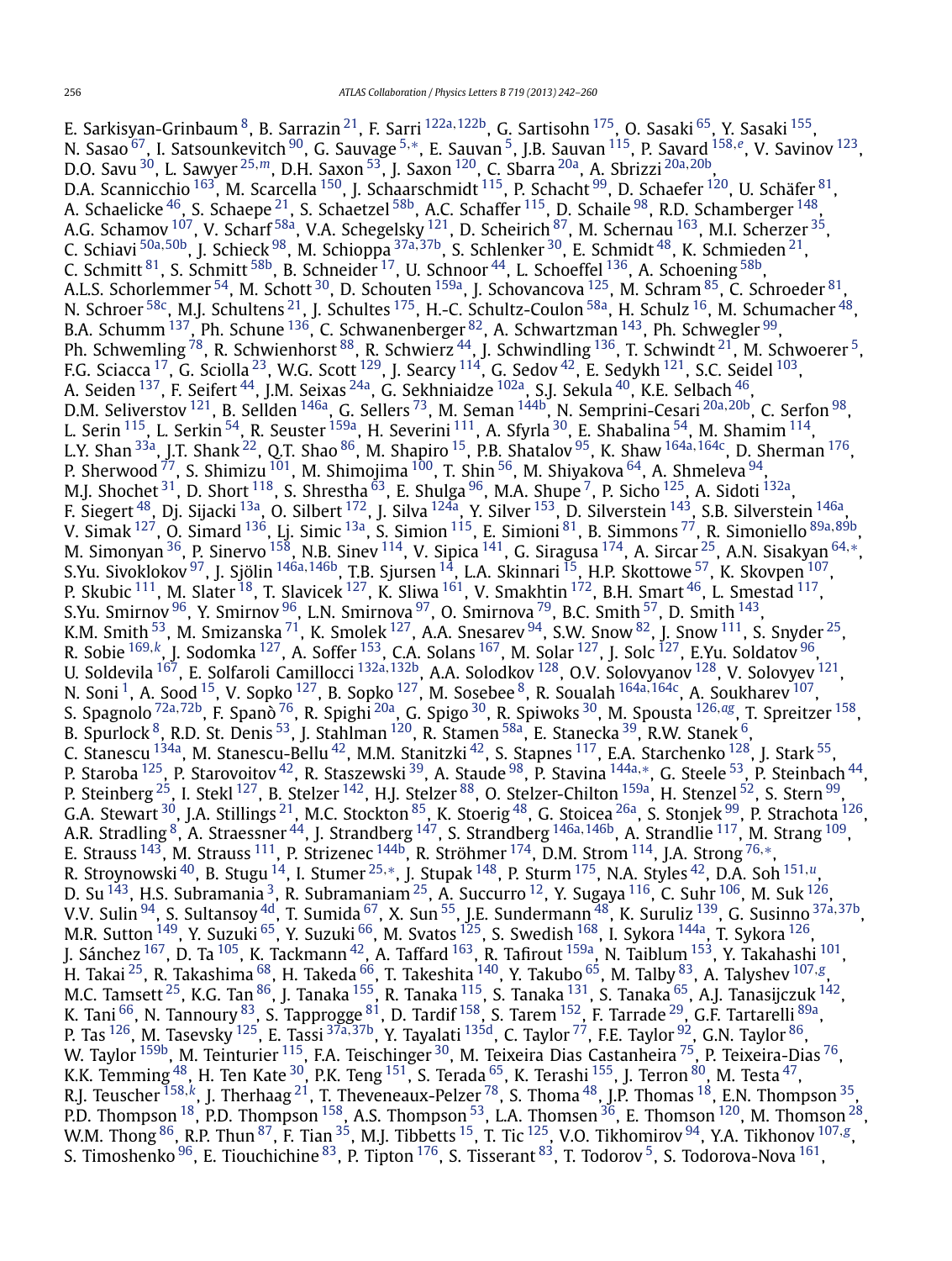B. Toggerson <sup>163</sup>, J. Tojo <sup>69</sup>, S. Tokár <sup>144a</sup>, K. Tokushuku <sup>65</sup>, K. Tollefson <sup>88</sup>, M. Tomoto <sup>101</sup>, L. Tompkins <sup>31</sup>, K. Toms  $^{103}$ , A. Tonoyan  $^{14}$ , C. Topfel  $^{17}$ , N.D. Topilin  $^{64}$ , E. Torrence  $^{114}$ , H. Torres  $^{78}$ , E. Torró Pastor  $^{167},$ J. Toth [83](#page-17-0)*,[ac](#page-18-0)*, F. Touchard [83,](#page-17-0) D.R. Tovey [139,](#page-17-0) T. Trefzger [174,](#page-18-0) L. Tremblet [30](#page-16-0), A. Tricoli [30,](#page-16-0) I.M. Trigger [159a,](#page-18-0) S. Trincaz-Duvoid  $^{78}$ , M.F. Tripiana  $^{70}$ , N. Triplett  $^{25}$ , W. Trischuk  $^{158}$ , B. Trocmé  $^{55}$ , C. Troncon  $^{89\mathrm{a}},$ M. Trottier-McDonald  $^{142}$ , P. True  $^{88}$ , M. Trzebinski  $^{39}$  $^{39}$  $^{39}$ , A. Trzupek  $^{39}$ , C. Tsarouchas  $^{30}$ , J.C-L. Tseng  $^{118},$ M. Tsiakiris [105,](#page-17-0) P.V. Tsiareshka [90,](#page-17-0) D. Tsionou [5](#page-16-0)*,[ah](#page-18-0)*, G. Tsipolitis [10,](#page-16-0) S. Tsiskaridze [12,](#page-16-0) V. Tsiskaridze [48,](#page-16-0) E.G. Tskhadadze <sup>51a</sup>, I.I. Tsukerman <sup>95</sup>, V. Tsulaia <sup>15</sup>, J.-W. Tsung <sup>21</sup>, S. Tsuno <sup>65</sup>, D. Tsybychev <sup>[148](#page-18-0)</sup>, A. Tua <sup>139</sup>, A. Tudorache <sup>26a</sup>, V. Tudorache <sup>26a</sup>, J.M. Tuggle <sup>31</sup>, A.N. Tuna <sup>120</sup>, M. Turala <sup>39</sup>, D. Turecek <sup>127</sup>, I. Turk Cakir [4e,](#page-16-0) E. Turlay [105](#page-17-0), R. Turra [89a](#page-17-0)*,*[89b](#page-17-0), P.M. Tuts [35,](#page-16-0) A. Tykhonov [74,](#page-17-0) M. Tylmad [146a](#page-18-0)*,*[146b,](#page-18-0) M. Tyndel  $^{129}$ , G. Tzanakos  $^9$ , K. Uchida  $^{21}$ , I. Ueda  $^{155}$ , R. Ueno  $^{29}$ , M. Ugland  $^{14}$ , M. Uhlenbrock  $^{21}$ , M. Uhrmacher  $^{54}$ , F. Ukegawa  $^{160}$ , G. Unal  $^{30}$  $^{30}$  $^{30}$ , A. Undrus  $^{25}$  $^{25}$  $^{25}$ , G. Unel  $^{163}$ , Y. Unno  $^{65}$ , D. Urbaniec  $^{35}$ , P. Urquijo [21,](#page-16-0) G. Usai [8,](#page-16-0) M. Uslenghi [119a](#page-17-0)*,*[119b,](#page-17-0) L. Vacavant [83,](#page-17-0) V. Vacek [127,](#page-17-0) B. Vachon [85,](#page-17-0) S. Vahsen [15,](#page-16-0) J. Valenta [125,](#page-17-0) S. Valentinetti [20a](#page-16-0)*,*[20b](#page-16-0), A. Valero [167,](#page-18-0) S. Valkar [126,](#page-17-0) E. Valladolid Gallego [167,](#page-18-0) S. Vallecorsa [152,](#page-18-0) J.A. Valls Ferrer [167,](#page-18-0) R. Van Berg [120,](#page-17-0) P.C. Van Der Deijl [105,](#page-17-0) R. van der Geer [105,](#page-17-0) H. van der Graaf [105,](#page-17-0) R. Van Der Leeuw  $^{105}$ , E. van der Poel  $^{105}$ , D. van der Ster<sup>30</sup>, N. van Eldik<sup>30</sup>, P. van Gemmeren  $^6$ , I. van Vulpen <sup>105</sup>, M. Vanadia <sup>[99](#page-17-0)</sup>, W. Vandelli <sup>30</sup>, A. Vaniachine <sup>6</sup>, P. Vankov <sup>42</sup>, F. Vannucci <sup>78</sup>, R. Vari <sup>[132a](#page-17-0)</sup>, E.W. Varnes <sup>7</sup>, T. Varol  $^{84}$  $^{84}$  $^{84}$ , D. Varouchas  $^{15}$ , A. Vartapetian  $^8$ , K.E. Varvell  $^{150}$ , V.I. Vassilakopoulos  $^{56}$ , F. Vazeille [34,](#page-16-0) T. Vazquez Schroeder [54,](#page-16-0) G. Vegni [89a](#page-17-0)*,*[89b,](#page-17-0) J.J. Veillet [115,](#page-17-0) F. Veloso [124a,](#page-17-0) R. Veness [30,](#page-16-0) S. Veneziano [132a,](#page-17-0) A. Ventura [72a](#page-17-0)*,*[72b,](#page-17-0) D. Ventura [84,](#page-17-0) M. Venturi [48,](#page-16-0) N. Venturi [158,](#page-18-0) V. Vercesi [119a](#page-17-0), M. Verducci [138,](#page-17-0) W. Verkerke [105,](#page-17-0) J.C. Vermeulen [105,](#page-17-0) A. Vest [44,](#page-16-0) M.C. Vetterli [142](#page-17-0)*,[e](#page-18-0)*, I. Vichou [165,](#page-18-0) T. Vickey [145b](#page-18-0)*,[ai](#page-18-0)*, O.E. Vickey Boeriu [145b](#page-18-0), G.H.A. Viehhauser [118,](#page-17-0) S. Viel [168,](#page-18-0) M. Villa [20a](#page-16-0)*,*[20b](#page-16-0), M. Villaplana Perez [167,](#page-18-0) E. Vilucchi <sup>47</sup>, M.G. Vincter <sup>29</sup>, E. Vinek <sup>30</sup>, V.B. Vinogradov <sup>64</sup>, M. Virchaux <sup>[136](#page-17-0),[∗](#page-18-0)</sup>, M. Virchaux <sup>136,</sup>∗, J. Virzi  $^{15}$ , O. Vitells  $^{172}$  $^{172}$  $^{172}$ , M. Viti  $^{42}$ , I. Vivarelli  $^{48}$ , F. Vives Vaque  $^3$ , S. Vlachos  $^{10}$ , D. Vladoiu  $^{98}$ , M. Vlasak <sup>[127](#page-17-0)</sup>, A. Vogel <sup>21</sup>, P. Vokac <sup>127</sup>, G. Volpi <sup>47</sup>, M. Volpi <sup>86</sup>, G. Volpini <sup>89a</sup>, H. von der Schmitt <sup>99</sup>, H. von Radziewski $^{48}$ , E. von Toerne $^{21}$ , V. Vorobel  $^{126}$ , V. Vorwerk  $^{12}$ , M. Vos  $^{167}$ , R. Voss  $^{30}$ , T.T. Voss  $^{175}$  $^{175}$  $^{175}$ , J.H. Vossebeld <sup>73</sup>, N. Vranjes <sup>136</sup>, M. Vranjes Milosavljevic <sup>105</sup>, V. Vrba <sup>125</sup>, M. Vreeswijk <sup>105</sup>, T. Vu Anh <sup>48</sup>, R. Vuillermet  $^{30}$  $^{30}$  $^{30}$ , I. Vukotic  $^{31}$ , W. Wagner  $^{175}$ , P. Wagner  $^{120}$  $^{120}$  $^{120}$ , H. Wahlen  $^{175}$ , S. Wahrmund  $^{44}$ , J. Wakabayashi  $^{101}$ , S. Walch  $^{87}$ , J. Walder  $^{71}$ , R. Walker  $^{98}$ , W. Walkowiak  $^{141}$  $^{141}$  $^{141}$ , R. Wall  $^{176}$ , P. Waller  $^{73}$ , B. Walsh  $^{176}$ , C. Wang  $^{45}$ , H. Wang  $^{173}$ , H. Wang  $^{40}$ , J. Wang  $^{151}$ , J. Wang  $^{55}$  $^{55}$  $^{55}$ , R. Wang  $^{103}$ , S.M. Wang  $^{151}$ , T. Wang  $^{21}$ , A. Warburton  $^{85}$ , C.P. Ward  $^{28}$ , D.R. Wardrope  $^{77}$ , M. Warsinsky  $^{48}$ , A. Washbrook  $^{46},$ C. Wasicki  $^{42}$ , I. Watanabe  $^{66}$ , P.M. Watkins  $^{18}$  $^{18}$  $^{18}$ , A.T. Watson  $^{18}$ , I.J. Watson  $^{150}$ , M.F. Watson  $^{18}$ , G. Watts  $^{138}$ , S. Watts  $^{82}$ , A.T. Waugh  $^{150}$ , B.M. Waugh  $^{77}$ , M.S. Weber  $^{17}$ , J.S. Webster  $^{31}$ , A.R. Weidberg  $^{118}$ , P. Weigell  $^{99}$ , J. Weingarten [54,](#page-16-0) C. Weiser [48,](#page-16-0) P.S. Wells [30,](#page-16-0) T. Wenaus [25,](#page-16-0) D. Wendland [16,](#page-16-0) Z. Weng [151](#page-18-0)*,[u](#page-18-0)*, T. Wengler [30,](#page-16-0) S. Wenig  $^{30}$  $^{30}$  $^{30}$ , N. Wermes  $^{21}$  $^{21}$  $^{21}$ , M. Werner  $^{48}$  $^{48}$  $^{48}$ , P. Werner  $^{30}$ , M. Werth  $^{163}$ , M. Wessels  $^{58\mathrm{a}}$ , J. Wetter  $^{161}$ , C. Weydert <sup>55</sup>, K. Whalen <sup>[29](#page-16-0)</sup>, A. White <sup>8</sup>, M.J. White <sup>86</sup>, S. White <sup>[122a](#page-17-0), [122b](#page-17-0)</sup>, S.R. Whitehead <sup>118</sup>, D. Whiteson  $^{163}$ , D. Whittington  $^{60}$ , F. Wicek  $^{115}$  $^{115}$  $^{115}$ , D. Wicke  $^{175}$  $^{175}$  $^{175}$ , F.J. Wickens  $^{129}$  $^{129}$  $^{129}$ , W. Wiedenmann  $^{173}$ , M. Wielers  $^{129}$ , P. Wienemann  $^{21}$ , C. Wiglesworth  $^{75}$ , L.A.M. Wiik-Fuchs  $^{21}$ , P.A. Wijeratne  $^{77}$ , A. Wildauer <sup>99</sup>, M.A. Wildt <sup>[42](#page-16-0),[r](#page-18-0)</sup>, I. Wilhelm <sup>126</sup>, H.G. Wilkens <sup>30</sup>, J.Z. Will <sup>98</sup>, E. Williams <sup>35</sup>, H.H. Williams  $^{120}$  $^{120}$  $^{120}$ , W. Willis  $^{35}$ , S. Willocq  $^{84}$ , J.A. Wilson  $^{18}$ , M.G. Wilson  $^{143}$ , A. Wilson  $^{87}$ , I. Wingerter-Seez<sup>5</sup>, S. Winkelmann<sup>48</sup>, F. Winklmeier<sup>30</sup>, M. Wittgen<sup>143</sup>, S.J. Wollstadt <sup>81</sup>, M.W. Wolter <sup>39</sup>, H. Wolters [124a](#page-17-0)*,[h](#page-18-0)*, W.C. Wong [41](#page-16-0), G. Wooden [87,](#page-17-0) B.K. Wosiek [39,](#page-16-0) J. Wotschack [30,](#page-16-0) M.J. Woudstra [82,](#page-17-0) K.W. Wozniak [39,](#page-16-0) K. Wraight [53,](#page-16-0) M. Wright [53,](#page-16-0) B. Wrona [73,](#page-17-0) S.L. Wu [173,](#page-18-0) X. Wu [49,](#page-16-0) Y. Wu [33b](#page-16-0)*,[aj](#page-18-0)*, E. Wulf [35,](#page-16-0) B.M. Wynne [46,](#page-16-0) S. Xella [36,](#page-16-0) M. Xiao [136](#page-17-0), S. Xie [48,](#page-16-0) C. Xu [33b](#page-16-0)*,[y](#page-18-0)*, D. Xu [139,](#page-17-0) L. Xu [33b,](#page-16-0) B. Yabsley [150,](#page-18-0) S. Yacoob [145a](#page-17-0)*,[ak](#page-18-0)*, M. Yamada [65,](#page-16-0) H. Yamaguchi [155,](#page-18-0) A. Yamamoto [65,](#page-16-0) K. Yamamoto [63,](#page-16-0) S. Yamamoto [155,](#page-18-0) T. Yamamura <sup>155</sup>, T. Yamanaka <sup>155</sup>, T. Yamazaki <sup>155</sup>, Y. Yamazaki <sup>66</sup>, Z. Yan <sup>22</sup>, H. Yang <sup>87</sup>, U.K. Yang <sup>82</sup>, Y. Yang [109,](#page-17-0) Z. Yang [146a](#page-18-0)*,*[146b,](#page-18-0) S. Yanush [91,](#page-17-0) L. Yao [33a,](#page-16-0) Y. Yao [15,](#page-16-0) Y. Yasu [65,](#page-16-0) G.V. Ybeles Smit [130](#page-17-0), J. Ye [40](#page-16-0), S. Ye $^{25}$ , M. Yilmaz $^{4c}$ , R. Yoosoofmiya  $^{123}$ , K. Yorita  $^{171}$ , R. Yoshida  $^6$ , K. Yoshihara  $^{155}$ , C. Young  $^{143}$ , C.J. Young  $^{118}$ , S. Youssef  $^{22}$ , D. Yu  $^{25}$ , D.R. Yu  $^{15}$ , J. Yu  $^8$ , J. Yu  $^{112}$ , L. Yuan  $^{66}$ , A. Yurkewicz  $^{106}$ , B. Zabinski [39,](#page-16-0) R. Zaidan [62,](#page-16-0) A.M. Zaitsev [128,](#page-17-0) Z. Zajacova [30,](#page-16-0) L. Zanello [132a](#page-17-0)*,*[132b](#page-17-0), D. Zanzi [99,](#page-17-0) A. Zaytsev [25,](#page-16-0) C. Zeitnitz [175](#page-18-0), M. Zeman [125](#page-17-0), A. Zemla [39,](#page-16-0) C. Zendler [21,](#page-16-0) O. Zenin [128,](#page-17-0) T. Ženiš [144a,](#page-17-0) Z. Zinonos [122a](#page-17-0)*,*[122b](#page-17-0), D. Zerwas [115,](#page-17-0) G. Zevi della Porta [57,](#page-16-0) D. Zhang [33b](#page-16-0)*,[al](#page-18-0)*, H. Zhang [88,](#page-17-0) J. Zhang [6,](#page-16-0) X. Zhang [33d,](#page-16-0) Z. Zhang [115](#page-17-0), L. Zhao  $^{108}$ , Z. Zhao  $^{33b}$ , A. Zhemchugov  $^{64}$ , J. Zhong  $^{118}$  $^{118}$  $^{118}$ , B. Zhou  $^{87}$ , N. Zhou  $^{163}$ , Y. Zhou  $^{151}$ , C.G. Zhu  $^{33d}$ ,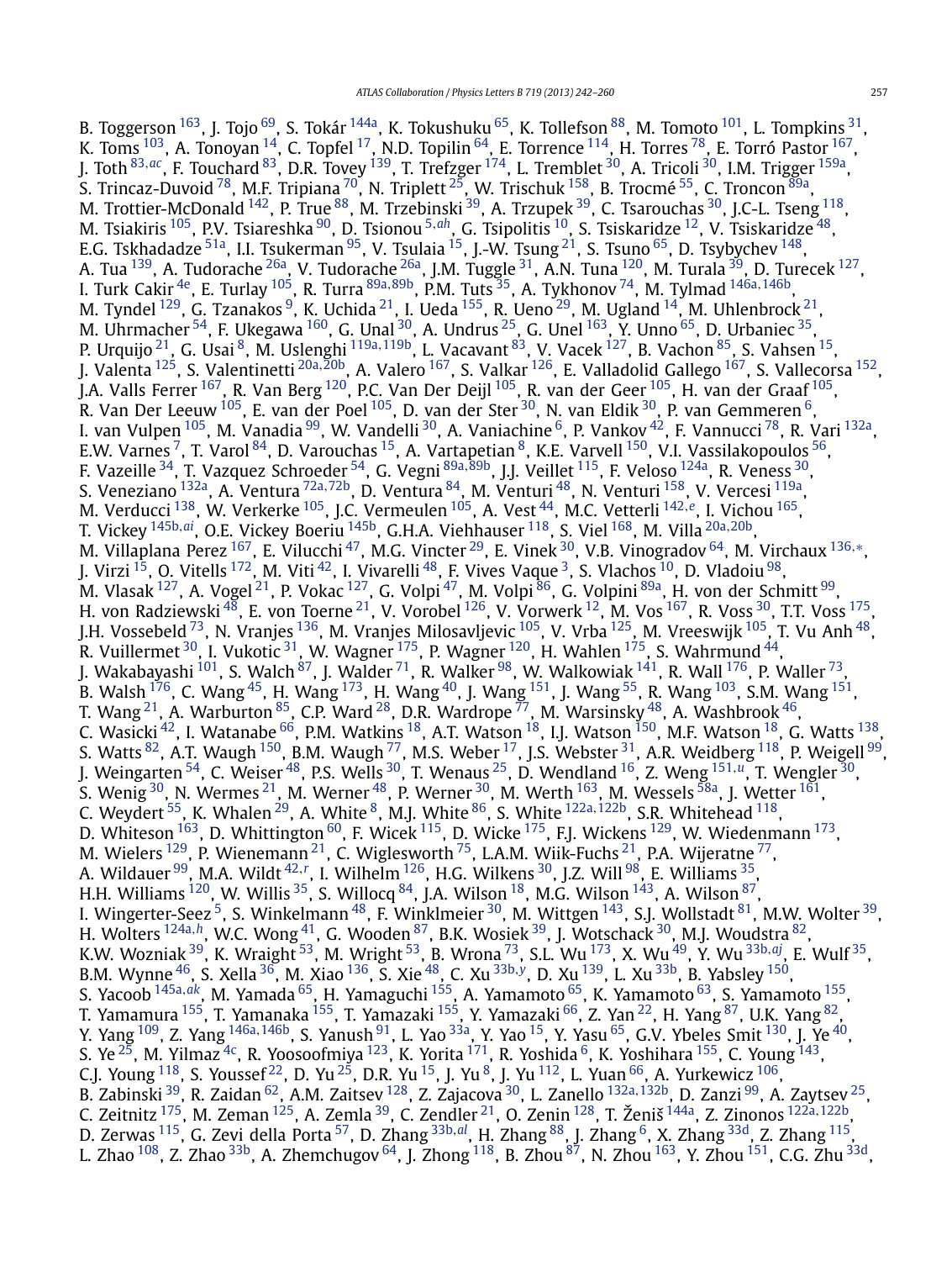<span id="page-16-0"></span>H. Zhu $^{42}$ , J. Zhu $^{87}$ , Y. Zhu $^{33\mathrm{b}}$ , X. Zhuang $^{98}$  $^{98}$  $^{98}$ , V. Zhuravlov $^{99}$ , A. Zibell $^{98}$ , D. Zieminska $^{60}$ , N.I. Zimin $^{64}$ , R. Zimmermann $^{21}$ , S. Zimmermann $^{21}$ , S. Zimmermann $^{48}$ , M. Ziolkowski  $^{141}$ , R. Zitoun $^5$ , L. Živković  $^{35}$ , V.V. Zmouchko [128](#page-17-0)*,*[∗](#page-18-0), G. Zobernig [173,](#page-18-0) A. Zoccoli 20a*,*20b, M. zur Nedden 16, V. Zutshi [106,](#page-17-0) L. Zwalinski <sup>30</sup> *School of Chemistry and Physics, University of Adelaide, Adelaide, Australia Physics Department, SUNY Albany, Albany, NY, United States Department of Physics, University of Alberta, Edmonton, AB, Canada* 4 (a) Department of Physics. Ankara University. Ankara: (b) Department of Physics. Dumlupinar University. Kutahya: (c) Department of Physics. Gazi University. Ankara: (d) Division of *Physics, TOBB University of Economics and Technology, Ankara; (e) Turkish Atomic Energy Authority, Ankara, Turkey LAPP, CNRS/IN2P3 and Université de Savoie, Annecy-le-Vieux, France High Energy Physics Division, Argonne National Laboratory, Argonne, IL, United States Department of Physics, University of Arizona, Tucson, AZ, United States Department of Physics, The University of Texas at Arlington, Arlington, TX, United States Physics Department, University of Athens, Athens, Greece Physics Department, National Technical University of Athens, Zografou, Greece Institute of Physics, Azerbaijan Academy of Sciences, Baku, Azerbaijan Institut de Física d'Altes Energies and Departament de Física de la Universitat Autònoma de Barcelona and ICREA, Barcelona, Spain (a) Institute of Physics, University of Belgrade, Belgrade; (b) Vinca Institute of Nuclear Sciences, University of Belgrade, Belgrade, Serbia Department for Physics and Technology, University of Bergen, Bergen, Norway Physics Division, Lawrence Berkeley National Laboratory and University of California, Berkeley, CA, United States Department of Physics, Humboldt University, Berlin, Germany Albert Einstein Center for Fundamental Physics and Laboratory for High Energy Physics, University of Bern, Bern, Switzerland School of Physics and Astronomy, University of Birmingham, Birmingham, United Kingdom* <sup>19 (a)</sup> Department of Physics, Bogazici University, Istanbul; <sup>(b)</sup> Division of Physics, Dogus University, Istanbul; <sup>(c)</sup> Department of Physics Engineering, Gaziantep University, Gaziantep; *(d) Department of Physics, Istanbul Technical University, Istanbul, Turkey (a) INFN Sezione di Bologna; (b) Dipartimento di Fisica, Università di Bologna, Bologna, Italy Physikalisches Institut, University of Bonn, Bonn, Germany Department of Physics, Boston University, Boston, MA, United States Department of Physics, Brandeis University, Waltham, MA, United States* <sup>24</sup> (a) Universidade Federal do Rio De Janeiro COPPE/EE/IF, Rio de Janeiro; (b) Federal University of Juiz de Fora (UFJF), Juiz de Fora; (c) Federal University of Sao Joao del Rei (UFSJ), Sao Joao *del Rei; (d) Instituto de Fisica, Universidade de Sao Paulo, Sao Paulo, Brazil Physics Department, Brookhaven National Laboratory, Upton, NY, United States* <sup>26 (a)</sup> National Institute of Physics and Nuclear Engineering, Bucharest; <sup>(b)</sup> University Politehnica Bucharest, Bucharest; <sup>(c)</sup> West University in Timisoara, Timisoara, Romania *Departamento de Física, Universidad de Buenos Aires, Buenos Aires, Argentina Cavendish Laboratory, University of Cambridge, Cambridge, United Kingdom Department of Physics, Carleton University, Ottawa, ON, Canada CERN, Geneva, Switzerland Enrico Fermi Institute, University of Chicago, Chicago, IL, United States* <sup>32 (a)</sup> Departamento de Física, Pontificia Universidad Católica de Chile, Santiago; <sup>(b)</sup> Departamento de Física, Universidad Técnica Federico Santa María, Valparaíso, Chile 33 (a) Institute of High Energy Physics, Chinese Academy of Sciences, Beijing; (b) Department of Modern Physics, University of Science and Technology of China, Anhui; (c) Department of Physics, Nanjing University, Jiangsu; (d) School of Physics, Shandong University, Shandong; (e) Physics Department, Shanghai Jiao Tong University, Shanghai, China *Laboratoire de Physique Corpusculaire, Clermont Université and Université Blaise Pascal and CNRS/IN2P3, Clermont-Ferrand, France Nevis Laboratory, Columbia University, Irvington, NY, United States Niels Bohr Institute, University of Copenhagen, Kobenhavn, Denmark (a) INFN Gruppo Collegato di Cosenza; (b) Dipartimento di Fisica, Università della Calabria, Arcavata di Rende, Italy AGH University of Science and Technology, Faculty of Physics and Applied Computer Science, Krakow, Poland The Henryk Niewodniczanski Institute of Nuclear Physics, Polish Academy of Sciences, Krakow, Poland Physics Department, Southern Methodist University, Dallas, TX, United States Physics Department, University of Texas at Dallas, Richardson, TX, United States DESY, Hamburg and Zeuthen, Germany Institut für Experimentelle Physik IV, Technische Universität Dortmund, Dortmund, Germany Institut für Kern- und Teilchenphysik, Technical University Dresden, Dresden, Germany Department of Physics, Duke University, Durham, NC, United States SUPA – School of Physics and Astronomy, University of Edinburgh, Edinburgh, United Kingdom INFN Laboratori Nazionali di Frascati, Frascati, Italy Fakultät für Mathematik und Physik, Albert-Ludwigs-Universität, Freiburg, Germany Section de Physique, Université de Genève, Geneva, Switzerland (a) INFN Sezione di Genova; (b) Dipartimento di Fisica, Università di Genova, Genova, Italy* 51 (a) E. Andronikashvili Institute of Physics, Iv. Javakhishvili Tbilisi State University, Tbilisi; (b) High Energy Physics Institute, Tbilisi State University, Tbilisi, Georgia *II Physikalisches Institut, Justus-Liebig-Universität Giessen, Giessen, Germany SUPA – School of Physics and Astronomy, University of Glasgow, Glasgow, United Kingdom II Physikalisches Institut, Georg-August-Universität, Göttingen, Germany Laboratoire de Physique Subatomique et de Cosmologie, Université Joseph Fourier and CNRS/IN2P3 and Institut National Polytechnique de Grenoble, Grenoble, France*

*Department of Physics, Hampton University, Hampton, VA, United States*

*Laboratory for Particle Physics and Cosmology, Harvard University, Cambridge, MA, United States*

<sup>58 (a)</sup> Kirchhoff-Institut für Physik, Ruprecht-Karls-Universität Heidelberg, Heidelberg; <sup>(b)</sup> Physikalisches Institut, Ruprecht-Karls-Universität Heidelberg, Heidelberg; <sup>(c)</sup> ZITI Institut für

*technische Informatik, Ruprecht-Karls-Universität Heidelberg, Mannheim, Germany*

- *Faculty of Applied Information Science, Hiroshima Institute of Technology, Hiroshima, Japan*
- *Department of Physics, Indiana University, Bloomington, IN, United States*
- *Institut für Astro- und Teilchenphysik, Leopold-Franzens-Universität, Innsbruck, Austria*
- *University of Iowa, Iowa City, IA, United States*
- *Department of Physics and Astronomy, Iowa State University, Ames, IA, United States*
- *Joint Institute for Nuclear Research, JINR Dubna, Dubna, Russia*
- *KEK, High Energy Accelerator Research Organization, Tsukuba, Japan*
- *Graduate School of Science, Kobe University, Kobe, Japan*
- *Faculty of Science, Kyoto University, Kyoto, Japan*
- *Kyoto University of Education, Kyoto, Japan*
- *Department of Physics, Kyushu University, Fukuoka, Japan*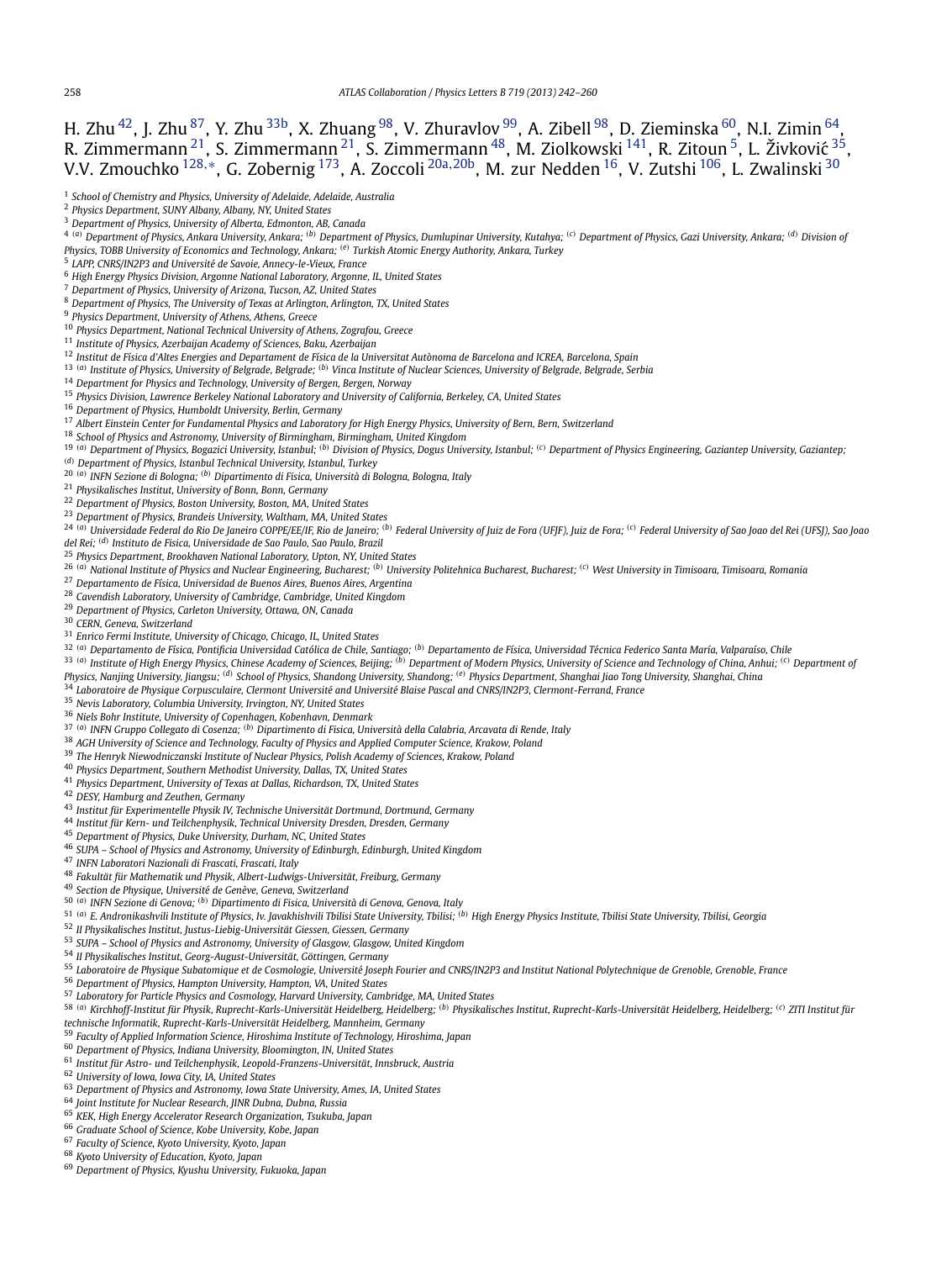<span id="page-17-0"></span>*Instituto de Física La Plata, Universidad Nacional de La Plata and CONICET, La Plata, Argentina*

*Physics Department, Lancaster University, Lancaster, United Kingdom*

*(a) INFN Sezione di Lecce; (b) Dipartimento di Matematica e Fisica, Università del Salento, Lecce, Italy*

*Oliver Lodge Laboratory, University of Liverpool, Liverpool, United Kingdom*

*Department of Physics, Jožef Stefan Institute and University of Ljubljana, Ljubljana, Slovenia*

*School of Physics and Astronomy, Queen Mary University of London, London, United Kingdom*

*Department of Physics, Royal Holloway University of London, Surrey, United Kingdom*

*Department of Physics and Astronomy, University College London, London, United Kingdom*

*Laboratoire de Physique Nucléaire et de Hautes Energies, UPMC and Université Paris-Diderot and CNRS/IN2P3, Paris, France*

*Fysiska institutionen, Lunds universitet, Lund, Sweden*

*Departamento de Fisica Teorica C-15, Universidad Autonoma de Madrid, Madrid, Spain*

*Institut für Physik, Universität Mainz, Mainz, Germany*

*School of Physics and Astronomy, University of Manchester, Manchester, United Kingdom*

*CPPM, Aix-Marseille Université and CNRS/IN2P3, Marseille, France*

*Department of Physics, University of Massachusetts, Amherst, MA, United States*

*Department of Physics, McGill University, Montreal, QC, Canada*

*School of Physics, University of Melbourne, Victoria, Australia*

*Department of Physics, The University of Michigan, Ann Arbor, MI, United States*

*Department of Physics and Astronomy, Michigan State University, East Lansing, MI, United States*

*(a) INFN Sezione di Milano; (b) Dipartimento di Fisica, Università di Milano, Milano, Italy*

*B.I. Stepanov Institute of Physics, National Academy of Sciences of Belarus, Minsk, Belarus*

*National Scientific and Educational Centre for Particle and High Energy Physics, Minsk, Belarus*

*Department of Physics, Massachusetts Institute of Technology, Cambridge, MA, United States*

*Group of Particle Physics, University of Montreal, Montreal, QC, Canada*

*P.N. Lebedev Institute of Physics, Academy of Sciences, Moscow, Russia*

*Institute for Theoretical and Experimental Physics (ITEP), Moscow, Russia*

*Moscow Engineering and Physics Institute (MEPhI), Moscow, Russia*

*Skobeltsyn Institute of Nuclear Physics, Lomonosov Moscow State University, Moscow, Russia*

*Fakultät für Physik, Ludwig-Maximilians-Universität München, München, Germany*

*Max-Planck-Institut für Physik (Werner-Heisenberg-Institut), München, Germany*

*Nagasaki Institute of Applied Science, Nagasaki, Japan*

*Graduate School of Science and Kobayashi-Maskawa Institute, Nagoya University, Nagoya, Japan*

*(a) INFN Sezione di Napoli; (b) Dipartimento di Scienze Fisiche, Università di Napoli, Napoli, Italy*

*Department of Physics and Astronomy, University of New Mexico, Albuquerque, NM, United States*

*Institute for Mathematics, Astrophysics and Particle Physics, Radboud University Nijmegen/Nikhef, Nijmegen, Netherlands*

*Nikhef National Institute for Subatomic Physics and University of Amsterdam, Amsterdam, Netherlands*

*Department of Physics, Northern Illinois University, DeKalb, IL, United States*

*Budker Institute of Nuclear Physics, SB RAS, Novosibirsk, Russia*

*Department of Physics, New York University, New York, NY, United States*

*Ohio State University, Columbus, OH, United States*

*Faculty of Science, Okayama University, Okayama, Japan*

*Homer L. Dodge Department of Physics and Astronomy, University of Oklahoma, Norman, OK, United States*

*Department of Physics, Oklahoma State University, Stillwater, OK, United States*

*Palacký University, RCPTM, Olomouc, Czech Republic*

*Center for High Energy Physics, University of Oregon, Eugene, OR, United States*

*LAL, Université Paris-Sud and CNRS/IN2P3, Orsay, France*

*Graduate School of Science, Osaka University, Osaka, Japan*

*Department of Physics, University of Oslo, Oslo, Norway*

*Department of Physics, Oxford University, Oxford, United Kingdom*

*(a) INFN Sezione di Pavia; (b) Dipartimento di Fisica, Università di Pavia, Pavia, Italy*

*Department of Physics, University of Pennsylvania, Philadelphia, PA, United States*

*Petersburg Nuclear Physics Institute, Gatchina, Russia*

*(a) INFN Sezione di Pisa; (b) Dipartimento di Fisica E. Fermi, Università di Pisa, Pisa, Italy*

*Department of Physics and Astronomy, University of Pittsburgh, Pittsburgh, PA, United States*

<sup>124 (a)</sup> Laboratorio de Instrumentacao e Física Experimental de Particulas – LIP, Lisboa, Portugal; <sup>(b)</sup> Departamento de Física Teorica y del Cosmos and CAFPE, Universidad de Granada, *Granada, Spain*

*Institute of Physics, Academy of Sciences of the Czech Republic, Praha, Czech Republic*

*Faculty of Mathematics and Physics, Charles University in Prague, Praha, Czech Republic*

*Czech Technical University in Prague, Praha, Czech Republic*

*State Research Center Institute for High Energy Physics, Protvino, Russia*

*Particle Physics Department, Rutherford Appleton Laboratory, Didcot, United Kingdom*

*Physics Department, University of Regina, Regina, SK, Canada*

*Ritsumeikan University, Kusatsu, Shiga, Japan*

*(a) INFN Sezione di Roma I; (b) Dipartimento di Fisica, Università La Sapienza, Roma, Italy*

*(a) INFN Sezione di Roma Tor Vergata; (b) Dipartimento di Fisica, Università di Roma Tor Vergata, Roma, Italy*

*(a) INFN Sezione di Roma Tre; (b) Dipartimento di Fisica, Università Roma Tre, Roma, Italy*

135 (a) Faculté des Sciences Ain Chock, Réseau Universitaire de Physique des Hautes Energies - Université Hassan II, Casablanca; (b) Centre National de l'Energie des Sciences Techniques Nucleaires, Rabat; <sup>(c)</sup> Faculté des Sciences Semlalia, Université Cadi Ayyad, LPHEA, Marrakech; <sup>(d)</sup> Faculté des Sciences, Université Mohamed Premier and LPTPM, Oujda; <sup>(e)</sup> Faculté des *Sciences, Université Mohammed V-Agdal, Rabat, Morocco*

*DSM/IRFU (Institut de Recherches sur les Lois Fondamentales de l'Univers), CEA Saclay (Commissariat a l'Energie Atomique), Gif-sur-Yvette, France*

*Santa Cruz Institute for Particle Physics, University of California Santa Cruz, Santa Cruz, CA, United States*

*Department of Physics, University of Washington, Seattle, WA, United States*

*Department of Physics and Astronomy, University of Sheffield, Sheffield, United Kingdom*

*Department of Physics, Shinshu University, Nagano, Japan*

*Fachbereich Physik, Universität Siegen, Siegen, Germany*

*Department of Physics, Simon Fraser University, Burnaby, BC, Canada*

*SLAC National Accelerator Laboratory, Stanford, CA, United States*

144 (a) Faculty of Mathematics, Physics & Informatics, Comenius University, Bratislava; (b) Department of Subnuclear Physics, Institute of Experimental Physics of the Slovak Academy of *Sciences, Kosice, Slovak Republic*